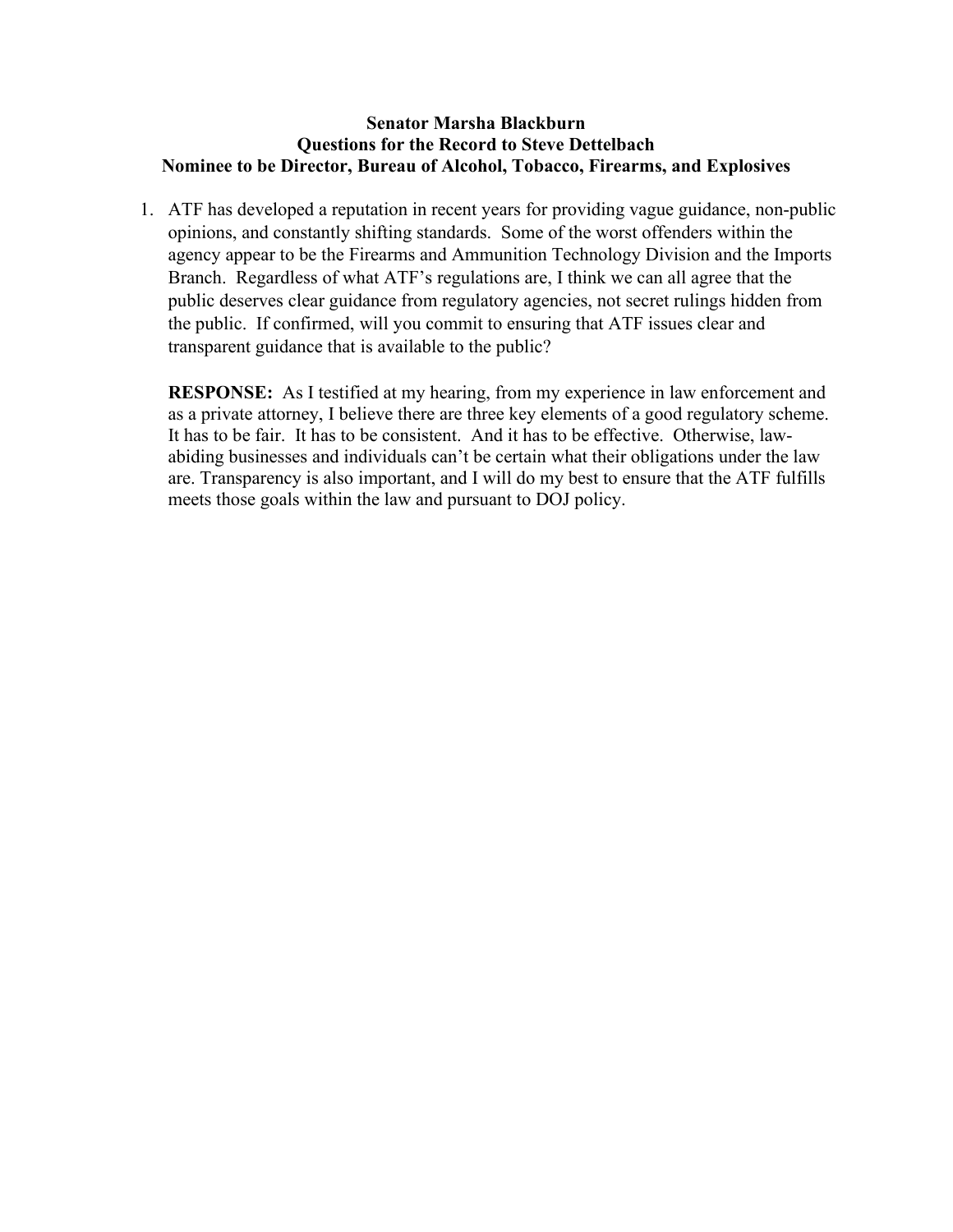### **Nomination of Steven M. Dettelbach to be Director of the Bureau of Alcohol, Tobacco, Firearms, and Explosives Questions for the Record Submitted June 1, 2022**

### **QUESTIONS FROM SENATOR COTTON**

1. Since becoming a legal adult, have you ever been arrested for or accused of committing a hate crime against any person?

**RESPONSE:** No.

2. Since becoming a legal adult, have you ever been arrested for or accused of committing a violent crime against any person?

**RESPONSE:** No.

3. Have you ever owned a firearm?

**RESPONSE:** No.

4. Have you ever been issued a firearm in a professional capacity?

**RESPONSE:** No.

5. Have you ever lost or otherwise misplaced a firearm that you owned or that you were issued in a professional capacity?

**RESPONSE:** Not applicable.

6. If you have ever lost or misplaced a firearm, whether owned by you or issued to you in a professional capacity, please provide details of each such instance, including when each incident occurred, whether and to whom you reported the missing firearm, and whether the firearm was recovered.

**RESPONSE:** Not applicable.

7. Please describe your understanding of the right or rights protected by the Second Amendment.

**RESPONSE:** In *District of Columbia v. Heller*, the Supreme Court held that the Second Amendment confers "an individual right to keep and bear arms." 554 U.S. 570, 595 (2008). The Court also stated that, "[l]ike most rights, the right secured by the Second Amendment is not unlimited." *Id*. at 626. In *McDonald v. City of Chicago*, 561 U.S. 742 (2010), the Court held that the right guaranteed by the Second Amendment is a fundamental right that applies to the states as well the federal government.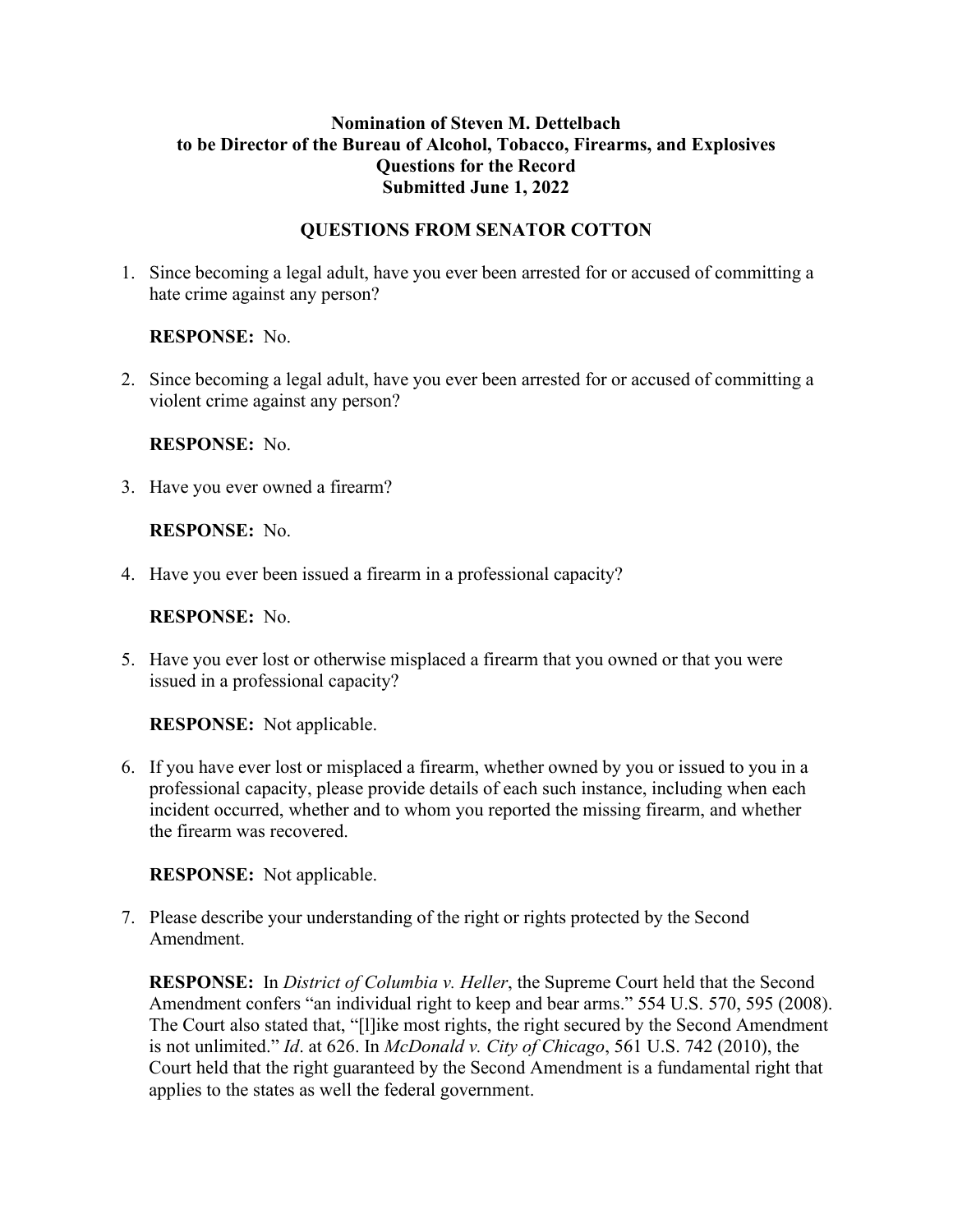8. Do you believe that the Second Amendment is concerned only with hunting? If not, please list the other purposes for which you believe the Second Amendment protects the right to keep and bear arms.

**RESPONSE:** The Second Amendment is not concerned only with hunting, but also, for example, protects lawful defense of one's home. My view of the Second Amendment is controlled by the *Heller* and *McDonald* opinions. In *Heller*, Justice Scalia's opinion for the Court held that the Second Amendment confers "an individual right to keep and bear arms." *District of Columbia v. Heller*, 554 U.S. 570, 595 (2008). The Court also stated that, "[l]ike most rights, the right secured by the Second Amendment is not unlimited." *Id*. at 626. In *McDonald*, the Court held that the right guaranteed by the Second Amendment is a fundamental right that applies to the states as well the federal government. It is the Constitution and the decisions of courts that define the scope of this and other rights.

9. Do you believe that the ATF should encourage lawful gun ownership?

**RESPONSE:** I support the right to lawful gun ownership for all eligible Americans who decide to do so. If confirmed, as I said at my hearing, I promise to do everything that I can do to enforce the law, respect the Constitution, and partner with federal, state, Tribal, and local law enforcement to protect the safety and rights of all law-abiding Americans consistent with the Second Amendment.

10. Do you believe that the ATF should work with firearms manufacturers, or treat them as adversaries?

**RESPONSE:** A regulated industry member is not the adversary of a regulator, although they may at times have different perspectives on various issues. As I stated at my hearing, I believe it is very important for an ATF Director to hear the perspectives from a wide variety of interested stakeholders, whether they are victim and survivor groups, industry members and representatives, or concerned U.S. citizens. If confirmed, I commit to doing just that.

11. If you are confirmed, will you commit to regular, cooperative, productive contact with firearms manufacturers?

**RESPONSE:** Please see my response to Question 10.

12. You stated during your hearing before the Committee that politics has no place in law enforcement, and that if confirmed you would leave "political" questions (including legislative ones) to Congress. On May 12, 2013, when you were serving as U.S. Attorney (the chief federal law enforcement official) for the Northern District of Ohio, you authored an op-ed in which you advocated for specific gun control legislation considered by Congress. Do you believe that your op-ed while you were in a law enforcement role left the "political" questions to Congress? Please explain whether you would conduct similar lobbying and policy advocacy if confirmed to lead the ATF.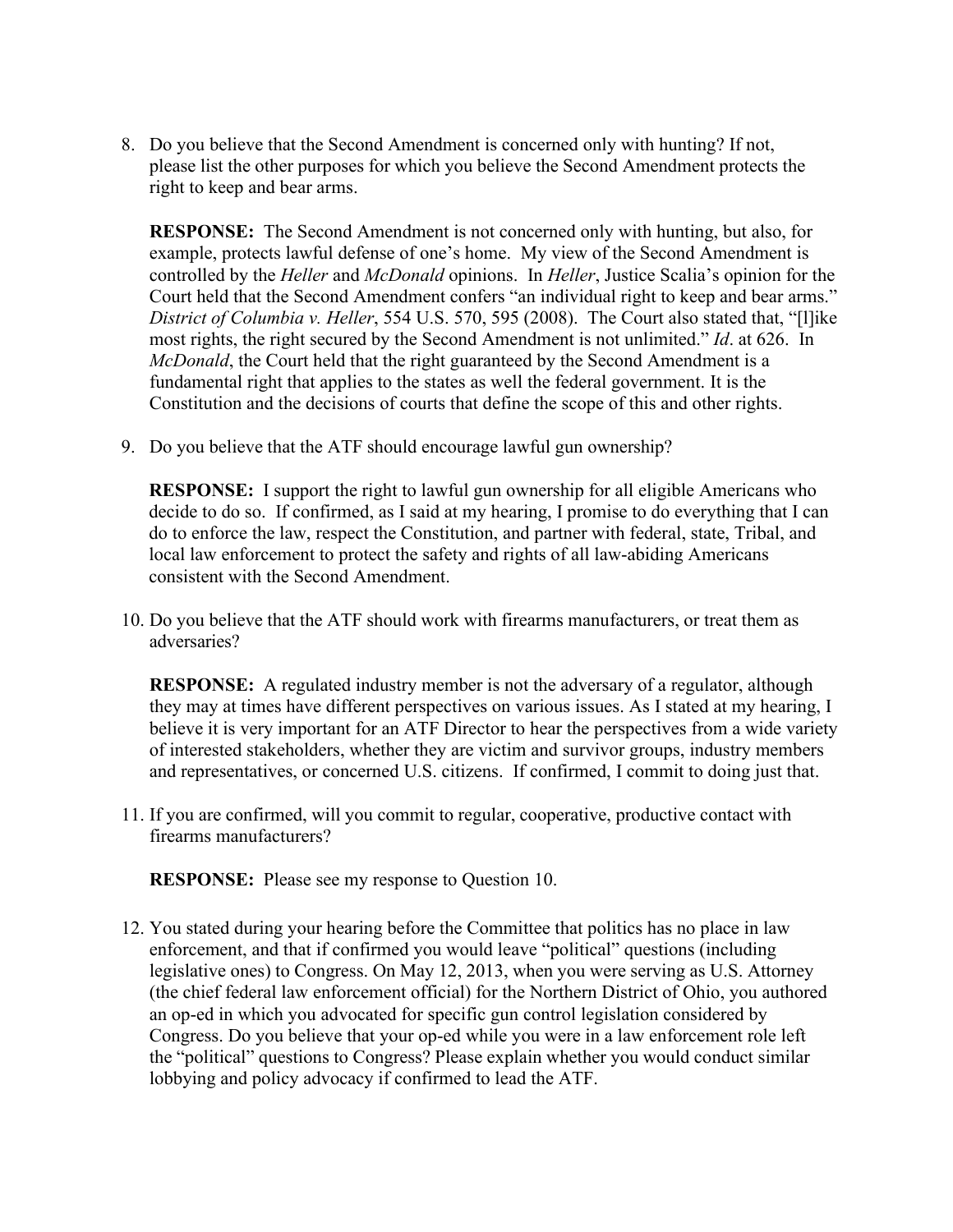**RESPONSE:** The op-ed you reference, which I co-wrote with former prosecutor and Republican Congressman Steven LaTourette, explained the importance of certain legislative reforms to the background check system to efforts by law enforcement to keep our communities safe. I co-wrote that piece in my official capacity with the knowledge of the Department and consistent with Department of Justice procedures for contacts with the media. If confirmed as Director of ATF, I will again follow Department policies and procedures related to the media and Congress.

13. It is estimated that murders increased by approximately 25% nationwide in 2020, and increased further in 2021. Does the United States currently have a violent crime problem?

**RESPONSE:** As I testified at my hearing, we face many threats to public safety both new and old. Violent crime is increasing. Firearms violence and mass shootings are increasing. Hate crimes and religious violence are increasing as is violent extremism. These trends have been present for several years. I am deeply concerned about it. Combatting violent crime is a top priority of the Attorney General and other Department of Justice leaders. It would be my top priority as ATF Director. If confirmed, I promise to do everything I can to enforce the law, to respect the Constitution of the United States, and to partner with law enforcement to protect the safety and rights of all innocent and law-abiding Americans.

14. Approximately 20,000 Americans were victims of murder in 2020, which is approximately 25% more than in 2019. In 2021, murder rates continued to rise, increasing by an estimated 5% in big cities compared to 2020. During the nationwide increase in riots and violent crime in 2020, around five million Americans became firsttime gun buyers. Do you believe that those first-time gun buyers are to blame for the increase in violence in the United States?

**RESPONSE:** Working to prevent and respond to violent crime will be a top priority if I am confirmed as ATF Director. In my experience there is no one group of people or one root cause responsible for an increase in crime. I am unable to speculate on the causes of the increase in violent crime, which is complex and dependent on context and location. As I testified at my confirmation hearing, if I am confirmed as ATF Director, I will do everything I can to enforce the law, respect the Constitution, and protect the safety and rights of all law-abiding Americans.

15. You have called for a ban on so-called "assault weapons." Were "assault weapons" the cause of the increased murder rates in the United States in 2020 and 2021? If you believe that "assault weapons" were one cause but not the sole cause of the murder rate increase, please explain the extent to which you believe that "assault weapons" were the cause.

**RESPONSE:** I am unable to speculate on the causes of the increase in violent crime. Currently there is no definition of assault weapon in federal law, and I am not currently at the ATF so I do not have access to detailed analysis of the types of weapons used in various crimes. I am therefore unable to speculate on any role "assault weapons" may have had on the increase in murder rates in the United States.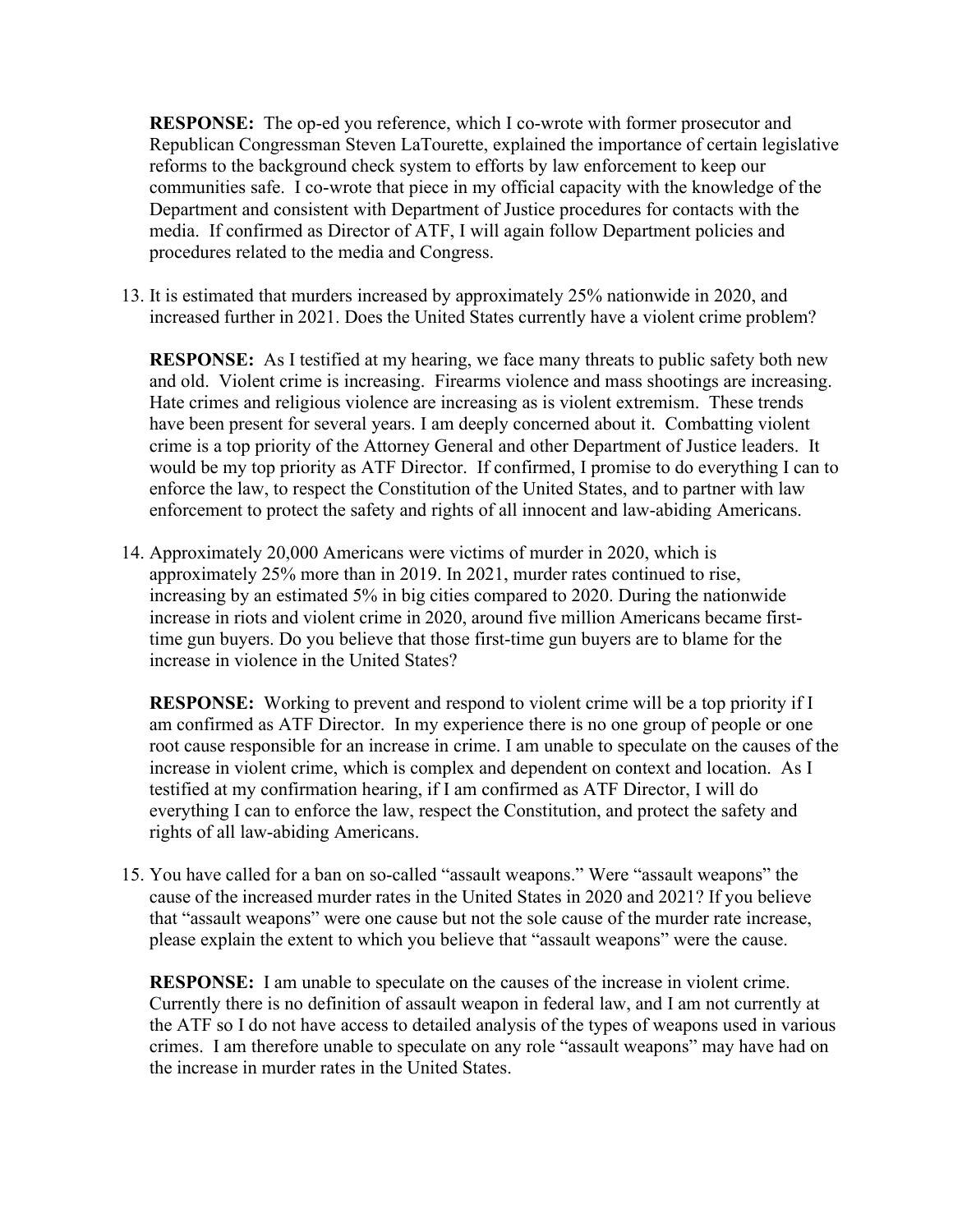16. You have called for a ban on so-called "assault weapons." Are such weapons the most common type of weapon used to commit murder in the United States?

**RESPONSE:** Please see my response to Question 15. Currently there is no definition of assault weapon in federal law. My understanding, however, is that according to FBI crime data handguns were the most common murder weapon from 2015 to 2020.

17. You have called for a ban on so-called "assault weapons." Are such weapons used more commonly or less commonly than knives to commit murders in the United States?

**RESPONSE:** Please see my response to Question 15. Currently there is no definition of assault weapon in federal law. My understanding, according to FBI crime data from 2020, is that 1,739 homicides were committed using knives or cutting instruments. 13,663 homicides were committed using any type of firearm, of which 8,029 involved handguns, 455 involved rifles, 203 involved shotguns, 113 involved "other guns," and 4,863 involved firearms for which the type is not stated. Because the data set does not use the term "assault weapons," the data is not sufficiently disaggregated to compare definitively the number of homicides committed using knives against the number of homicides committed using "assault weapons."

18. You have called for a ban on so-called "assault weapons." Are such weapons used more commonly or less commonly than blunt objects (such as hammers) to commit murders in the United States?

**RESPONSE:** Please see my response to Question 15. Currently there is no definition of assault weapon in federal law. My understanding, according to FBI crime data from 2020, is that 393 homicides were committed using blunt objects. 13,663 homicides were committed using any type of firearm, of which 8,029 involved handguns, 455 involved rifles, 203 involved shotguns, 113 involved "other guns," and 4,863 involved firearms for which the type is not stated. Because the data set does not use the term "assault weapons," the data is not sufficiently disaggregated to compare definitively the number of homicides committed using blunt objects against the number of homicides committed using "assault weapons."

19. You have called for a ban on so-called "assault weapons." Are such weapons used more commonly or less commonly than things like feet and fists to commit murders in the United States?

**RESPONSE:** Please see my response to Question 15. Currently there is no definition of assault weapon in federal law. My understanding, according to FBI crime data from 2020, is that 662 homicides were committed using "Personal weapons (hands, fists, feet, etc.)." 13,663 homicides were committed using any type of firearm, of which 8,029 involved handguns, 455 involved rifles, 203 involved shotguns, 113 involved "other guns," and 4,863 involved firearms for which the type is not stated. Because the data set does not use the term "assault weapons," the data is not sufficiently disaggregated to compare definitively the number of homicides committed using "personal weapons" against the number of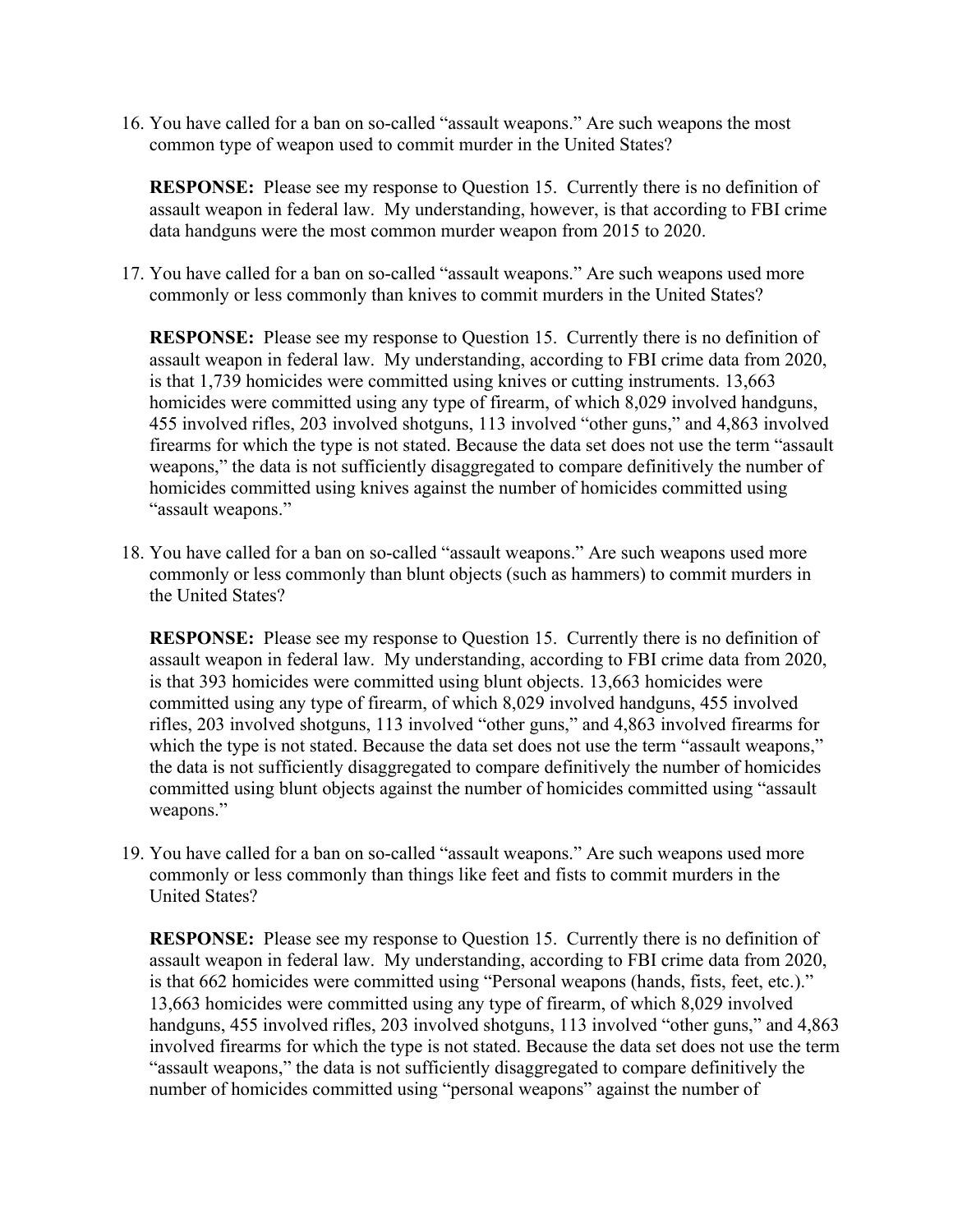homicides committed using "assault weapons."

20. Is it unreasonable for Americans to want to protect themselves from violent crime?

**RESPONSE:** It is not unreasonable at all.

21. Imagine that a woman is home alone and an armed intruder breaks in. Even if she calls the police immediately, they are at least several minutes away. If she is unable to own a firearm to protect herself, what should she do instead?

**RESPONSE:** I have endeavored to be careful, as a prosecutor and in private practice, not to comment on hypotheticals. As a general matter, I support the "individual right to keep and bear arms," as recognized by the Supreme Court in *District of Columbia v. Heller*, 554 U.S. 570, 595 (2008).

22. What is a pistol brace?

**RESPONSE:** My understanding is that pistol braces were originally designed to assist persons with disabilities who participate in recreational shooting, but who could not reliably control heavy pistols without assistance.

23. What is your understanding of the difference between a firearm stock and a brace?

**RESPONSE:** I understand that pistol braces are designed to aid with single-handed shooting of a handgun, whereas a stock is designed for the shoulder-firing of a rifle or shotgun.

24. President Biden recently described a 9mm bullet as a "high-caliber" projectile. Is a 9mm bullet a "high-caliber" projectile?

**RESPONSE:** I am not familiar with the statement made by the President or its context. Based on my experience as a prosecutor, I understand that 9mm ammunition is commonly used in handguns.

25. Do you believe that 9mm ammunition should be banned for civilian use?

**RESPONSE:** I have not called for such a measure, developed a policy position, or carefully considered legal issues raised by this hypothetical measure and therefore cannot provide analysis of it. If confirmed, I will take an oath, as all Department employees do, to support and defend the United States Constitution, including the Second Amendment.

26. Do you believe that the ATF has the authority to categorically ban 9mm ammunition?

**RESPONSE:** Please see my response to Question 25. ATF's regulatory authority begins and ends with the laws as passed by Congress, and ATF cannot act outside of that authority. Because I am not currently at the Department, I am not familiar with all the ATF technical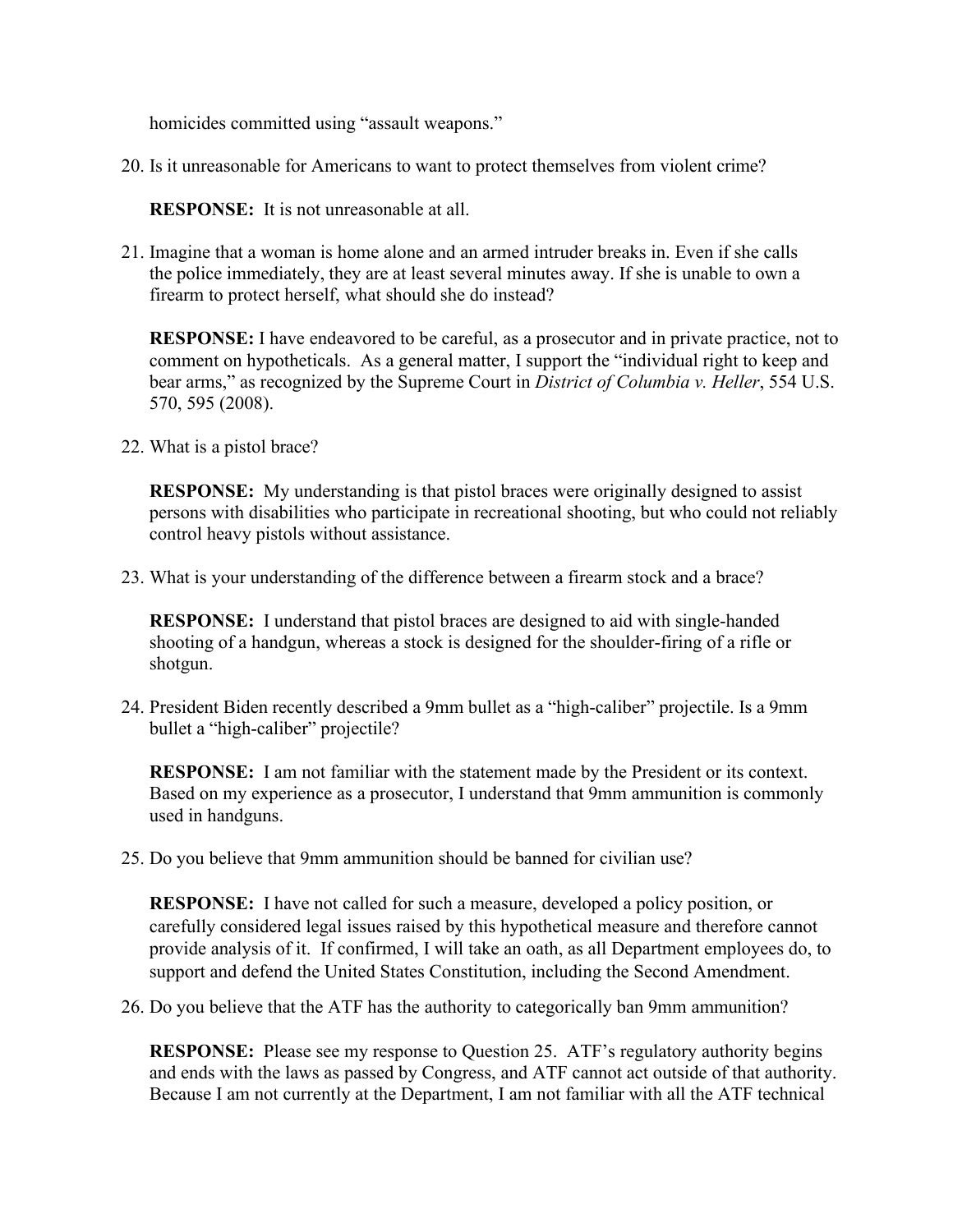decisions regarding particular firearm features or accessories.

27. President Biden recently described 9mm handguns that can hold 10 or more rounds as "military-style weapons" that ought to be banned. Are 9mm handguns that can hold 10 rounds "military-style" weapons? Do you agree with President Biden that such weapons should be banned?

**RESPONSE:** I am only generally familiar with the statement made by the President, I do not know its full context, and I am not currently at the ATF with access to its data and expertise. I would have to study these issues further to offer an informed view, but as I testified, it would be for Congress to decide how to define the weapons covered by any restriction or limitation it might enact. If confirmed, I will take an oath, as all Department employees do, to support and defend the United States Constitution, including the Second Amendment. I will also seek for the ATF to provide any technical assistance or expertise requested by members of Congress, to assist in ensuring they have the facts and data they desire to make proper decisions on such matters.

28. President Biden recently stated that there is "no rational basis" for "high-caliber" weapons for self-protection or hunting, and he described such "high-caliber" weapons to include 9mm bullets. Do you agree with President Biden that there is "no rational basis" for using 9mm ammunition for self-protection or hunting?

**RESPONSE:** Please see my response to Question 25.

29. Do you believe that the ATF has the authority to require that gunsmiths conduct NICS background checks before returning repaired or customized firearms to their owners?

**RESPONSE:** To the extent gunsmiths may commercially acquire and transfer firearms from and to the general public, I believe they can be "engaged in" the firearm business just like other federal firearms licensees (FFLs) and would therefore be subject to certain regulations under the Gun Control Act. As a former federal prosecutor, I know that the background checks FFLs perform are essential to preventing prohibited persons from acquiring firearms and that the transaction records FFLs maintain are crucial to tracing firearms used in violent crimes.

30. Do you believe that the ATF has the authority to create or maintain a national gun registry?

**RESPONSE:** The ATF is prohibited by law from having a national gun registry. *See* 18 U.S.C. § 926(a). As ATF Director, I would be bound by this provision.

31. Please describe your understanding of what is meant by a "national gun registry" in the context of the ATF.

**RESPONSE:** The ATF is prohibited by law from having a national gun registry. My understanding of that term would be governed by statutory provisions, any applicable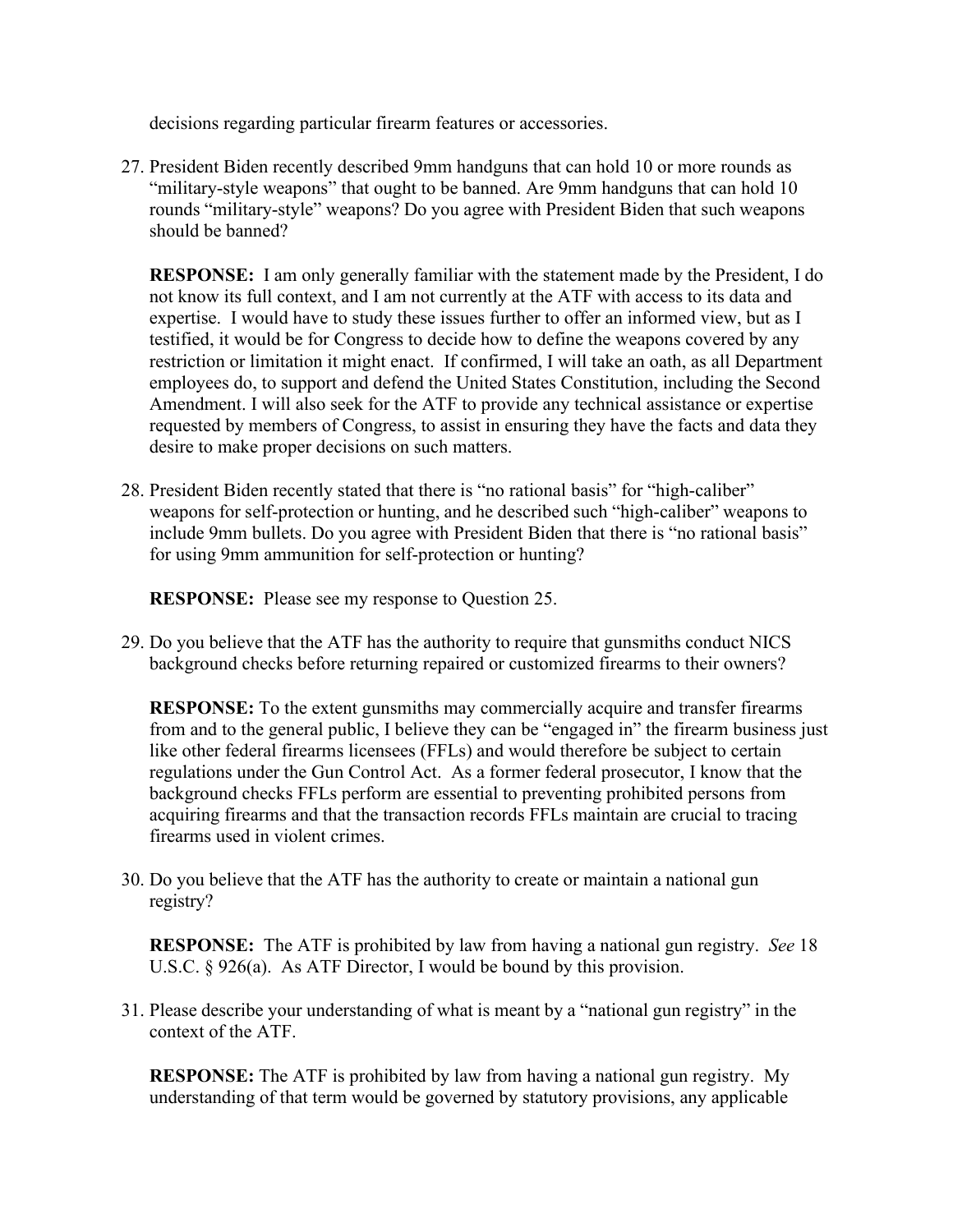regulations, and any relevant court precedents. *See* 18 U.S.C. § 926(a).

32. Title 18, section 926(a) of the U.S. Code provides in part: "No such rule or regulation prescribed after the date of the enactment of the Firearms Owners' Protection Act may require that records required to be maintained under this chapter or any portion of the contents of such records, be recorded at or transferred to a facility owned, managed, or controlled by the United States or any State or any political subdivision thereof, nor that any system of registration of firearms, firearms owners, or firearms transactions or dispositions be established." Please explain your understanding of these provisions of law.

**RESPONSE:** My understanding is that this statute prohibits the ATF from having a national gun registry.

33. The vast majority of mass public shootings (as defined by the FBI) take place in so-called "gun-free zones." Why do think that such locations are the sites of the vast majority of mass public shootings?

**RESPONSE:** I am not familiar with the statistics regarding the number of mass shootings that occur in different types of public settings. The recent mass shootings in Buffalo and Uvalde apparently occurred in areas where there were armed public safety officers at the sites. Other recent events of mass shootings have occurred in places like churches and hospitals, and I am unaware as to whether there were armed police or others on the scene. I believe strongly in assessing data, and I would do so in forming an opinion on this topic.

34. In May 2013, you authored an op-ed regarding gun control legislation and background checks for gun purchases. In that op-ed, you wrote: "The existing background check system has been around for 14 years, and there's no national registry of gun owners. By law, all information identifying a specific gun purchaser who passed a check is destroyed within 24 hours." Is it your understanding that federal law requires that all information identifying a specific gun purchaser who passed a background check be destroyed within 24 hours of the gun purchase? Do you believe that such record destruction currently occurs in accordance with your description of the law in that op-ed?

**RESPONSE:** That is my understanding of current law relating to such NICS checks, and, although I am not in the Justice Department, I expect that the FBI, which operates the NICS background check system, fully complies with those rules.

35. If you are confirmed, will the ATF pursue private citizens who use 3D printers to manufacture components or accessories for their own firearms or for their own, personal use?

**RESPONSE:** My understanding is that ATF's statutory authority to regulate firearms does not extend to firearm parts or accessories for firearms. Private citizens who may lawfully possess firearms may lawfully use 3D printers to manufacture components or accessories for firearms for their own personal use.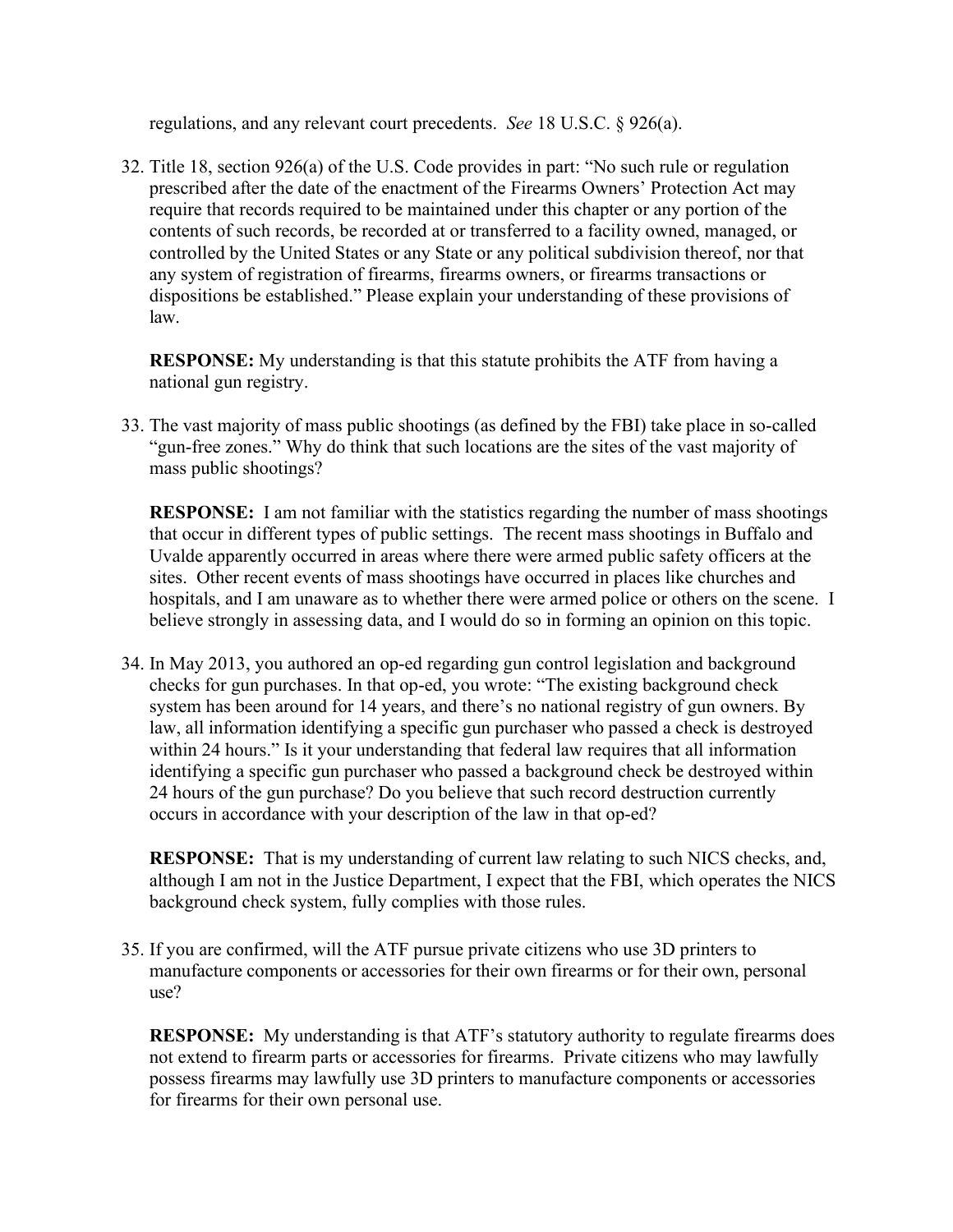36. What is your understanding of the status of "forced reset triggers" under federal law, and do you believe that the ATF's policies regarding such products should be changed at all? If you believe that the ATF's policies regarding such products should be changed, please describe the types of changes that you believe are necessary.

**RESPONSE:** I am only generally familiar with functionality of the devices described as "forced reset triggers." I understand, however, that the concern among many in law enforcement with at least some types of these devices is that they can be used to illegally convert semi-automatic firearms into machineguns (fully automatic weapons). While I have not had the occasion to study ATF's policies concerning "forced reset triggers," if confirmed, I look forward to learning more about this issue.

37. Do you believe that "open letters" issued by the ATF have the effect of rulemaking? If not, do you believe that firearm manufacturers are obligated to follow the interpretation espoused by such "open letters"?

**RESPONSE:** Because I am not at the Department, I have not participated in ATF's issuance of such "open letters." If confirmed, I look forward to studying this issue more closely and will abide by statutes and binding court decisions on this topic. My general understanding is that ATF's rulemaking authority is similar to that of other federal agencies – its limits are set by Congress through statute and must be exercised in accordance with the Administrative Procedure Act (APA). I further understand that the APA defines what actions constitute rulemaking, and that certain interpretive documents such as "open letters" issued by federal agencies do not fall within the APA definition of rulemaking. These types of documents do not represent binding agency action; they are a tool used to assist the public with understanding the laws and regulations administered by the agency.

38. Does the ATF have the authority to redefine or reinterpret laws and regulations relating to firearms through the use of "open letters" without following the notice and comment procedures required of rulemaking by federal agencies?

**RESPONSE:** Please see the response to question 37.

39. It has been publicly reported that North Korea manufactures counterfeit cigarettes for the global black market, and uses the proceeds from counterfeit tobacco products to fund its nuclear weapons program. What do you believe that the ATF should do differently to address this issue?

**RESPONSE:** Because I am not at the Department, I am not familiar with the work ATF may be doing with respect to North Korea's counterfeit cigarettes. I do know based on my work as a prosecutor that ATF is involved in resource intensive investigations that identify and dismantle criminal enterprises – linked to terrorism and violent crime – that traffic contraband tobacco. If confirmed, I am committed to taking the lawful actions in partnership with other agencies needed to protect our safety and national security.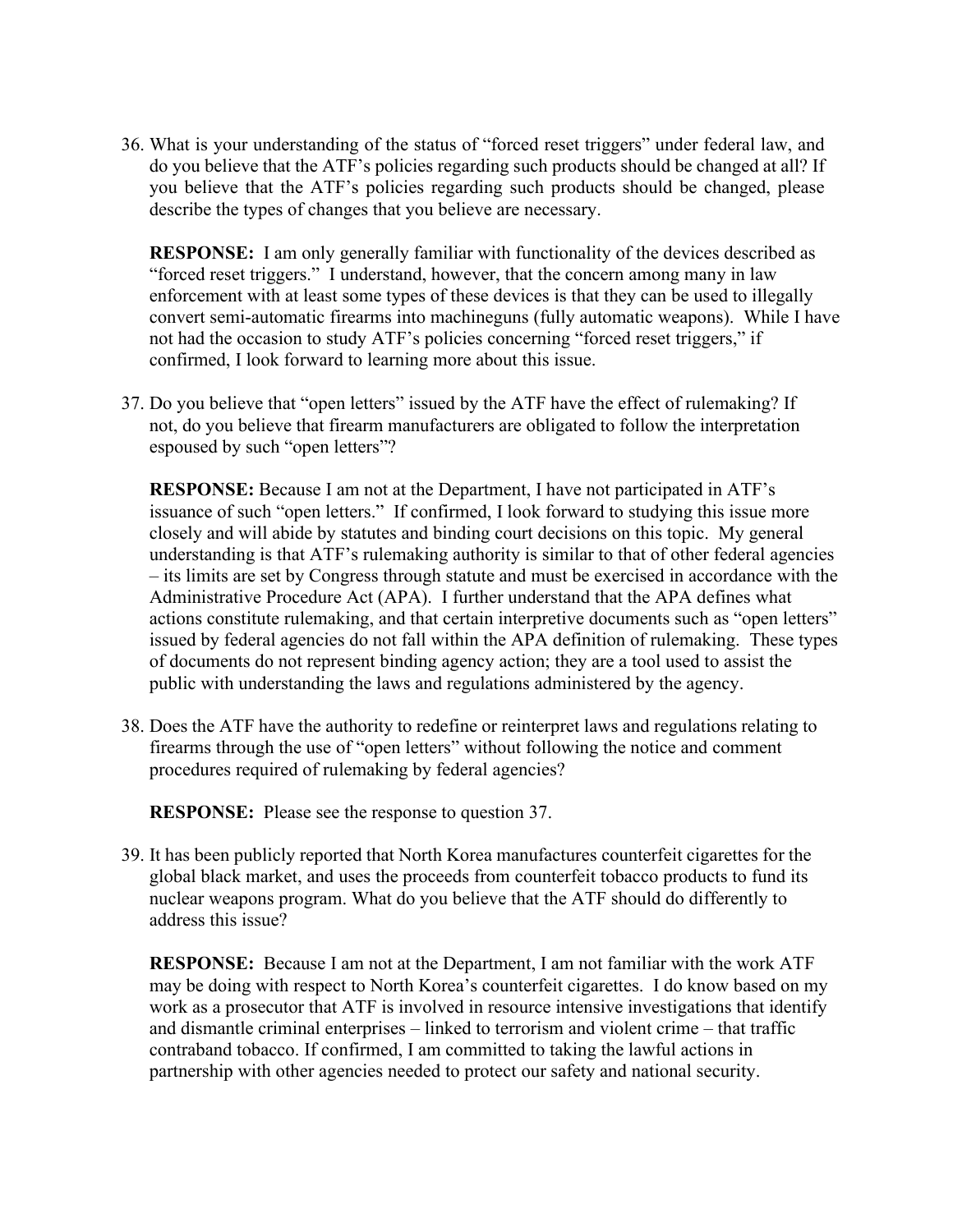40. What is your understanding of the ATF's current policy regarding the sale of individual, or "loose" cigarettes?

**RESPONSE:** I have not studied the issue closely, but, if confirmed, I look forward to understanding any ATF policies on individual or "loose" cigarettes.

41. Do you believe that the ATF's policy regarding the sale of individual or "loose" cigarettes should be changed? If so, how?

**RESPONSE:** Please see my response to Question 40.

42. What is your understanding of the ATF's current policy regarding the sale of individual, or "loose" tobacco vapor products known as "vape pods"?

**RESPONSE:** I have not studied the issue closely, but, if confirmed, I look forward to understanding ATF's policies on the sale of individual, or "loose" tobacco vapor products known as "vape pods".

43. Do you believe that the ATF's policy regarding the sale of individual "vape pods" should be changed? If so, how?

**RESPONSE:** Please see my response to Question 42.

44. The FDA has proposed a rule to ban menthol cigarettes. Do you personally agree with this proposed rule? Please explain why or why not.

**RESPONSE:** I have not carefully studied this issue, which I understand is before the FDA, and I have not been privy to any non-public information about it. I understand the FDA's proposed rule is currently subject to public comment. I do not believe it is appropriate for me to express a personal opinion on this matter under these circumstances.

45. If you are confirmed to lead the ATF, and if the FDA's proposed rule banning menthol cigarettes is put into effect, would you enforce the ban on menthol cigarettes against individual users or retailers? If so, please describe how you would enforce such a ban. If not, please describe how you would address the black market for menthol cigarettes under such a rule.

**RESPONSE:** I have not studied this matter before the FDA in detail and have not been privy to any non-public information about it. I generally understand that ATF's authority to regulate the tobacco industry is based on the provisions of the Contraband Cigarette Trafficking Act, the Jenkins Act, and the Prevent All Cigarette Trafficking Act. My understanding is that other agencies would likely be responsible for enforcing any ban or restriction on menthol cigarettes that may go into effect based on its rule.

46. During the COVID-19 pandemic, jurisdictions around the country expanded the availability of "to-go" alcohol products. How, if at all, has the expanded availability of such products affected minors' access to alcohol?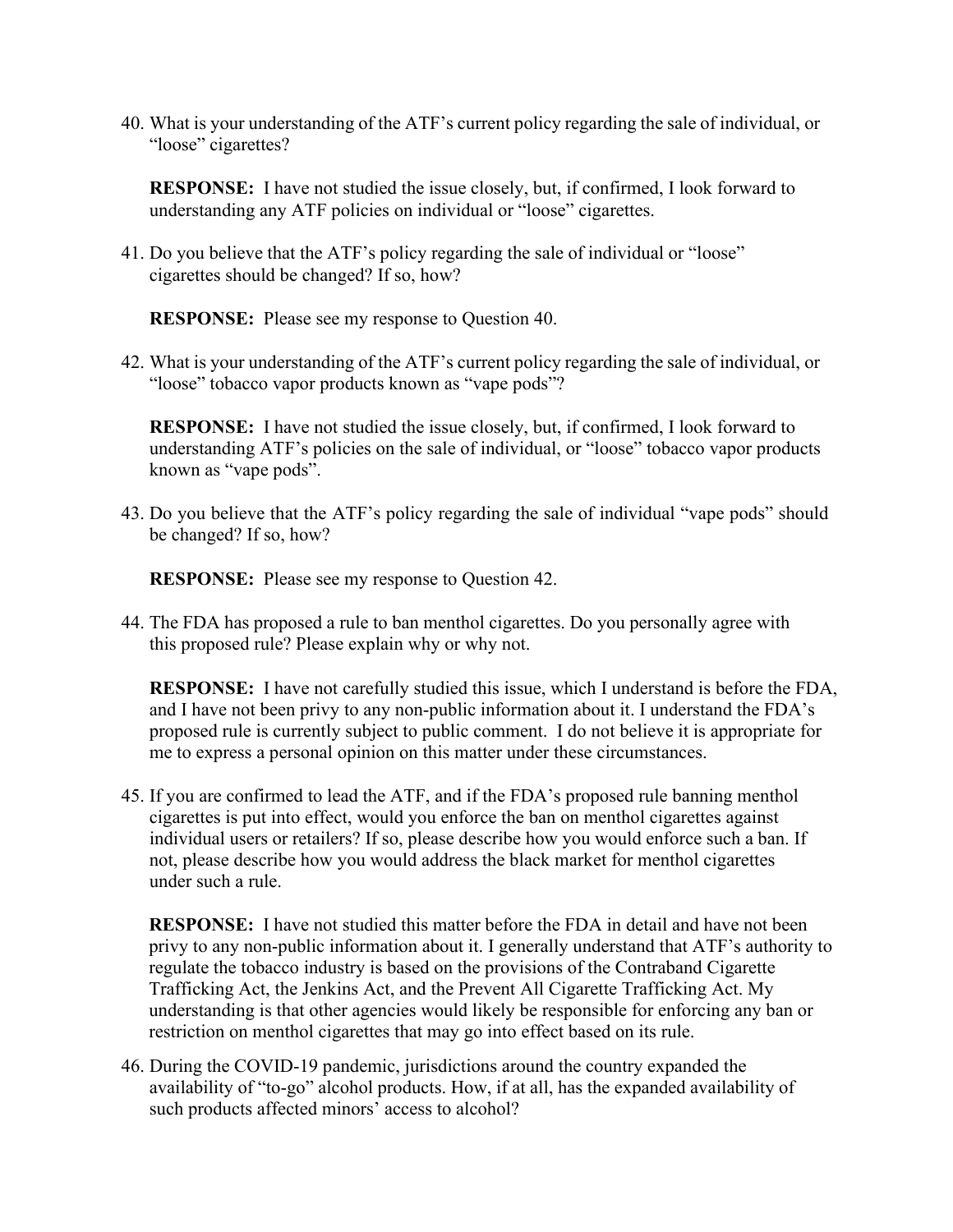**RESPONSE:** I have not studied the effects of the local laws regarding "to-go" alcohol closely.

47. Please describe with particularity the process by which you answered these questions and the written questions of the other members of the Committee.

**RESPONSE:** The Department of Justice received these questions on June 1, 2022, and sent them to me on the same day. I worked with Department attorneys to answer the questions. I finalized and approved all answers to the questions and authorized their transmission to the Committee on June 6, 2022.

48. Did any individual outside of the United States federal government write or draft your answers to these questions or the written questions of the other members of the Committee? If so, please list each such individual who wrote or drafted your answers. If government officials assisted with writing or drafting your answers, please identify the department or agency with which those officials are employed.

**RESPONSE:** No one outside the United States federal government worked with me on these answers. Please see my response to Question 47 regarding the government related process.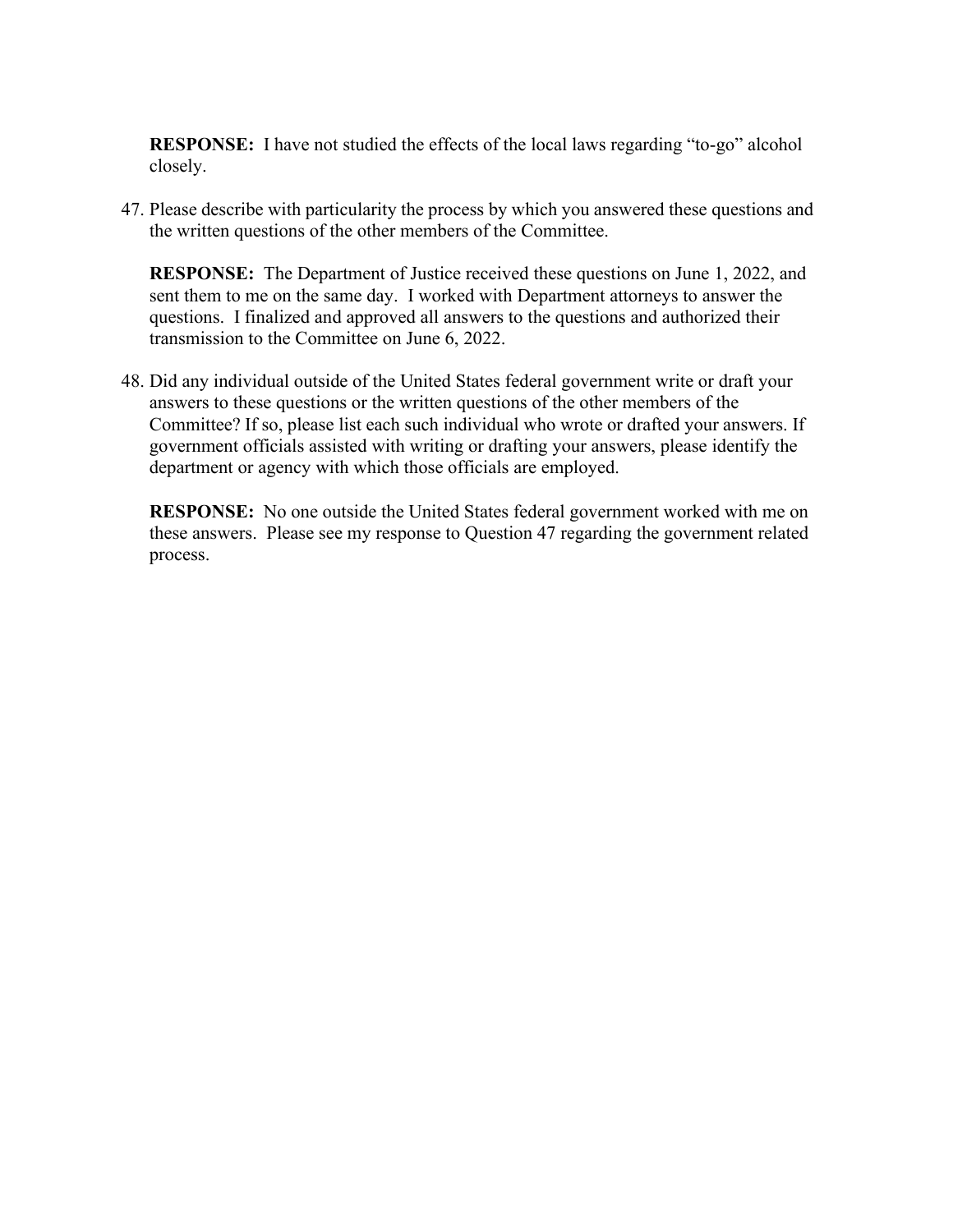# **SENATOR TED CRUZ U.S. Senate Committee on the Judiciary**

# **Questions for the Record for Steven M. Dettelbach, to be Director of the Bureau of Alcohol, Tobacco, Firearms & Explosives ("ATF")**

# **I. Directions**

Please provide a wholly contained answer to each question. A question's answer should not cross-reference answers provided in other questions. Because a previous nominee declined to provide any response to discrete subparts of previous questions, they are listed here separately, even when one continues or expands upon the topic in the immediately previous question or relies on facts or context previously provided.

If a question asks for a yes or no answer, please provide a yes or no answer first and then provide subsequent explanation. If the answer to a yes or no question is sometimes yes and sometimes no, please state such first and then describe the circumstances giving rise to each answer.

If a question asks for a choice between two options, please begin by stating which option applies, or both, or neither, followed by any subsequent explanation.

If you disagree with the premise of a question, please answer the question as-written and then articulate both the premise about which you disagree and the basis for that disagreement.

If you lack a basis for knowing the answer to a question, please first describe what efforts you have taken to ascertain an answer to the question and then provide your tentative answer as a consequence of its reasonable investigation. If even a tentative answer is impossible at this time, please state why such an answer is impossible and what efforts you, if confirmed, or the administration or the Department, intend to take to provide an answer in the future. Please further give an estimate as to when the Committee will receive that answer.

To the extent that an answer depends on an ambiguity in the question asked, please state the ambiguity you perceive in the question, and provide multiple answers which articulate each possible reasonable interpretation of the question in light of the ambiguity.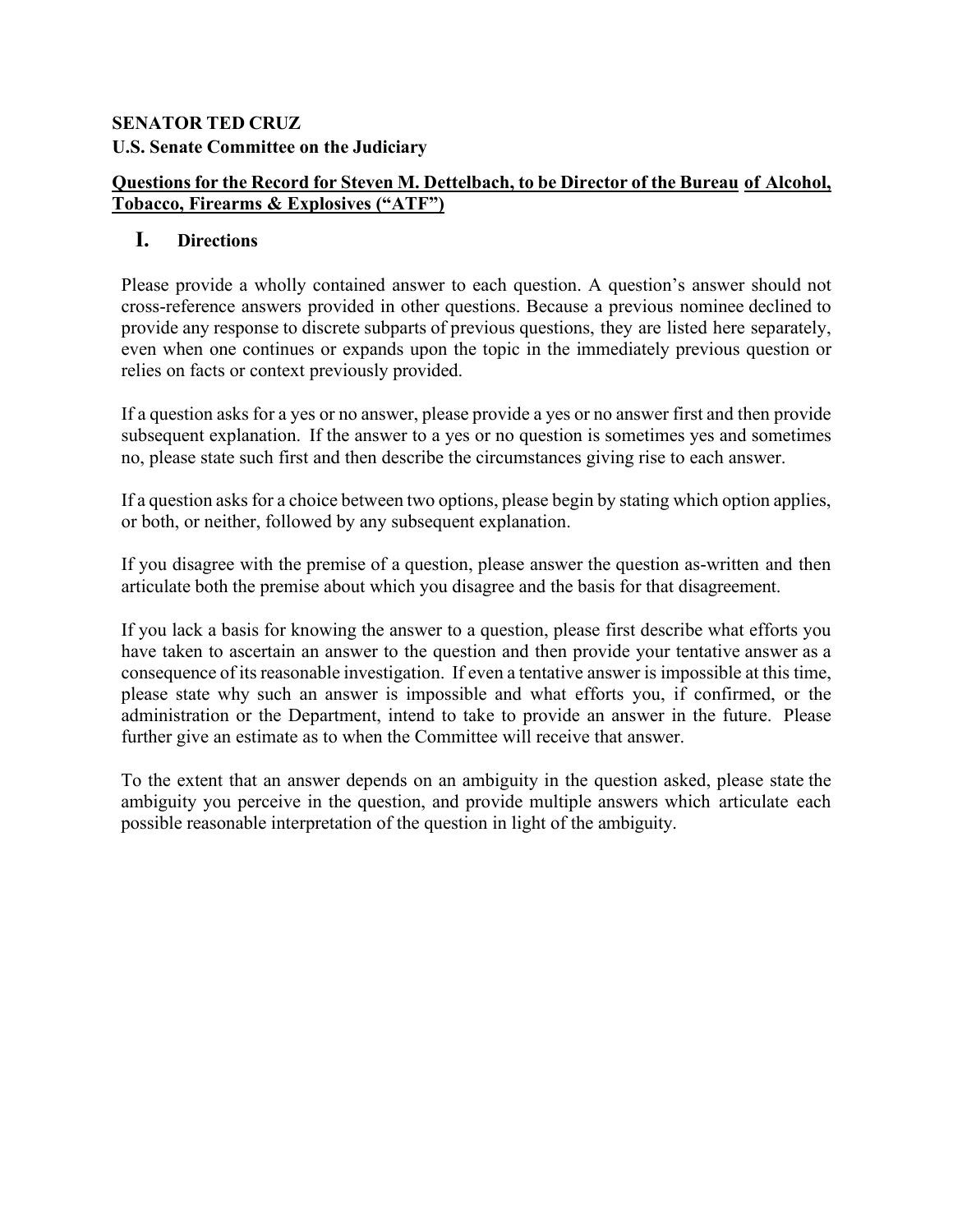## **II. Questions**

1. If confirmed, what will your top priorities be for the Bureau of Alcohol, Tobacco, Firearms & Explosives ("ATF")?

**RESPONSE:** If confirmed to be ATF Director, my priority will be to partner with federal, state, Tribal, and local law enforcement to fight violent crime. In that effort, my goal is to leverage the abilities of ATF in a variety of ways, both new and old. For instance, ATF must continue its strong tradition of working side-by-side with local law enforcement on the front lines to combat gun crime and to help arrest shooters and other violent individuals. ATF should also work to scale up important technologies, including NIBIN, to support real time investigative efforts of local law enforcement with respect to violent crime. Finally, ATF should be a partner in countering the increase in violent extremist acts and hate crimes in our nation. Of course, ATF must also be nimble, and rely upon data to assess new or increasing threats and respond accordingly. ATF must also be nimble enough to evaluate and address new threats to public safety as they arise.

2. Will you commit to not engaging in racial discrimination when selecting and hiring staff, should you be confirmed?

**RESPONSE:** Yes, I commit to following anti-discrimination laws in such activities.

3. Doesthe right to own a firearm receive less protection than the other individual rights specifically enumerated in the Constitution?

**RESPONSE:** My view of the Second Amendment is controlled by the *Heller* and *McDonald* decisions. In *Heller*, Justice Scalia's opinion for the Court held that the Second Amendment confers "an individual right to keep and bear arms." *District of Columbia v. Heller*, 554 U.S. 570, 595 (2008). The Court also stated that, "[l]ike most rights, the right secured by the Second Amendment is not unlimited." *Id*. at 626. In *McDonald*, the Court held that the right guaranteed by the Second Amendment is a fundamental right that applies to the states as well the federal government. The scope of this right, like others, is defined by the Constitution and pertinent court decisions.

4. Does the right to own a firearm receive less protection than the right to vote under the Constitution?

**RESPONSE:** If confirmed, I would take an oath—as all ATF employees do—to support and defend the Constitution, and that includes the Second Amendment. The scope of this right, like others, is defined by the Constitution and pertinent court decisions.

5. What was the holding of *District of Columbia vs. Heller*?

**RESPONSE:** In *District of Columbia v. Heller*, the Supreme Court held that the Second Amendment confers "an individual right to keep and bear arms." 554 U.S. 570, 595 (2008). The Court also stated that, "[l]ike most rights, the right secured by the Second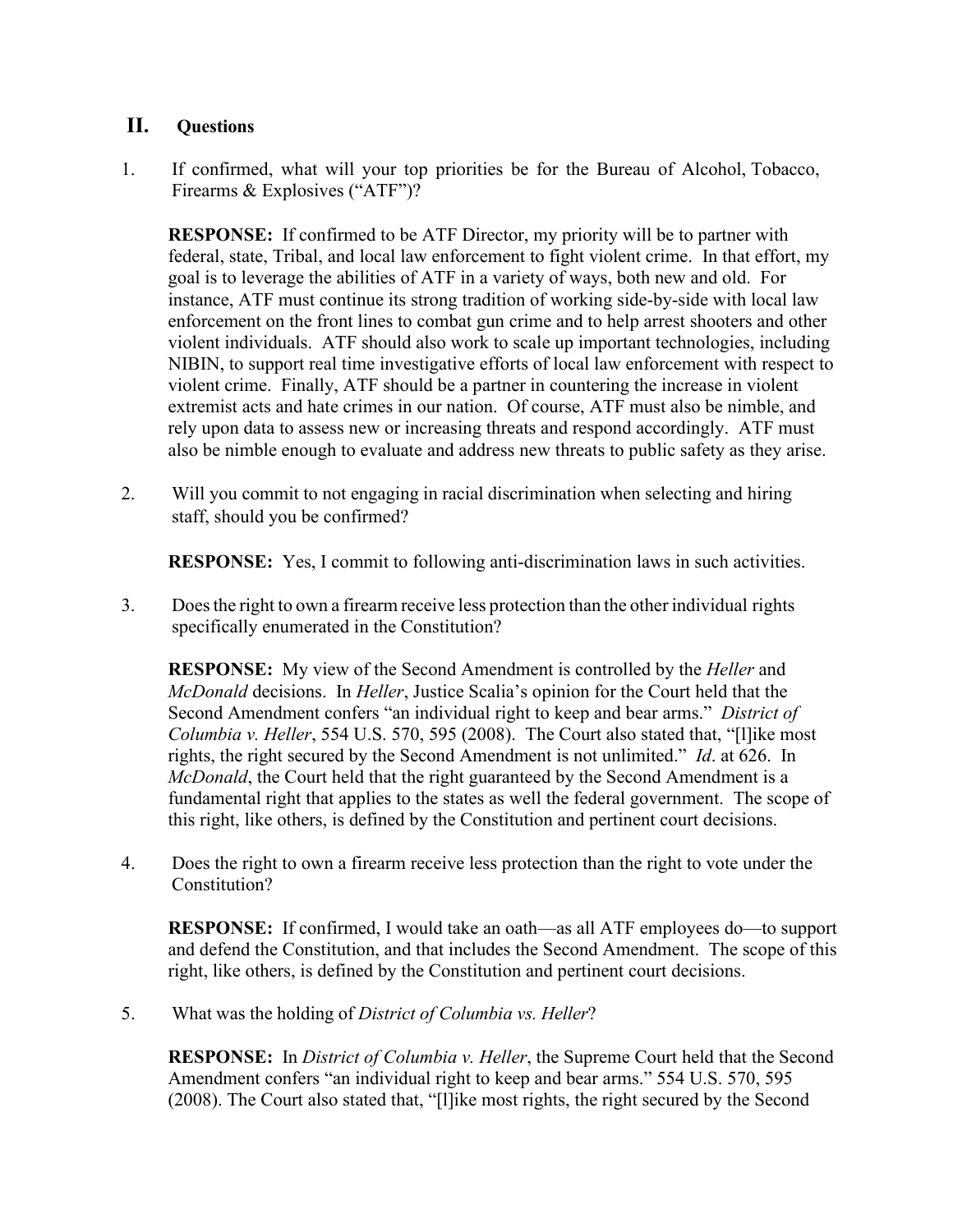Amendment is not unlimited." *Id*. at 626. If confirmed, my view of the Second Amendment would be guided and bound by the Heller decision and subsequent court decisions defining that right.

6. In your opinion, how should the U.S. Supreme Court rule in *New York State Rifle & Pistol Association v. Bruen*?

**RESPONSE:** I understand that the Department of Justice has filed an amicus curie brief in *Bruen* describing the Administration's position. As a nominee, it would not be appropriate for me to further weigh in on the matter as the case is still pending before the Supreme Court. If I am confirmed, I will be bound by the decision that the Supreme Court issues in *Bruen*.

7. Have you ever personally owned any firearms?

### **RESPONSE:** No.

8. Have you ever used a firearm? If so, when and under what circumstances?

**RESPONSE:** Yes. As a youth, I engaged in target shooting with rifles on numerous occasions. In my time as a Department of Justice employee, on several occasions I was hosted at federal and local law enforcement shooting ranges and afforded the opportunity to target shoot with different types of firearms. Finally, as an adult, I have taken my son to shoot targets with rifles several times.

9. Is the ability to own a firearm a personal civil right?

**RESPONSE:** My view of the Second Amendment is controlled by the *Heller* and *McDonald* decisions. In *Heller*, Justice Scalia's opinion for the Court held that the Second Amendment of the U.S. Constitution confers "an *individual* right to keep and bear arms." *District of Columbia v. Heller*, 554 U.S. 570, 595 (2008) (emphasis added). Therefore, it is an individual right. The Court also stated that, "[l]ike most rights, the right secured by the Second Amendment is not unlimited." *Id*. at 626. In *McDonald*, the Court held that the right guaranteed by the Second Amendment is a fundamental right that applies to the states as well the federal government. If confirmed, I will take an oath, as all Department employees do, to support and defend the United States Constitution, and that includes the Second Amendment.

10. Is the criminal justice system systemically racist?

**RESPONSE:** Data show that communities of color have historically experienced disparate outcomes in our society, including our criminal justice system. There are times where such outcomes are not driven by any individual's intentional and conscious bias, but by broader issues. We must examine the extent to which this affects our criminal justice system, and address it, to ensure adherence to one of our country's foundational principles: equal justice under the law, while still ensuring that individual wrongdoers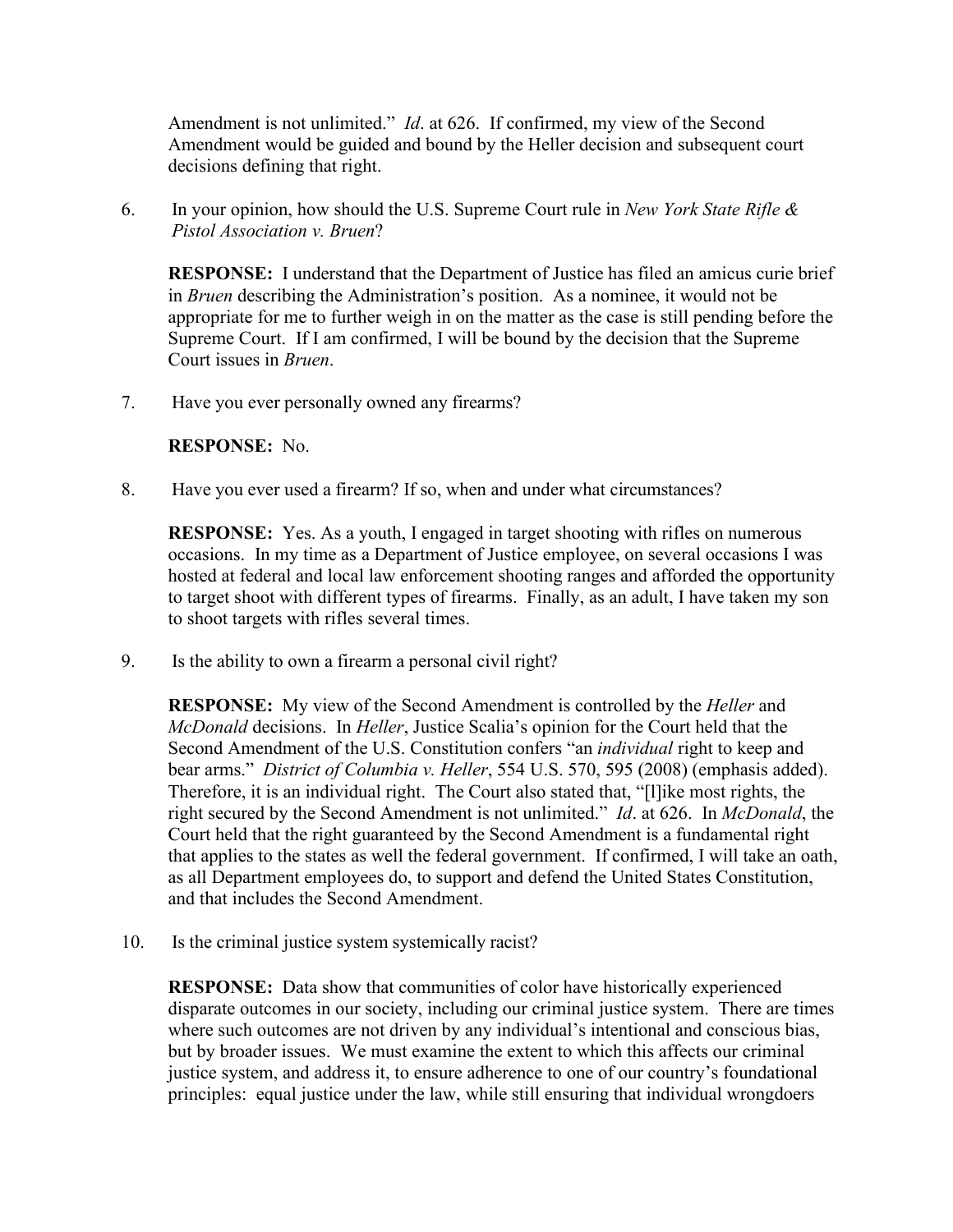are held fairly accountable for their own actions.

11. Explain your understanding of what distinguishes an act of mere "prosecutorial discretion" from that of a substantive administrative rule change.

**RESPONSE:** The Supreme Court has explained that, in exercising prosecutorial discretion, an agency may appropriately consider not only "whether a violation has occurred, but whether agency resources are best spent on this violation or another, whether the agency is likely to succeed if it acts, whether the particular enforcement action requested best fits the agency's overall policies, and, indeed, whether the agency has enough resources to undertake the action at all." *Heckler v. Chaney*, 470 U.S. 821, 831 (1985). Changes to administrative rules, which can result in new or amended substantive regulations which, for instance, may define or clarify the meaning of terms under a statute, are generally accomplished under the terms of the Administrative Procedure Act.

12. What do you believe are the root causes of modern-day mass shootings?

**RESPONSE:** I am unable to speculate on the root causes of mass shootings. Each instance is tragic, but unique, and there are often multiple causes both for a mass shooting itself, as well as the number of lives lost and injuries inflicted in any such shooting.

13. Do you believe that the breakdown of the American family correlates with the rise in mass shootings?

**RESPONSE:** Please see my response to Question 12.

14. Do you believe that the increase in social isolation due to COVID-19 lockdown mandates correlates with the rise in mass shootings?

**RESPONSE:** Please see my response to Question 12.

- 15. In April, the DOJ released its final rule on ATF NPRM 2021R-05, which takes effect on August 24, 2022.
	- a. Do you support this rule? Why or why not?
	- b. You mentioned at your May 25 hearing that the "three key things for good regulations" are fairness, consistency, and effectiveness. Please explain in detail how this policy does or does not meet those three specifications.
	- c. Does any provision of the Constitution authorize the executive branch to create law?
	- d. Does any provision of the Constitution authorize the executive branch to prevent the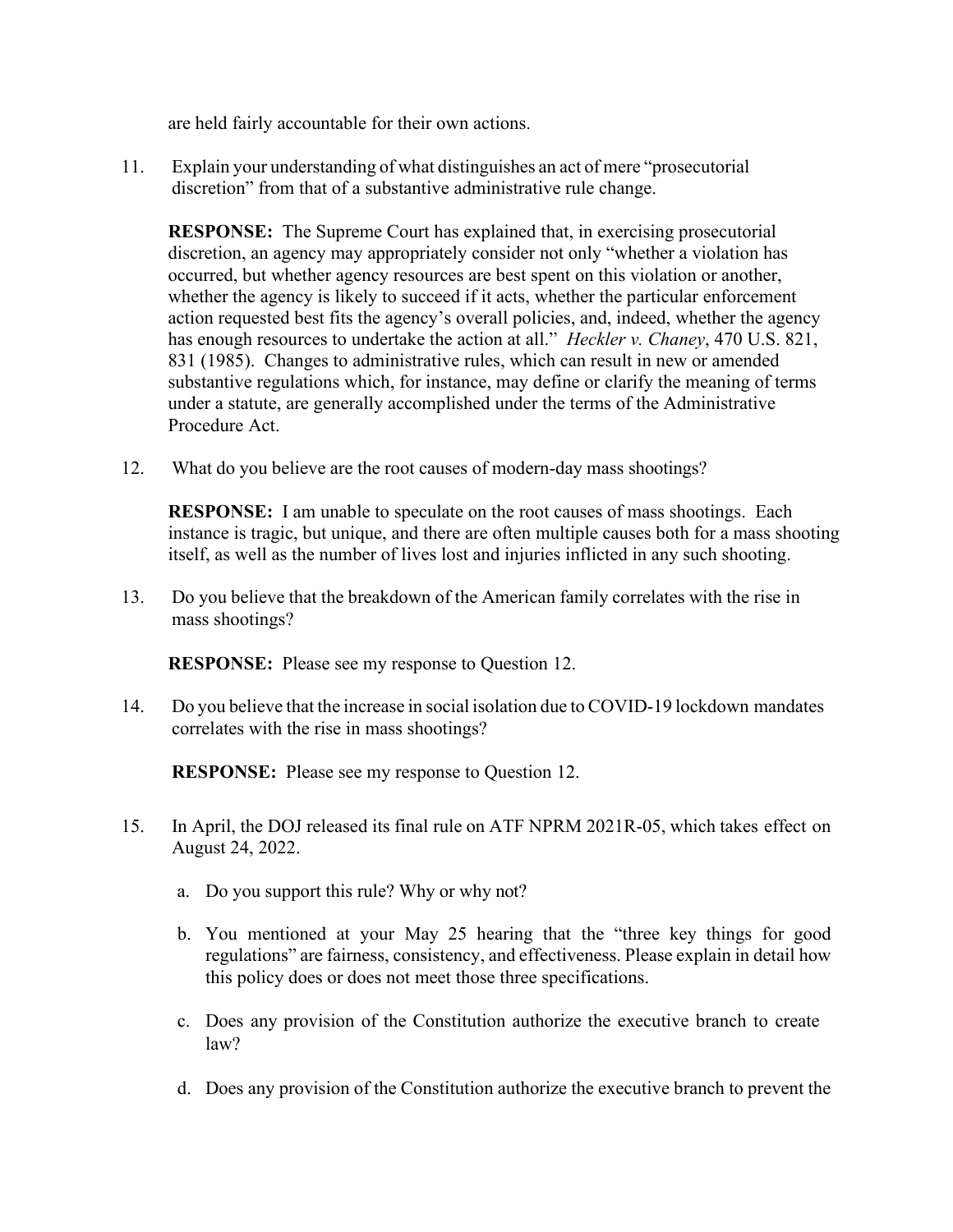public from making their own firearms?

- e. If confirmed, what steps would you take as Director of ATF to enforce the new rule?
- f. Under this new rule, do purchases of just an upper receiver require a background check?
- g. Do you believe this new rule would invite further regulation for complete upper receivers?
- h. The new rule amended several definitions due to advancements in firearms technology. Do you anticipate additional amendments for similar reasons within the next two years?
- i. Does the rule, which requires all federal firearms licensees to indefinitely store all their firearm transactions records, violate 18 U.S. Code § 926?
- j. Would you support a Congressional Review Act Joint Resolution of Disapproval to stop the DOJ from implementing this rule? Why or why not?

**RESPONSE:** My understanding of DOJ regulation process leads me to believe that this regulation – like all others – was subject to review by the Department and the Office of Management and Budget, and the fact of its publication means it was deemed to be an appropriate exercise of ATF's rulemaking authority.

- 16. In response to a letter sent by U.S. Representative Michael Cloud, ATF said that as of November 2021, the agency maintained an estimated 920,664,765 records on firearm transfers.
	- a. Since more than 850 million of the records can be accessed digitally, does this recordkeeping practice violate 18 U.S. Code § 926?
	- b. Will you commit to not using out-of-business records to form a federal database to track law-abiding gun owners?
	- c. Will you commit to fighting against any policy that attempts to form a federal database to track law-abiding gun owners?

**RESPONSE:** The ATF is prohibited by law from having a national gun registry. *See* 18 U.S.C. § 926(a). If confirmed as ATF Director, I will be bound by this provision.

- 17. ATF contends that the reason for the recordkeeping is to trace "firearms used in crimes." The bureau noted that more than half a million traces were done last year, whereas 2020 saw under half-a-million.
	- a. How many successful prosecutions were there in 2021 that were related to crime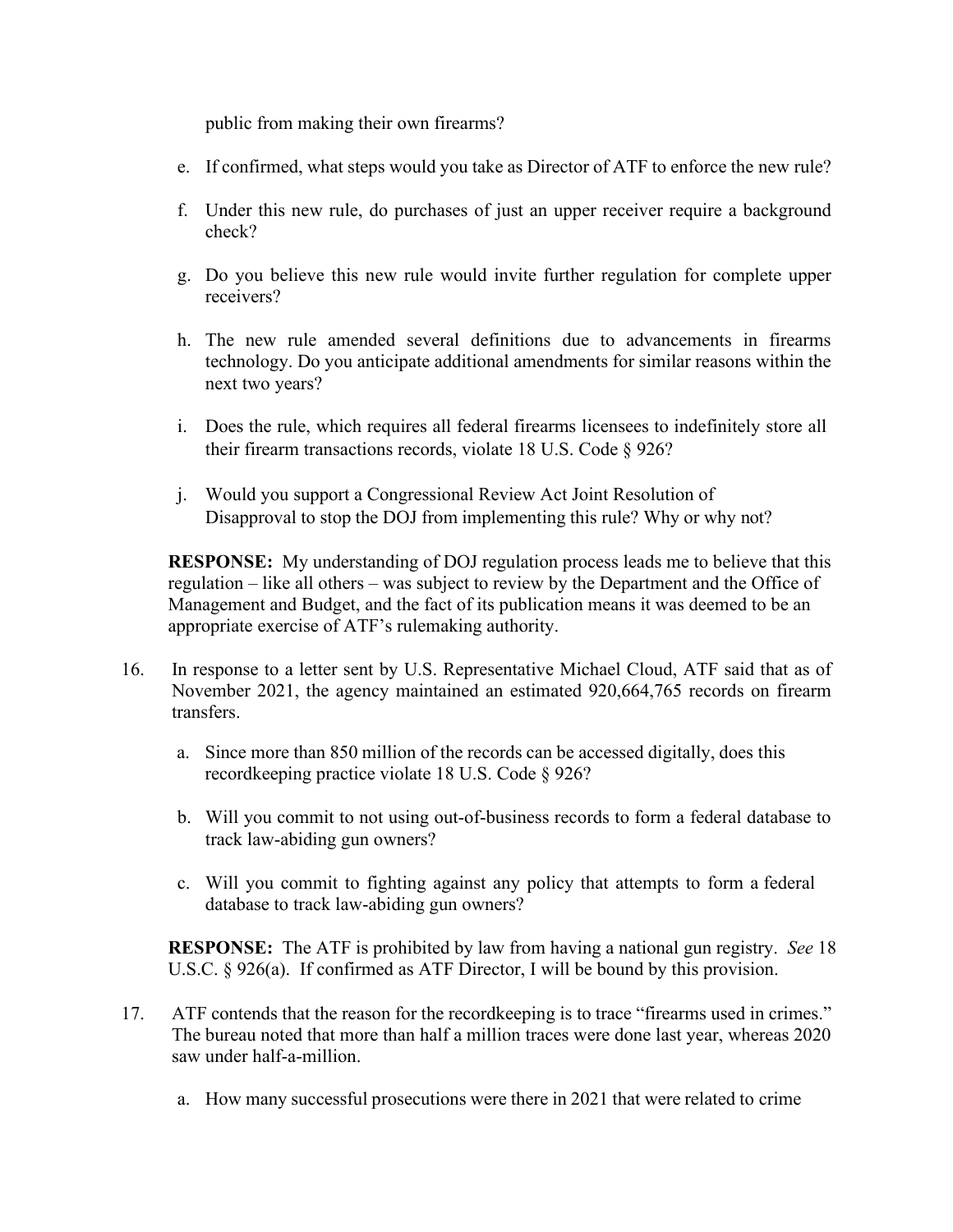gun traces?

b. If confirmed, will you commit to making information concerning the amount of successful prosecutions related to the gun crime traces publically available?

**RESPONSE:** In my experience as a prosecutor, I know timely and accurate firearm traces can be crucial pieces of evidence. Their evidentiary value in an investigation or case varies based on the complexities of each particular matter. As such, I believe it would be extremely difficult to quantify the number of successful prosecutions related to a trace in a given time period. However, because I am not at the Department, and I am unaware of whether it is even possible to provide the data requested.

18. Do you believe that the combined effect of the out-of-business records and ATF NPRM 2021R-05 violate 18 U.S. Code § 926?

**RESPONSE:** I was not at the ATF during this process, but my understanding of DOJ regulation process leads me to believe that this regulation – like all others – was subject to review by the Department and the Office of Management and Budget, and the fact of its publication means it was deemed to be an appropriate exercise of ATF's rulemaking authority.

- 19. The ATF reports that as many as over 45,000 privately made firearms had been recovered by law enforcement and reported to the ATF over the past six years.
	- a. Do you believe that guns that were bought and not built with their serial numbers scratched off were included in that count?
	- b. Should the guns described above be in future reporting under your potential directorship?

**RESPONSE:** I am not at the Department, so I cannot comment on the types of firearms that may have been included in ATF's figure of 45,000 privately made firearms that were recovered by law enforcement and reported to ATF over the past six years. My general understanding is that privately made firearms, prior to ATF's recent rule, never had a serial number and are therefore distinct from a firearm with an obliterated serial number.

20. In March 2018, David Chipman, the former Biden ATF nominee, tweeted support for the March For Our Lives Campaign. He tweeted "Today's March to defend our children's right to live and go to school without fear should be embraced by all of us. Frederick Douglass had it right: power concedes nothing without a demand. #MarchForOurLives #EndGunViolence #solidarity". Do you currently or have you ever expressed public or private support for this campaign?

**RESPONSE:** I am not aware of the details of this campaign other than media reports and I do not believe I have expressed any view on it.

21. Do you believe that you are more qualified for the role of Director of ATF than David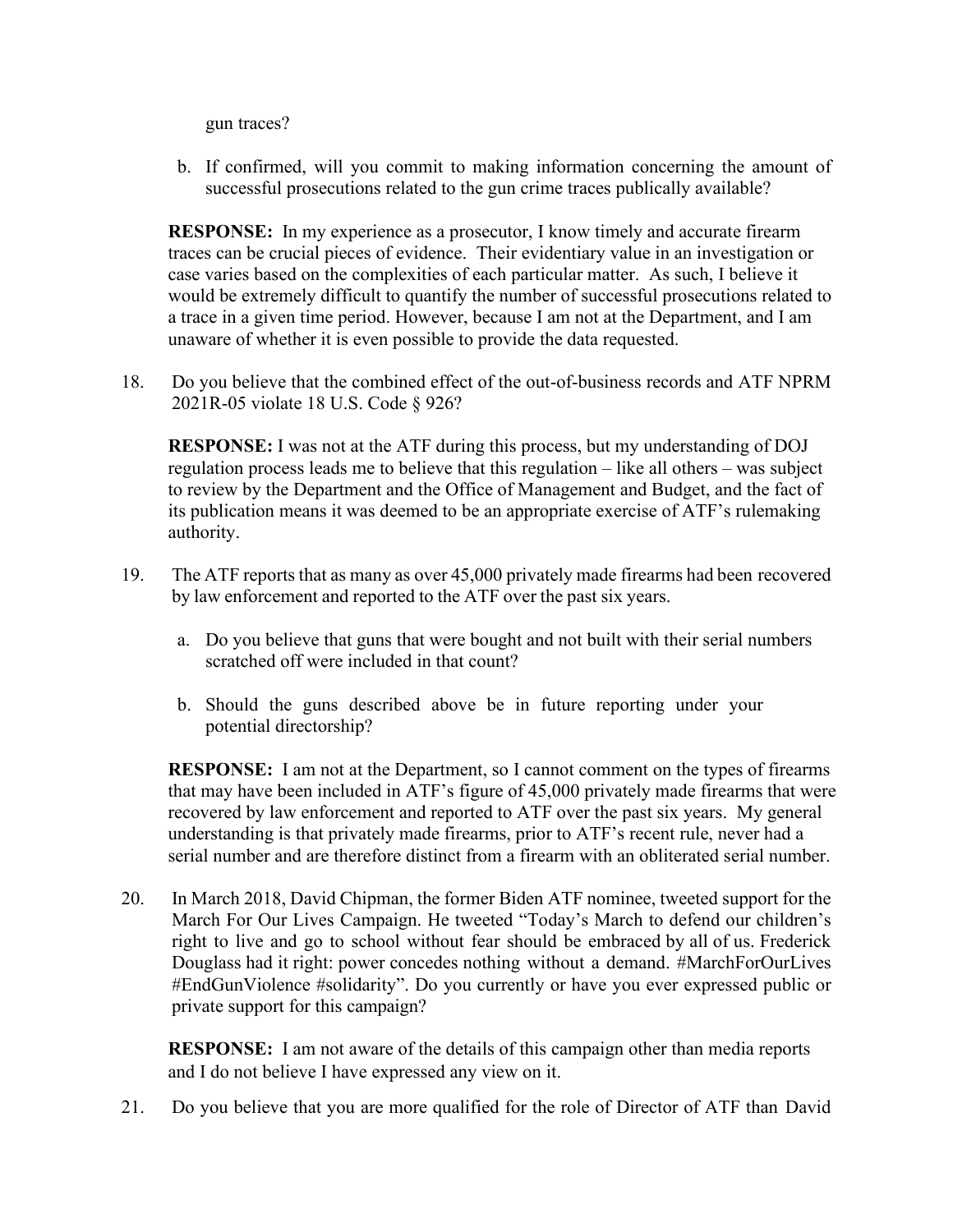Chipman?

**RESPONSE:** I do not know David Chipman's record or background enough to compare our nominations. I believe that I am highly qualified to be the Director of the ATF.

22. Are you in favor of allowing some convicted felons to have their gun rights restored?

**RESPONSE:** I cannot speculate on hypothetical future legislation and do not have access to data and evidence that the ATF may possess. Under the Constitution, the President currently has the power to pardon individuals, which can result in the restoration of their gun rights.

23. Do you believe that the Secret Service needs guns?

**RESPONSE:** I believe that some Secret Service employees, such as special agents, need firearms to conduct their jobs. In fact, as an Assistant United States Attorney in Maryland, I personally prosecuted and tried a defendant for assaulting a Secret Service agent, along. In that case, one Secret Service Agent was forced to draw his weapon and shoot the defendant, who was endangering the life of another Secret Service Agent who was his partner. If that Secret Service Agent had not been armed, his partner might have been seriously injured or killed.

- 24. In 2018, Politico reported that Hunter Biden or Hallie Biden threw away Hunter's gun in a trash can behind a grocery store across from a high school.
	- a. Should these actions be prosecuted for a federal crime?
	- b. Could actions like this put students in danger of an active shooter situation?

**RESPONSE:** I am unaware of the media report you mention in your question. ATF conducts investigations and, in cases that warrant it, refers cases to Justice Department lawyers to be considered for prosecution. Furthermore, it is not appropriate to comment as a nominee on the merits of or evidence concerning any individual case or matter. If I am confirmed as ATF Director, I would ensure that all investigations and law enforcement activities are carried out absent any type of political consideration whatsoever.

25. Did Hunter Biden commit a crime by lying about his habitual drug use and criminal behavior on a Form 4473 to purchase a gun? Should he be prosecuted for that misrepresentation?

**RESPONSE:** I have been endeavored to be careful, as a prosecutor and in private practice, not to comment about something without knowing all the facts. ATF conducts investigations and, when warranted, refers cases to Justice Department lawyers to be considered for prosecution. Furthermore, it is not appropriate to comment as a nominee on the merits of or evidence concerning any individual case or matter. If confirmed, as I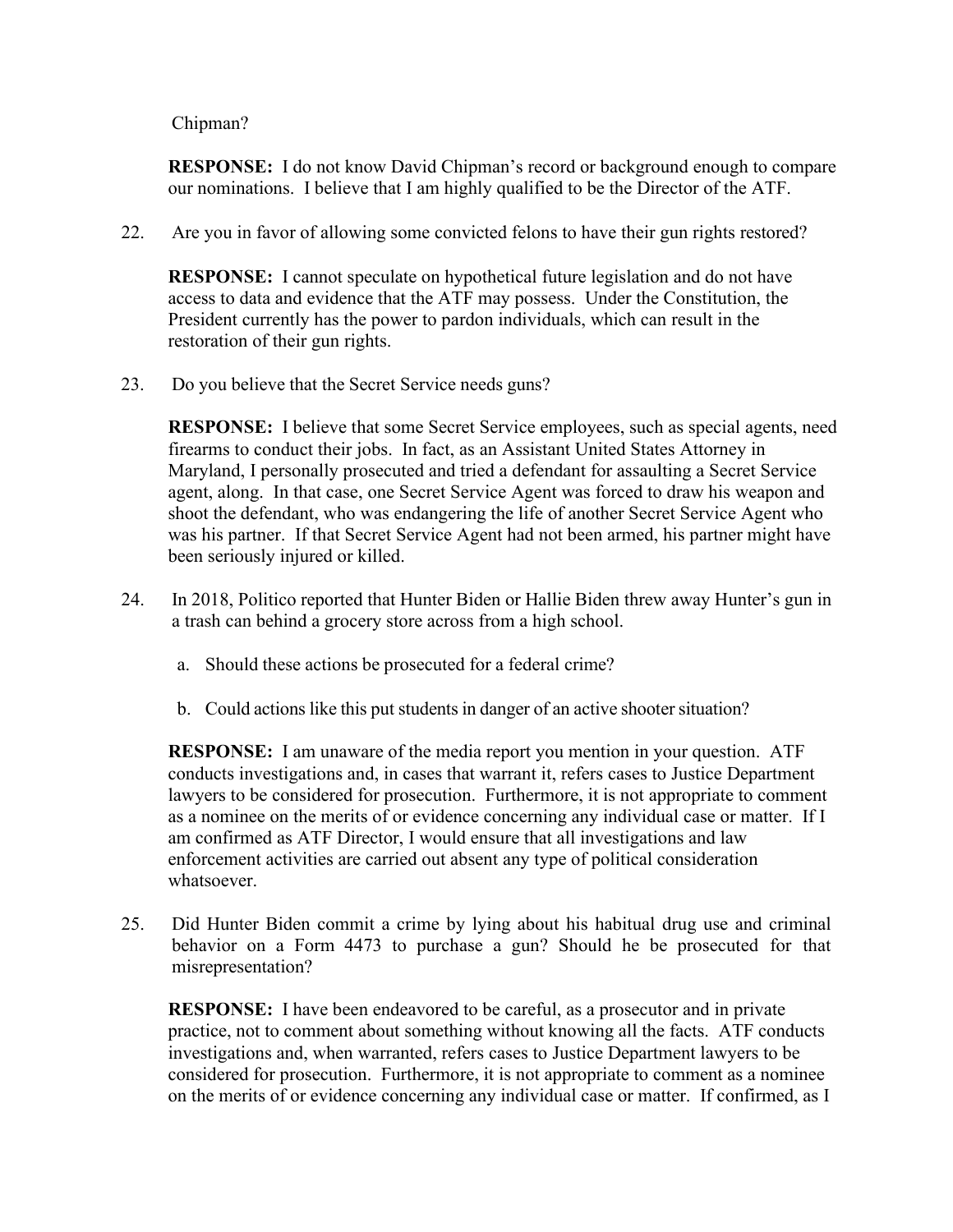said at my hearing, I will make decisions at the ATF based on the facts and the law before me in each case and free from any political considerations.

26. Was President Obama's privilege claim in the Fast and Furious investigation appropriate?

**RESPONSE:** I am not familiar with the basis of any privilege claims asserted by President Obama in that investigation.

- 27. On June 23, 2021, the "Biden-Harris Administration" announced a new policy of "zero tolerance for rogue gun dealers that willfully violate the law." The policy also states that "[a]bsent extraordinary circumstances that would need to be justified to the Director, ATF will seek to revoke the licenses of dealers the first time that they violate federal law . . ." for certain specified violations.
	- a. Do you support this policy?
	- b. If confirmed as director, what would you consider to be "extraordinary circumstances" under this policy?
	- c. You mentioned at your May 25 hearing that the "three key things for good regulations" are fairness, consistency, and effectiveness. Please explain in detail how this policy does or does not meet those three specifications.
	- d. Please define "rogue gun dealer."
	- e. Is it effective for the ATF to treat a clerical error on Form 4473, which would have normally been treated as a minor violation, as a "willful" violation?

**RESPONSE:** I understand that the Justice Department announced a Violent Crime Reduction Strategy that both recognizes that "[l]icensed firearm dealers are often our first line of defense against gun crime and a source of critical enforcement information," and directs ATF to revoke licenses of "dealers who willfully break the law and put the public at risk." If confirmed, my role as ATF Director would be to implement this policy fairly and consistent with the law. Because I am not the Department, I am not currently aware of and cannot comment on how ATF has implemented this policy directive to date.

As I said at my hearing, I strongly believe that ATF should strive to have meaningful relationships and communications with all stakeholders, including federal firearms licensees, most of whom are law abiding and who often work cooperatively with law enforcement to identify those who violate the law. Moreover, as I also said at my hearing, I am not aware of any legal definition of "rogue gun dealer."

Last, as I testified, each action must be evaluated on its own facts, and "willful" is a legal term that is generally understood to imply a level of intent that is inconsistent with wholly unintentional errors.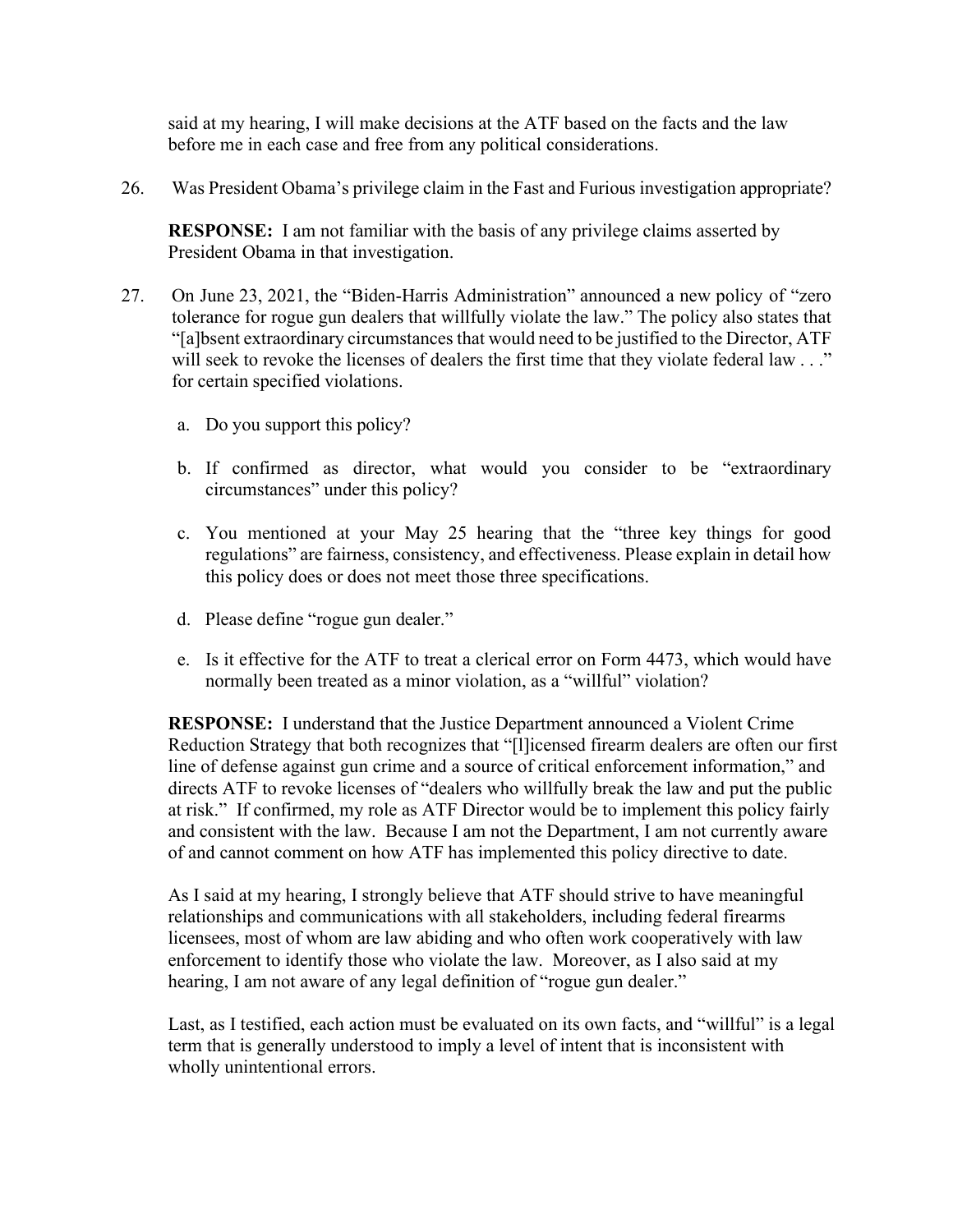- 28. In your 2018 campaign for Ohio Attorney General, you called for a ban on "assault weapons."
	- a. Please define "assault weapons."
	- b. Do you agree with President Biden that assault weapons are "weapons of war?"
	- c. Do you agree with the definition of "assault weapons" that Congress used in the Federal Assault Weapons Ban in 1994?
	- d. Which types of guns fall under the category of assault weapons?

**RESPONSE:** Currently there is no definition of assault weapon in federal law. As I said during my confirmation hearing, when I was a candidate for office, I did talk about restrictions on assault weapons, and it would be for the Congress ultimately to define that term if it chose to legislate on that issue. If Congress did seek to legislate in this area, I would pledge to support those efforts with expertise, data, and technical assistance that ATF can provide to members of Congress, so Congress can make evidence-based decisions that protect the public consistent with the Second Amendment.

29. Do you agree that law-abiding American citizens should be permitted to own semiautomatic weapons?

**RESPONSE:** Unless otherwise restricted under the law, citizens are permitted to own semi-automatic weapons.

30. Are you in favor of legislation that allowsteachers with the proper background and training to arm themselves?

**RESPONSE:** I cannot speculate on hypothetical legislation and have not studied the issue with the information available within ATF and DOJ, because I am not there. If Congress did seek to legislate in this area, I would pledge to support those efforts with any expertise, data, and technical assistance that ATF can provide to members of Congress, so Congress can make evidence-based decisions that protect the public consistent with the Second Amendment.

31. Are you in favor of legislation that reauthorizes the National Threat Assessment Center to establish a national program on targeted school violence prevention?

**RESPONSE:** I cannot speculate on hypothetical legislation and have not studied the issue with the information available within ATF and DOJ, because I am not there. If Congress did seek to legislate in this area, I would pledge to support those efforts with any expertise, data, and technical assistance that ATF can provide to members of Congress, so Congress can make evidence-based decisions that protect the public consistent with the Second Amendment.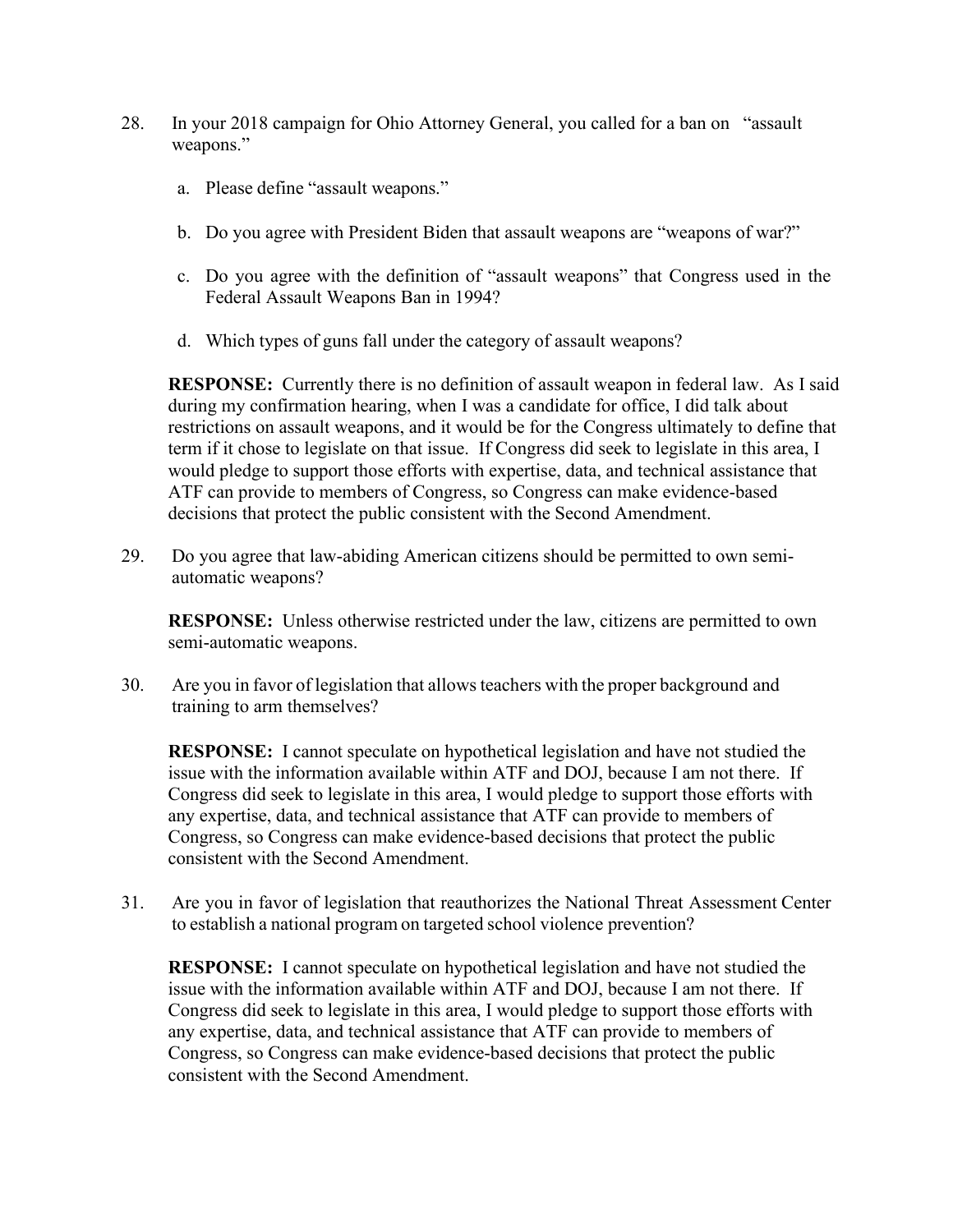#### **Senator Chuck Grassley, Ranking Member Questions for the Record Steven M. Dettelbach Nominee to be Director, Bureau of Alcohol, Tobacco, Firearms & Explosives**

1. Since President Biden instituted his zero-tolerance policy that purportedly targets "rogue gun dealers," the number of revocations of licenses for federal firearm licensees has reportedly increased 500%. Do you find that statistic to be concerning, and do you think it could hurt the cooperative relationship between the industry and ATF?

**RESPONSE:** I understand that the Justice Department announced a Violent Crime Reduction Strategy that both recognizes that "[l]icensed firearm dealers are often our first line of defense against gun crime and a source of critical enforcement information," and directs ATF to revoke licenses of "dealers who willfully break the law and put the public at risk." Because I am not at the Department, I cannot comment on the context of the statistic you cite concerning the implementation of this policy. However, as I said at my hearing, I strongly believe that ATF should strive to have good relationships with all stakeholders, including federal firearms licensees, who often work cooperatively with law enforcement to identify those who violate the law. Fair, effective and consistent regulation, free from any political considerations, is key to any regulatory scheme.

2. As a member of the Democratic Platform Committee in 2016, you voted in favor of the platform, which called for "repeal[ing] the Protection of Lawful Commerce in Arms Act (PLCAA) to revoke the dangerous legal immunity protections gun makers and sellers now enjoy." You offered two amendments to other provisions of the platform, but not this one. Do you still support the repeal of the PLCAA?

**RESPONSE:** President Biden has stated his support for repealing the Protection of Lawful Commerce in Arms Act (PLCAA) in order to ensure that victims of gun violence are given an opportunity to pursue justice in court. The law is codified in 15 U.S.C. §§ 7901-7903.

To my understanding, ATF does not have a role in enforcing PLCAA or attempting to retain or repeal it, as it deals with potential litigation between private parties, and not the government. If I am confirmed as ATF Director, I would therefore not be the person enforcing or in charge of attempting to repeal PLCAA, which would be up to Congress. I would enforce those laws on the books which come within ATF's jurisdiction.

3. In 2018 as a candidate for Attorney General of Ohio, you supported reinstating the 1994 assault weapons ban and large capacity magazine ban. Do you still support reinstating those bans?

**RESPONSE.** As I said during my confirmation hearing, when I was a candidate for office, I did talk about restrictions on assault weapons, which are not defined under current federal law, and it would only be for Congress to define that term, if it chose to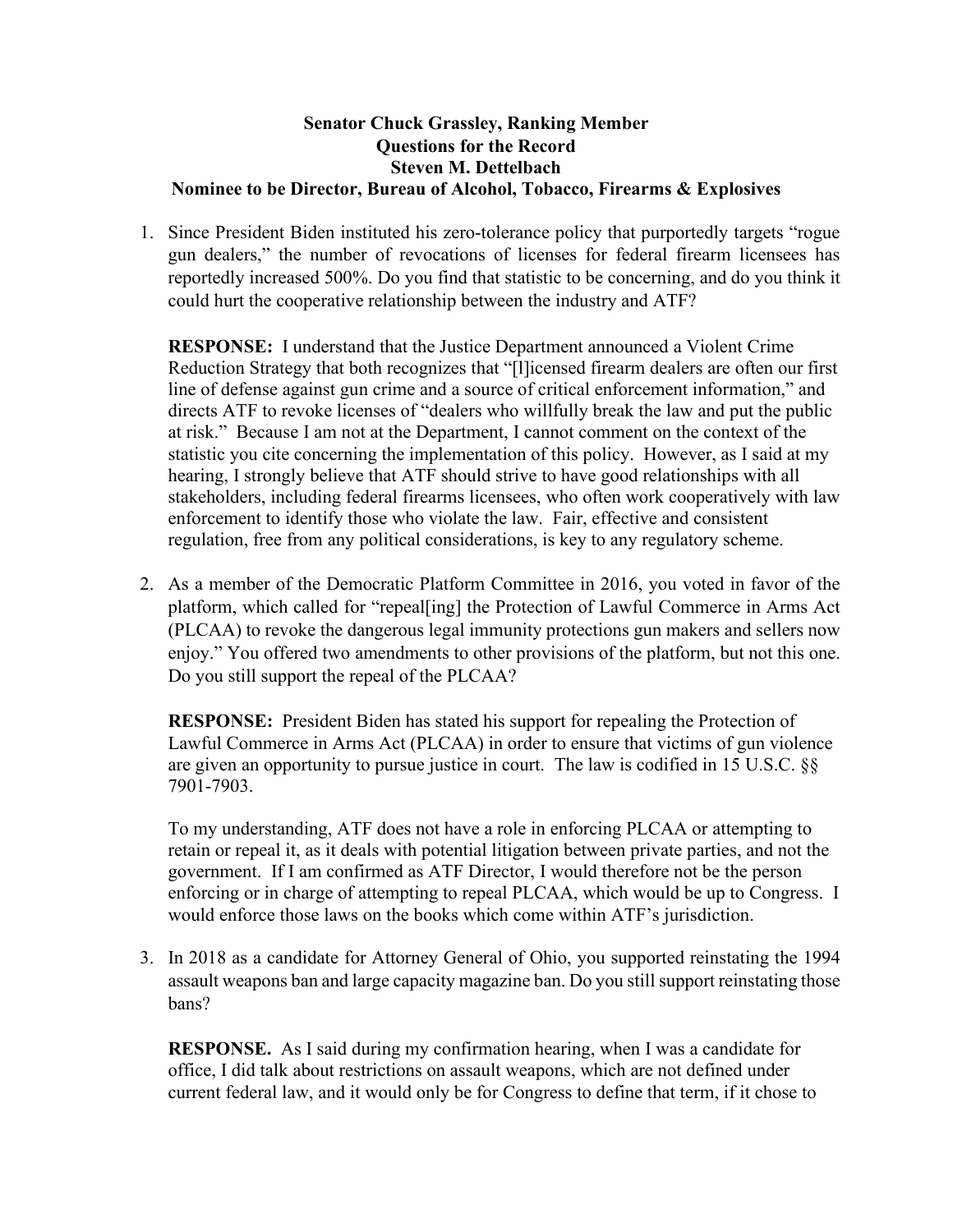legislate on the issue. If Congress did seek to legislate in this area, I would pledge to support those efforts with the expertise, data, and technical assistance that ATF can provide to members of Congress, so Congress can make evidence-based decisions that protect the public consistent with the Second Amendment.

4. Do you think it is appropriate for ATF to conduct an inspection of an FFL, issue a warning a letter, close the inspection, reopen that inspection six months later without receiving any new information, and then revoke the FFL's license on same issue for which a warning letter was issued?

**RESPONSE:** Because I do not know all the facts, I am not in a position to comment on this hypothetical. If confirmed, as I said at my hearing, I will support a regulatory scheme that is effective, fair and consistent, where ATF makes decisions based on the facts and the law as applied in each case.

5. Please cite the federal statutory provisions or regulations giving ATF the authority to reopen its own final judgments.

**RESPONSE:** I am more familiar with the term "final judgment" in litigation occurring in a court than in the context of an action by an agency such as the ATF. However, if I am confirmed as ATF Director, I will seek to ensure that the ATF regulatory process is effective, fair and consistent.

6. The Biden Administration recently proposed to increase ATF's budget. Progressive guncontrol groups have campaigned for ATF to hire hundreds of additional Industry Operations Investigators (IOIs). Which is more important for public safety – increasing the number of Industry Operations Investigators within ATF or the number of special agents?

**RESPONSE:** I am not at ATF and cannot assess where the greatest budgetary needs lie withing the agency at this time.

7. Do you believe gun stores are essential businesses?

**RESPONSE:** As a general matter, I believe that gun stores are important businesses as they can assist law-abiding citizens to exercise their rights under the Second Amendment. As I said at my hearing, I understand that ATF depends on positive and productive relationships with the many responsible federal firearms licensees to work together to enhance public safety.

8. At your hearing, I asked if you could name two gun control policies that Mr. Chipman supported that you support and two that you do not. You explained that you were not familiar with the policy positions expressed by the previous nominee to serve as the Director of the ATF. Please familiarize yourself with his policy positions and name two gun control policies he supports that you support and two that you do not.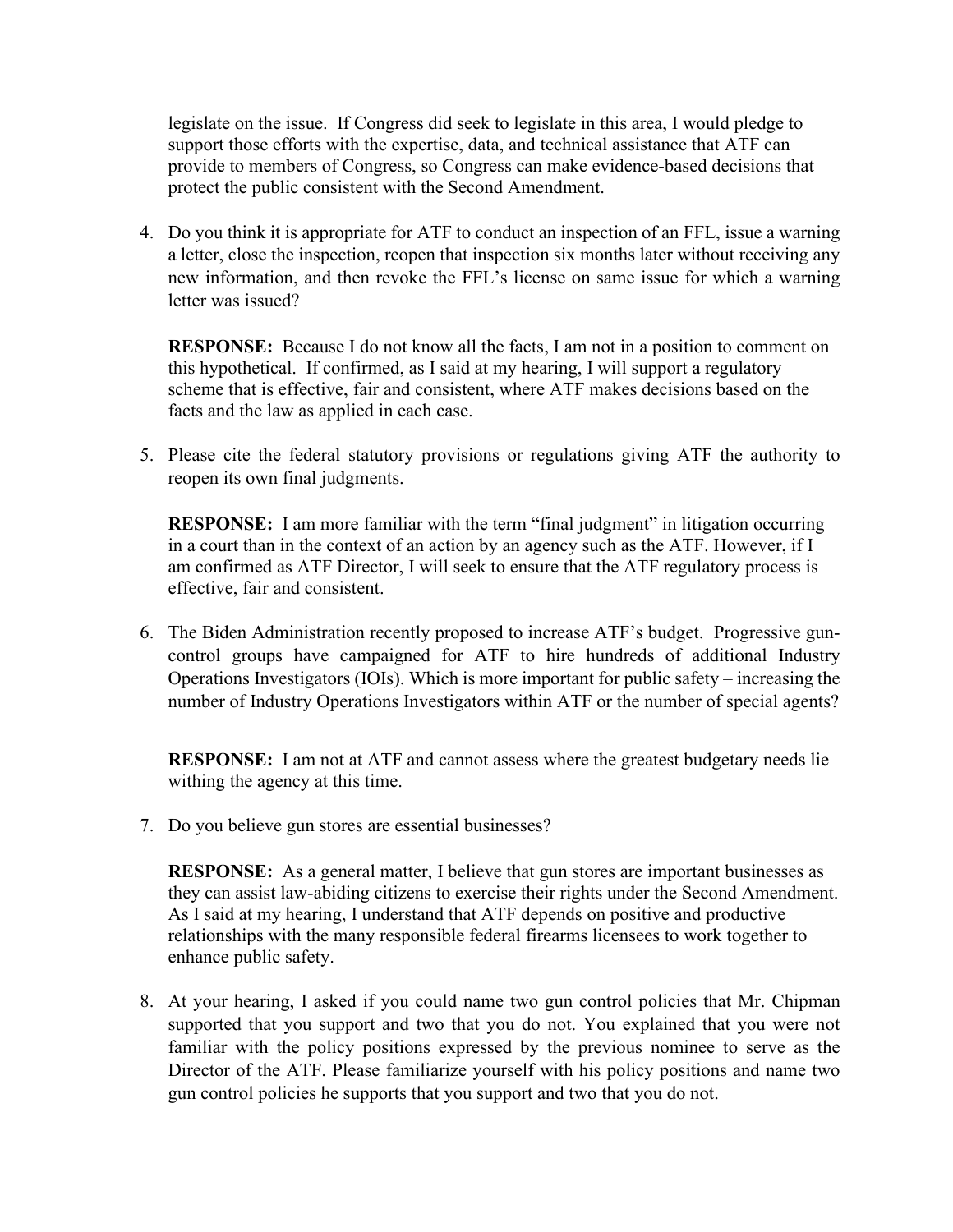**RESPONSE:** As I said at my confirmation hearing, I do not come to this position with a specific policy agenda, and I do not know Mr. Chipman's record and positions in detail. From a brief review of some of his public testimony, I agree with Mr. Chipman that it is important that federal authorities notify state and local enforcement when someone lies on their background check form. I was pleased to see that Congress recently took bipartisan action to address that concern. I have also stated that I share the belief that expanded background checks is a topic that would be meaningful for Congress to consider.

Firearm policies are often nuanced and fact specific, and without having full information and context I am reluctant to say whether I agree or disagree with any further specific policies or views of Mr. Chipman's as opposed to standing on my own record.

9. Please review the interview of Marvin Richardson on SHOT TV. Do you believe Mr. Richardson said anything inappropriate in the interview?

**RESPONSE:** Marvin Richardson is a talented leader who has dedicated his professional life to ATF's mission, making our nation a safer place. I have reviewed his interview as you requested. Because I am not currently at ATF and was not at that time, I do not have the same context or information available to me as did Mr. Richardson at the time of the interview. That said, I believe it is important for an ATF Director to hear from a wide variety of interested parties, whether they are victim and survivor groups or people, groups in the regulated industry or others, to hear and understand their perspective.

10. Former ATF Director nominee David Chipman said last spring, "If you keep [the gun store] open, there's the risk of first-time buyers who are largely buying out of fear and panic and untrained."<sup>1</sup> What other rights do we restrict for fear that citizens might exercise them out of fear?

**RESPONSE:** I am not familiar with Mr. Chipman's quote or its context, so I cannot comment on it.

11. What is your understanding of community policing?

**RESPONSE:** I believe that law enforcement has a difficult job and police departments should have the resources they need to do their job safely, effectively, and in a manner that builds a strong, trusting relationship between law enforcement and the community. Community policing can take many forms, but my understanding of the term generally is that it describes efforts to encourage that type of relationship between the police and the community.

<sup>1</sup> Frances Mulraney, *Are Guns Essential in a Pandemic? Some States are Forcing Firearm Shops to Close – While Others have Stopped Background Checks for Concealed Weapons*, MailOnline, Mar. 27, 2020.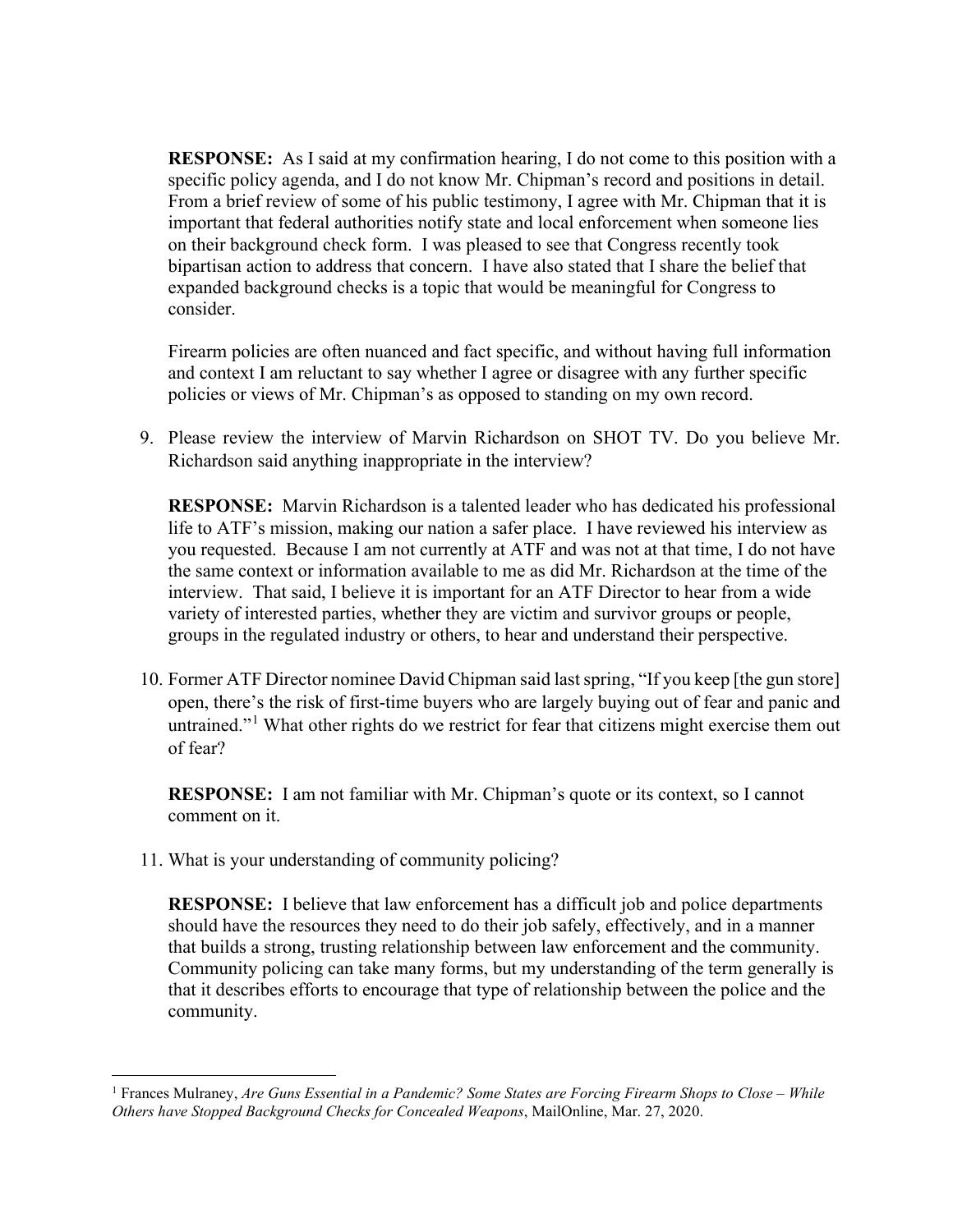12. Do you support the implementation of community policing?

**RESPONSE:** While I cannot speak to hypothetical policies that people may define differently, my experience as a prosecutor has led me to generally support policies and practices which encourage developing deep and strong relationships between our law enforcement officers and the communities they serve.

- 13. When you were the U.S. Attorney for the Northern District of Ohio, *The Plain Dealer* reported that your office filed 207 gun indictments in 2013. In a comment to the paper, you stated that "We will continue to go after the worst of the worst—those who tote firearms and ammunition, despite prior felony convictions, as well as unlicensed dealers, straw purchasers and others who break the law."
	- a. In 2013, how many of the 207 indictments highlighted by *The Plain Dealer* involved a defendant who was:
		- i. An unlicensed dealer?
		- ii. A straw purchaser?
		- iii. Others who break the law?
	- b. In 2014, how many of the 113 firearm and explosive criminal case filings by the U.S. Attorney's Office for the Northern District of Ohio involved a defendant who was:
		- i. An unlicensed dealer?
		- ii. A straw purchaser?
		- iii. Others who break the law?
	- c. In 2015, how many of the 75 firearms and explosive criminal case filings by the U.S. Attorney's Office for the Northern District of Ohio involved a defendant who was:
		- i. An unlicensed dealer?
		- ii. A straw purchaser?
		- iii. Others who break the law?

**RESPONSE:** Because I am not with the Department, and do not have access to the data underlying the statistics cited in the article you reference, I am unable to answer how many of the defendants charged by my office were unlicensed dealers, straw purchasers, and/or "others who break the law" for the years in question. My memory is that the majority of these cases were prosecutions based on the possession of a firearm by a prohibited person under 18 U.S.C. § 922(g).

In general, during my time as U.S. Attorney, from 2009 to 2016, combating violent crime, including specifically gun crime, was one of the office's top priorities. At my direction, and due to the hard work of dedicated career federal prosecutors and federal, state and local law enforcement, the United States Attorney's Office in the Northern District of Ohio (USAO) implemented a number of enforcement programs specifically to address firearms-related crime. These included: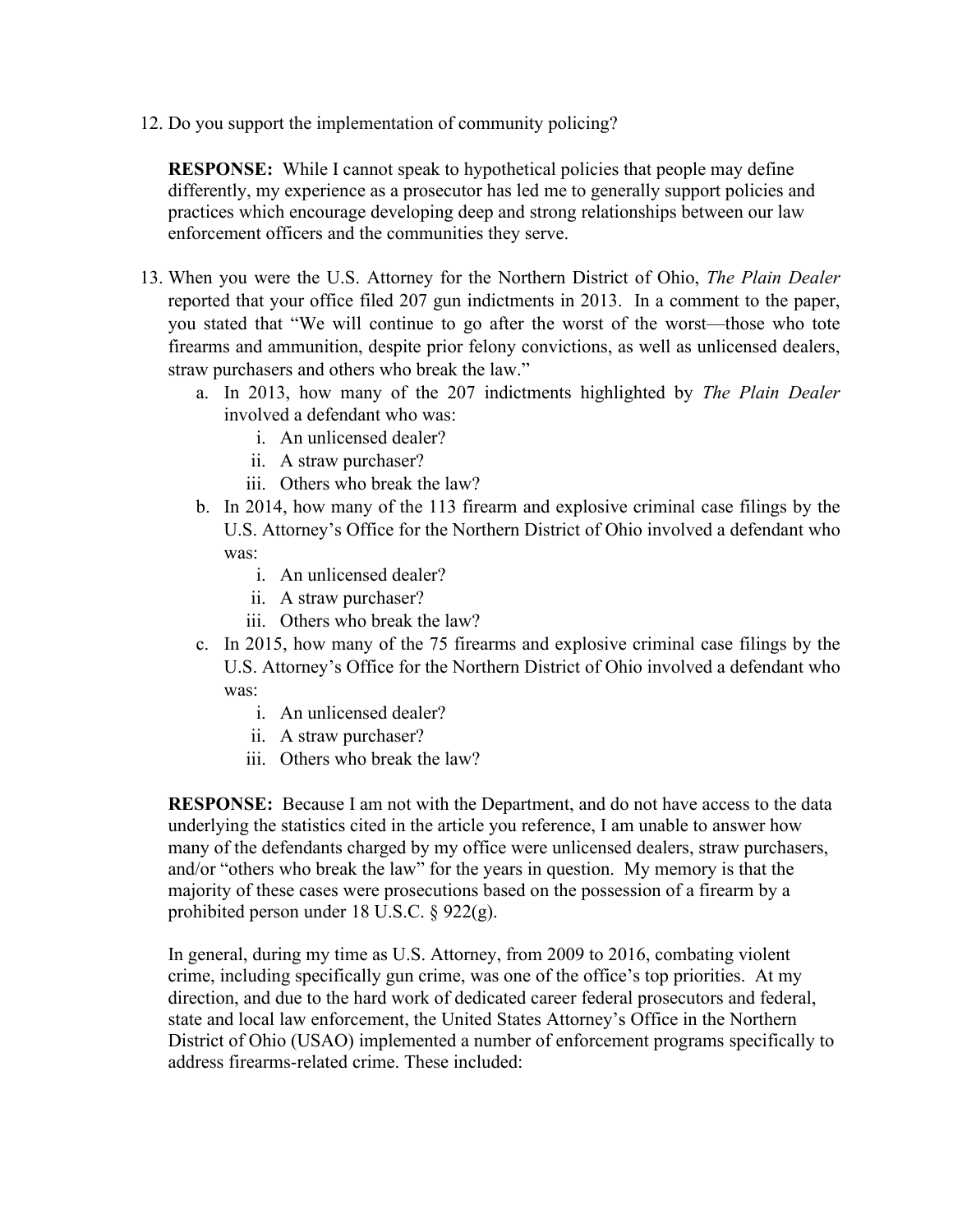(a) the Violence and Gun Reduction Interdiction Program (V-GRIP) where federal, state, and local law enforcement agencies and prosecutors targeted violent criminals for federal prosecution and surged resources to areas facing an increase in firearms crime, such as Youngstown, Cleveland and Toledo;

(b) Operation Samson in 2014, where the U.S. Attorney's Office, in partnership with the Mayor of Cleveland, ATF agents, and Cleveland Police Department worked collaboratively in a multi-pronged strategy targeting gun crime, bringing 60 indictments in just over three months, which included federal charges against dangerous felons, undercover purchases of illegally possessed firearms and testing of recovered shell casings; and

(c) working with ATF and other undercover agents to target dangerous felons and others who were illegally purchasing and illegally possessing firearms, ammunition, and narcotics which lead to the prosecution of over hundreds of cases;

(d) The Northern Ohio Violent Crime Consortium, where our office continued to regularly meet with the chiefs of eight of the District's larger police departments to work on innovative ways to use crime data to combat violent crime.

As a result of these and other efforts, the USAO under my leadership brought federal firearms-related cases and sentenced 1,093 defendants between fiscal year 2009 and 2016 (for an average of about 136 defendants/year), according to data from the United States Sentencing Commission.

14. Do you have implicit bias? How do you know if it's implicit?

**RESPONSE:** I am not a trained psychologist, but as the Attorney General explained at his confirmation hearing, having implicit bias, "is part of what it means to be a human being." I believe it is important to examine any biases we may have to try and overcome them and treat people with fairness. That is how I try to lead my life, and, if confirmed, would be part of how I would approach my role as ATF Director.

15. Assuming that you are confirmed, how will your implicit bias impact the manner in which you carry out your role as the head of the ATF?

**RESPONSE:** Although like all humans, I am not perfect and carry implicit biases with me, I will do my best to carry out my role as head of the ATF in a manner that is effective and fair to all people.

16. On multiple occasions in the wake of the Cleveland Consent Decree, you advocated that law enforcement officers receive better "training." What kinds of additional "training" do you envision these officers receiving? Do you plan to implement this additional "training" for ATF employees and special agents?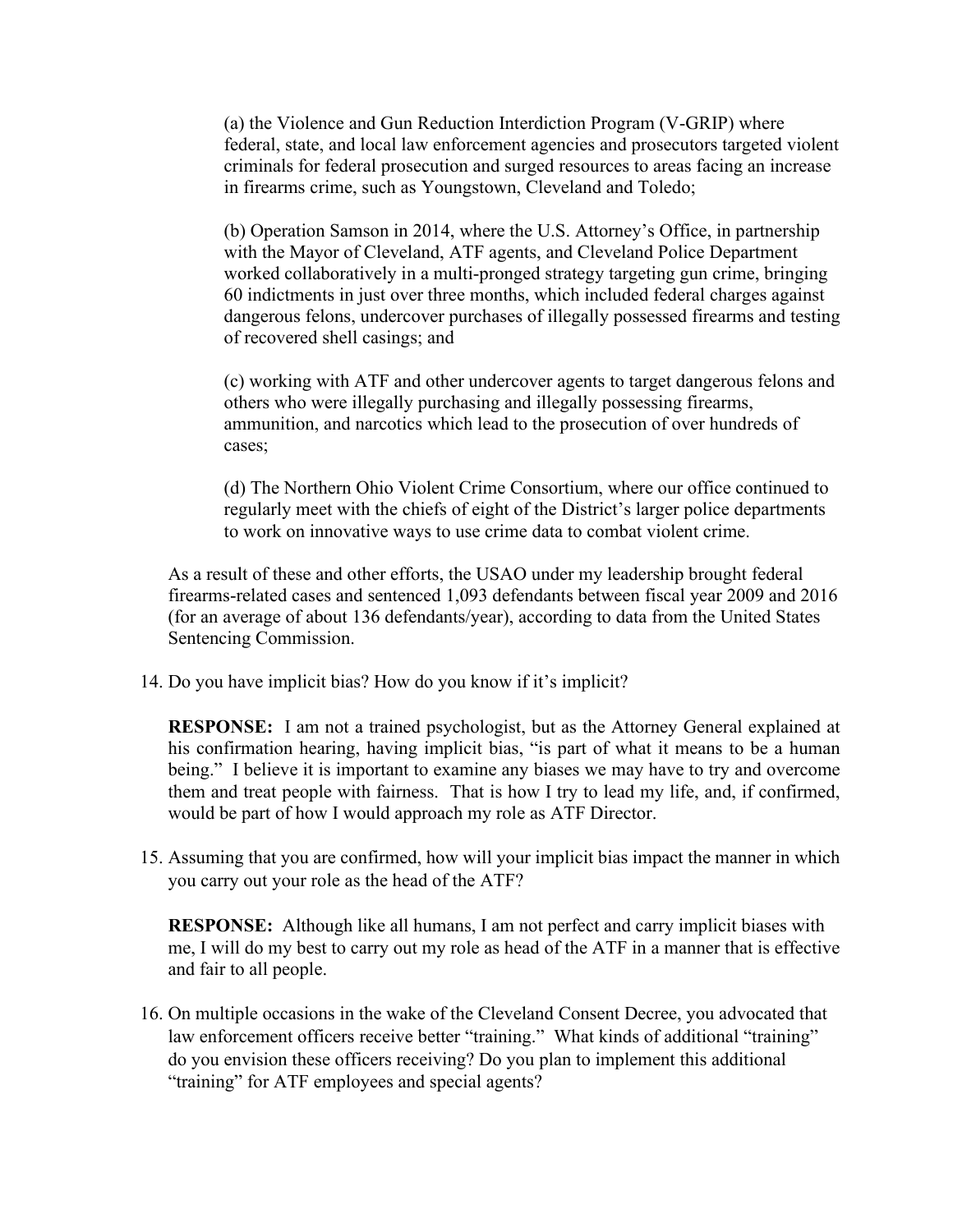**RESPONSE:** In partnership with law enforcement, I have supported calls for updated and top-level police training for many years, both before and after the Cleveland consent decree. The type of training needed by law enforcement depends heavily on the needs of a particular agency, department, or officer. Both in the context of the consent decree and otherwise, one crucial source of information regarding those needs are the men and women in law enforcement, themselves. In the instance of the Cleveland Division of Police, where we met with hundreds of officers and sought their input, we learned that one of the single most popular training programs for police officers was CIT training, offered for officers to respond to calls where there was an individual in mental or emotional distress. We also learned that providing such intensive training was expensive, and not every officer who was in need was able to receive it. We worked with in partnership with the City of Cleveland in its efforts to provide that training to more of its officers as part of the Consent Decree. Other important goals were to provide officers with a greater amount of "scenario based" training, which was also viewed by officers and command staff as highly effective, but was also expensive and time consuming. Because I am not currently at the ATF, I do not know what types of training are currently being provided, or whether the agents, supervisors, or others may believe that new or different training is needed. Generally speaking, I believe it is important to evaluate such matters often and, where needed, to invest in providing police and other law enforcement ongoing training and support to seek to ensure they are equipped with the skills needed to do their jobs as effectively and safely as possible. It will be my goal to ensure that the men and women of ATF receive this support in their important and dangerous work.

- 17. Is the ATF effected by implicit bias?
	- a. Do you plan to mandate implicit-bias training within the ATF?
	- b. How will implicit-bias training improve the work within the ATF?

**RESPONSE:** I am not trained in psychology, but I understand implicit bias to mean the unconscious biases that every person has as a result of their culture and experiences. Because I am not at ATF, I am not aware of the work that has already been done on this issue so I cannot speculate at this time what training, if any, may be appropriate. Generally, implicit bias training seeks to help individuals identify and be more conscious of such biases so that they can better perform their jobs as they interact with and impact others.

18. The Director of the ATF should be familiar with firearms. To that end, have you ever shot a firearm? How many times have you shot a firearm in the last five years?

**RESPONSE:** As a youth, I engaged in target shooting with rifles on numerous occasions. In my time as a Department of Justice employee, on several occasions I was hosted at federal and local law enforcement shooting ranges and afforded the opportunity to target shoot with different firearms. Finally, as an adult, I have taken my son to shoot targets with rifles several times. I am not sure of all the dates, but I believe at least one such occasion was within the last five years.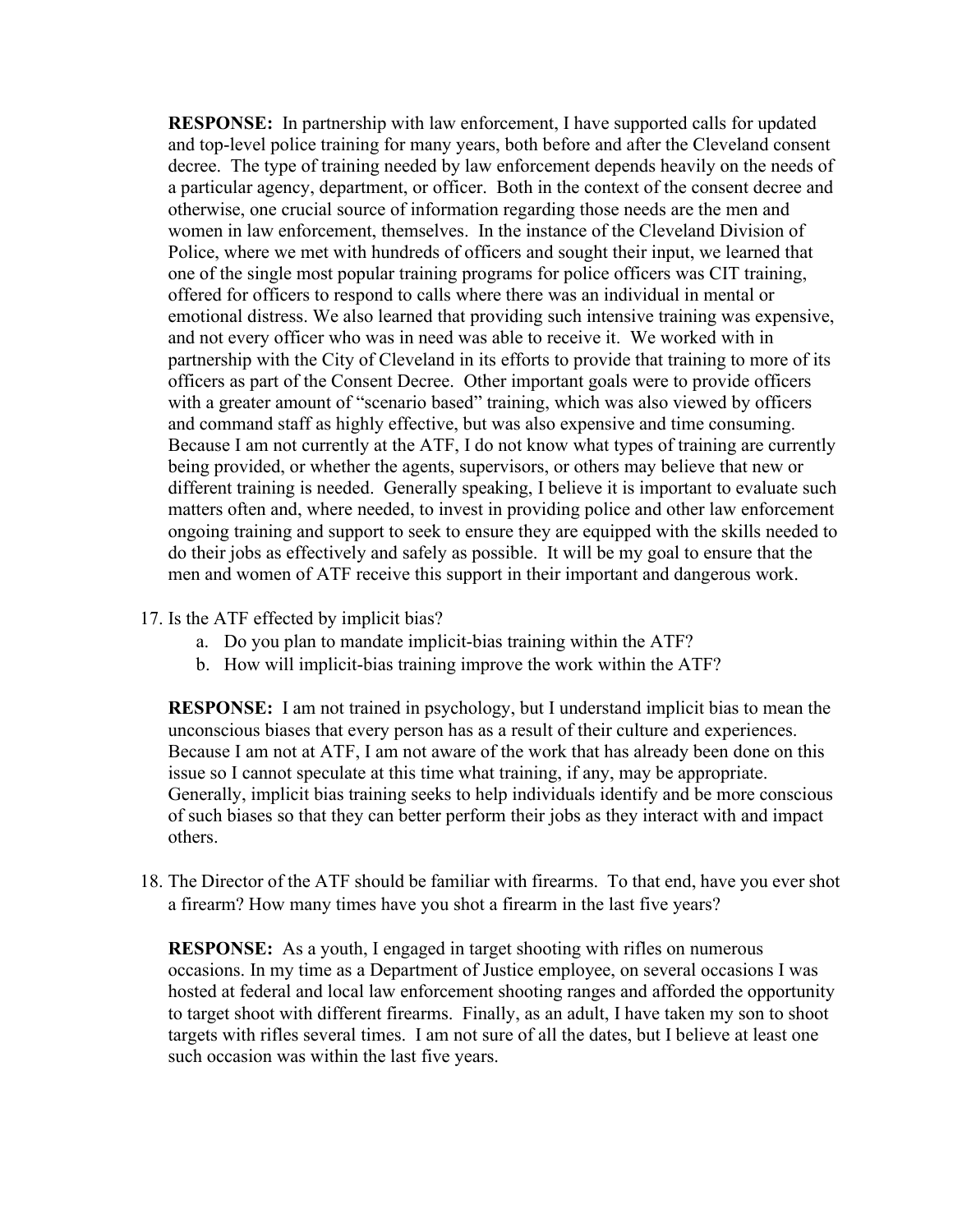19. During the course of your legal practice, have you ever asserted a Second Amendment defense?

**RESPONSE:** No, however my practice has been as a prosecutor for over 20 of my 30 years as an attorney, and a prosecutor does not assert any defenses at all. While U.S. Attorney, my office did defend civil actions brought against federal law enforcement, including actions alleging improper use of their firearms. During my time in private practice, I had primarily a commercial litigation and white-collar defense practice, and I do not believe such issues arose.

- 20. Recently, President Biden summarily fired 56 (all but two) Trump-appointed U.S. attorneys on February 10, 2021, a full month before President Trump, during his term, fired all of the remaining Obama-appointed U.S. Attorneys on March 13, 2017. On March 10, 2017, you tweeted about President Trump's decision to terminate U.S. Attorneys: "Firing 46 U.S. Attorney's in 1 day, many career prosecutors? Not a way to keep us safe. Law enforcement and politics don't mix. #USAttorneys."<sup>2</sup>
	- a. You have deleted a number of social media posts. Did you author a tweet, op-ed or a letter decrying President Biden's political move to fire 56 top law enforcement officials?
	- b. Was President Biden's termination of 56 U.S. Attorneys "not a way to keep us safe"?
	- c. Did President Biden's decision to terminate 56 U.S. Attorneys mix law enforcement and politics?

**RESPONSE:** I have not commented publicly on President Biden's decisions about United States Attorneys. My understanding is that United States Attorneys are typically appointed by the President, subject to advice and consent of the Senate, and are subject to removal by the President. *See* 28 U.S.C. § 541.

- 21. You authored an op-ed with several other former U.S. Attorneys appointed by Democrats entitled "Ex-U.S. Attorneys: Delaying Scalia Successor Unsafe." In your op-ed, you argue that "[b]oth the plain language of the Constitution and plain truths regarding public safety and national security demand" that "the president promptly nominate, and the Senate promptly consider, a U.S. Supreme Court nominee to replace the late Justice Antonin Scalia."<sup>3</sup>
	- a. Please identify the national security risk posed by not immediately filling Justice Scalia's open seat.
	- b. Please identify the public safety risk posed by not immediately filling Justice Scalia's open seat.

**RESPONSE:** I co-authored that op-ed with four other former Presidentially appointed, Senate confirmed United States Attorneys from geographically and otherwise diverse

<sup>&</sup>lt;sup>2</sup> Dettelbach, https://twitter.com/SteveDettelbach/status/840415913262354432 (March 10, 2017).<br><sup>3</sup> SJQ 12(E) at 449.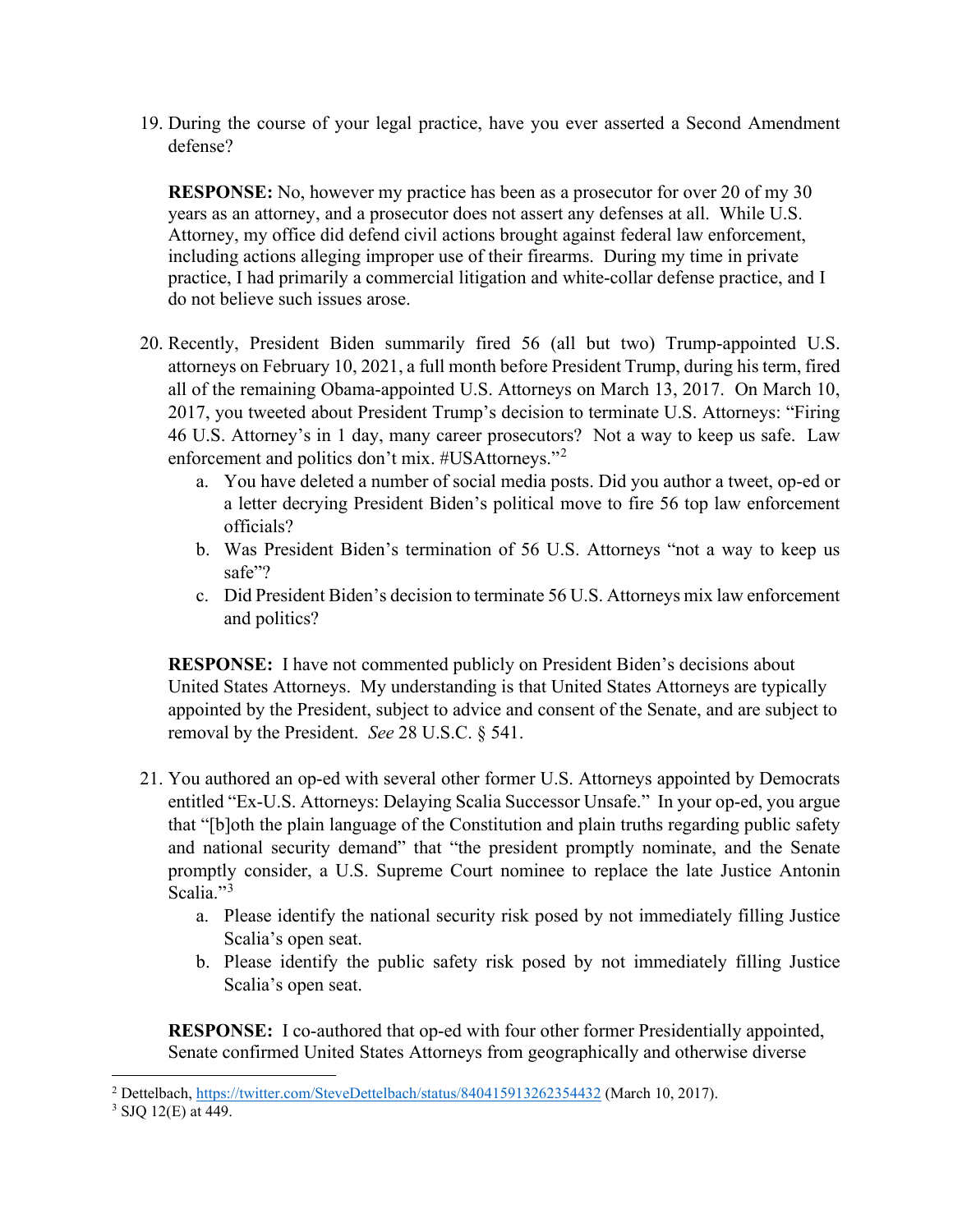districts, which were a combined home to over 20 million Americans. In the op-ed, we identified numerous national security and public safety risks facing those citizens. We set forth examples, including the threat of terrorism related activities, digital privacy threats, and the opioid epidemic. We stated that delaying the filling of an open Supreme Court seat for an extended period could hamper the effectiveness of federal investigations, which often have to occur quite quickly and require predictability with respect to legal standards and requirements. We explained that with key questions pending before a closely divided Supreme Court, delaying their resolution for an extended time could result in uncertainty as to whether and under what circumstances certain national security or law enforcement tools were permissible to use. We argued this could endanger national security and public safety interests, which often overlap.

22. In 2018, you accused Republicans of "rigging" the Ohio Attorney General electoral results and on multiple occasions you accused the system of being "rigged" in favor of Republicans. Please explain the basis for your repeated claims.

**RESPONSE**: I have never claimed that the results of the 2018 Ohio Attorney General race were "rigged." In fact, I telephoned my Republican opponent just after 11:00 pm on the night of the election and congratulated him on his election as Ohio Attorney General.

During the race, I did make statements relating to two specific legal issues that, in my view, were pertinent to the electorate's choice of the next Ohio Attorney General. One was my opponent's role in approving what many considered gerrymandered state legislative districts in his then-current role as Auditor of State. These maps later caused the people of Ohio to overwhelmingly enact an Ohio Constitutional Amendment to change the entire way those lines would be drawn in the future. Second, I used that term to criticize the Ohio Secretary of State's purging of Ohio's voter rolls, which the Sixth Circuit had already found to be unlawful at the time, and which was being appealed to the Supreme Court by the Attorney General during the campaign.

23. If confirmed, will you commit to attending the National Shooting Sports Foundations' annual Shooting, Hunting, Outdoor Trade Show?

**RESPONSE:** As I said at my hearing, I believe that it very important for an ATF Director to hear from all interested stakeholders, whether they are victim and survivor groups or people in regulated industries, to hear their perspectives, and I have sought to do so even during my confirmation process. I commit that, if confirmed, I plan to listen to a wide variety perspectives and groups.

24. Does the Second Amendment include the right to train with a lawful firearm? Why or why not?

**RESPONSE:** In *District of Columbia v. Heller*, the Supreme Court held that the Second Amendment confers "an individual right to keep and bear arms." The Court also stated that, "[l]ike most rights, the right secured by the Second Amendment is not unlimited." If confirmed, my view of the Second Amendment would be guided by the *Heller* decision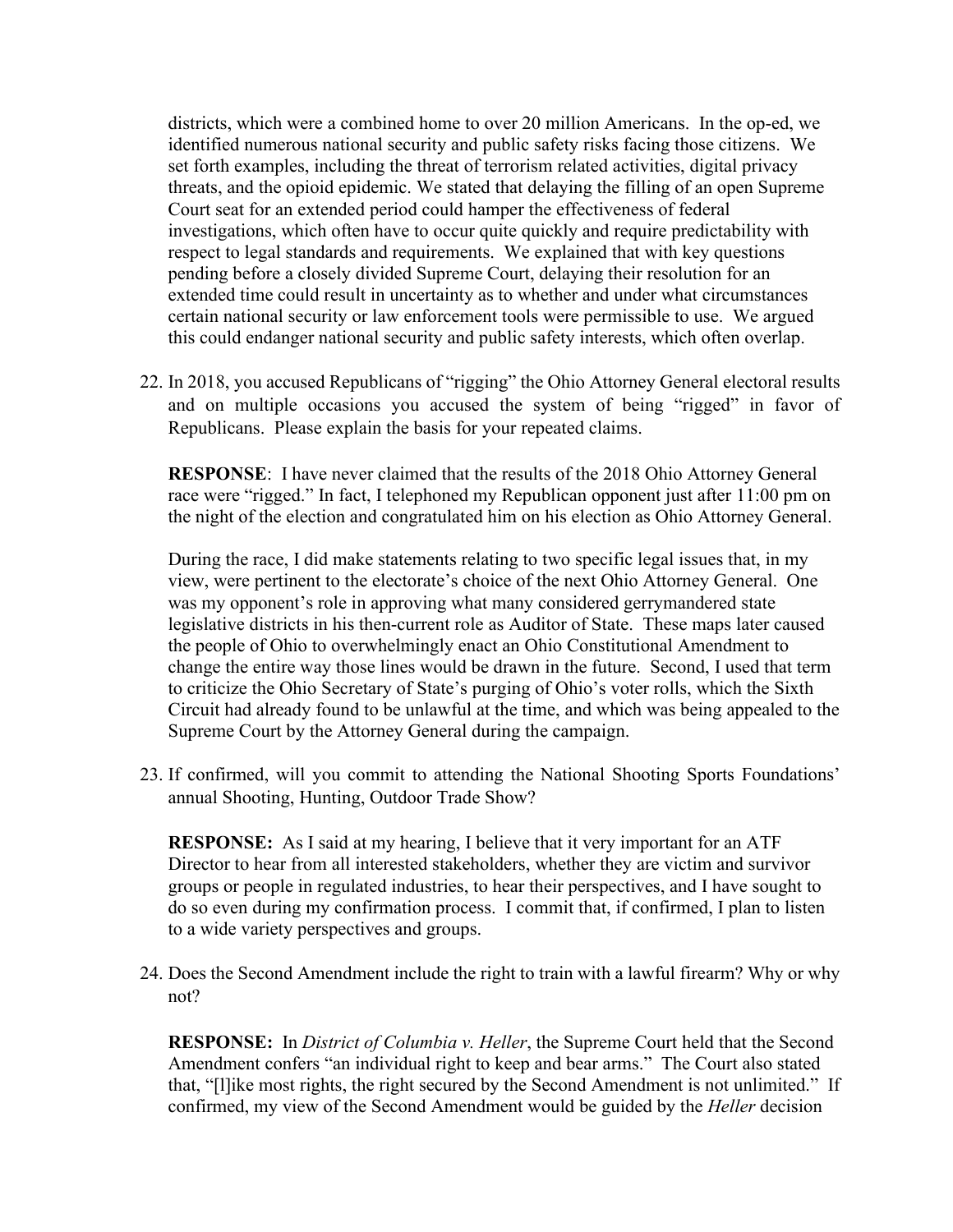and other relevant Supreme Court opinions. I do support firearms education programs and training on the use and safety measures relating to firearms ownership.

25. Does the Second Amendment include the right to carry a firearm? Why or why not?

**RESPONSE:** In District of *Columbia v. Heller*, the Supreme Court held that the Second Amendment confers "an individual right to keep and bear arms." Bearing a firearm can include carrying it. The Court, however, also stated that, "[l]ike most rights, the right secured by the Second Amendment is not unlimited." If confirmed, my view of the Second Amendment would be guided, and I would be bound by, the *Heller* decision and any subsequent pertinent decisions.

26. Is there any difference between the right to "keep" and the right to "bear" an arm?

**RESPONSE:** I am aware that the Supreme Court, in *District of Columbia v. Heller*, has recognized that the Second Amendment confers an individual right to both "keep" and "bear" arms. Federal law allows for people to purchase, possess, sell, transfer, deliver, and use firearms. I will be bound by the courts' interpretation of these terms.

27. Does the Second Amendment include the right to engage in commerce regarding firearms?

**RESPONSE:** Consistent with controlling federal statutes, it is my understanding that it is legal to engage in commerce involving firearms under federal law.

28. Do you believe legal gun purchases have caused the violent crime spike?

**RESPONSE:** I am unable to speculate on the causes of the increase in violent crime, which is complex and dependent on context and location. As I testified at my confirmation hearing, if I am confirmed as ATF Director, I will do everything I can to enforce the law, respect the Constitution, and protect the safety and rights of all lawabiding Americans.

29. You were unable to define the term "rogue gun dealer" during your hearing. Do rogue gun dealers constitute a substantial factor in the amount of crimes committed with firearms?

**RESPONSE:** As I said at my hearing, I am unaware of a legal definition of "rogue gun dealer," and, therefore, I cannot answer this question.

30. What are the limits placed on legislatures by the Second Amendment when it comes to dispossession of firearms?

**RESPONSE:** In *District of Columbia v. Heller*, the Supreme Court, in striking down a handgun ban passed by the legislature of the District of Columbia, recognized "an individual right to keep and bear arms" under the Second Amendment. The Supreme Court also stated that, "[l]ike most rights, the right secured by the Second Amendment is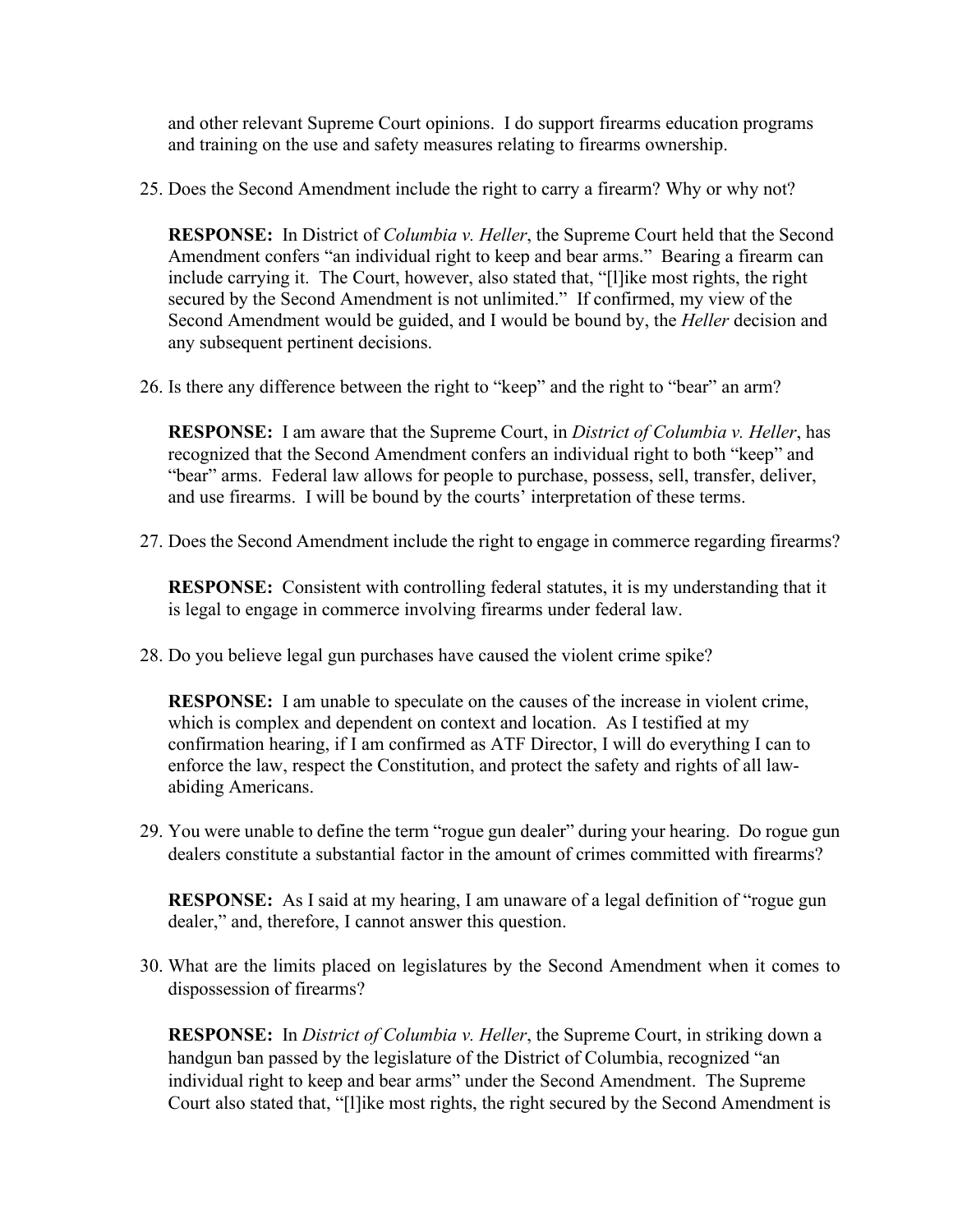not unlimited." If confirmed, my view of the Second Amendment would be guided, and I would be bound by, the *Heller* decision and any subsequent Court decisions defining that right.

31. Justice Clarence Thomas has described the Second Amendment as "a disfavored right." Do you agree with him?

**RESPONSE:** If confirmed, I would take an oath to support and defend the entire Constitution, including the Second Amendment, and would strive to do so without fear or favor.

32. Do you agree with Justice Samuel Alito that the Second Amendment "guarantees the right to carry weapons 'typically possessed by law-abiding citizens for lawful purposes'"?

**RESPONSE:** Justice Alito appears to be quoting the Supreme Court's holding in *District of Columbia v. Heller*. If confirmed, my view of the Second Amendment will be guided, and I will be bound by, the *Heller* decision and any subsequent Court decisions defining that right.

33. The ATF has authority to issue rules and regulations that affect many important areas, especially the Second Amendment. In detail, can you describe the ATF's rulemaking process and what role you would play in that process?

**RESPONSE:** From my experience in law enforcement and as a private attorney, I believe there are three key elements of good regulatory scheme. It has to be fair. It has to be consistent. And it has to be effective. Otherwise, law-abiding businesses and individuals cannot be certain of their obligations under the law. If I am confirmed as ATF Director, my role would be to ensure that the ATF achieves these objectives while also satisfying the requirements set forth in the Administrative Procedure Act.

It is my understanding that once ATF decides that a regulation in the Code of Federal Regulations needs to be added, changed, or deleted, it typically publishes a proposed rule in the Federal Register to ask the public for comments. After ATF considers public feedback and makes changes where appropriate, ATF publishes in the Federal Register a final rule, describing and responding to the public comments received. The final rule includes a specific date for when the rule will become effective and enforceable.

34. During your selection process did you talk with any officials from or anyone directly associated with the organization Everytown for Gun Safety, or did anyone do so on your behalf? If so, what was the nature of those discussions?

**RESPONSE:** Not to my knowledge. At some point I was made aware that this group had supported my nomination.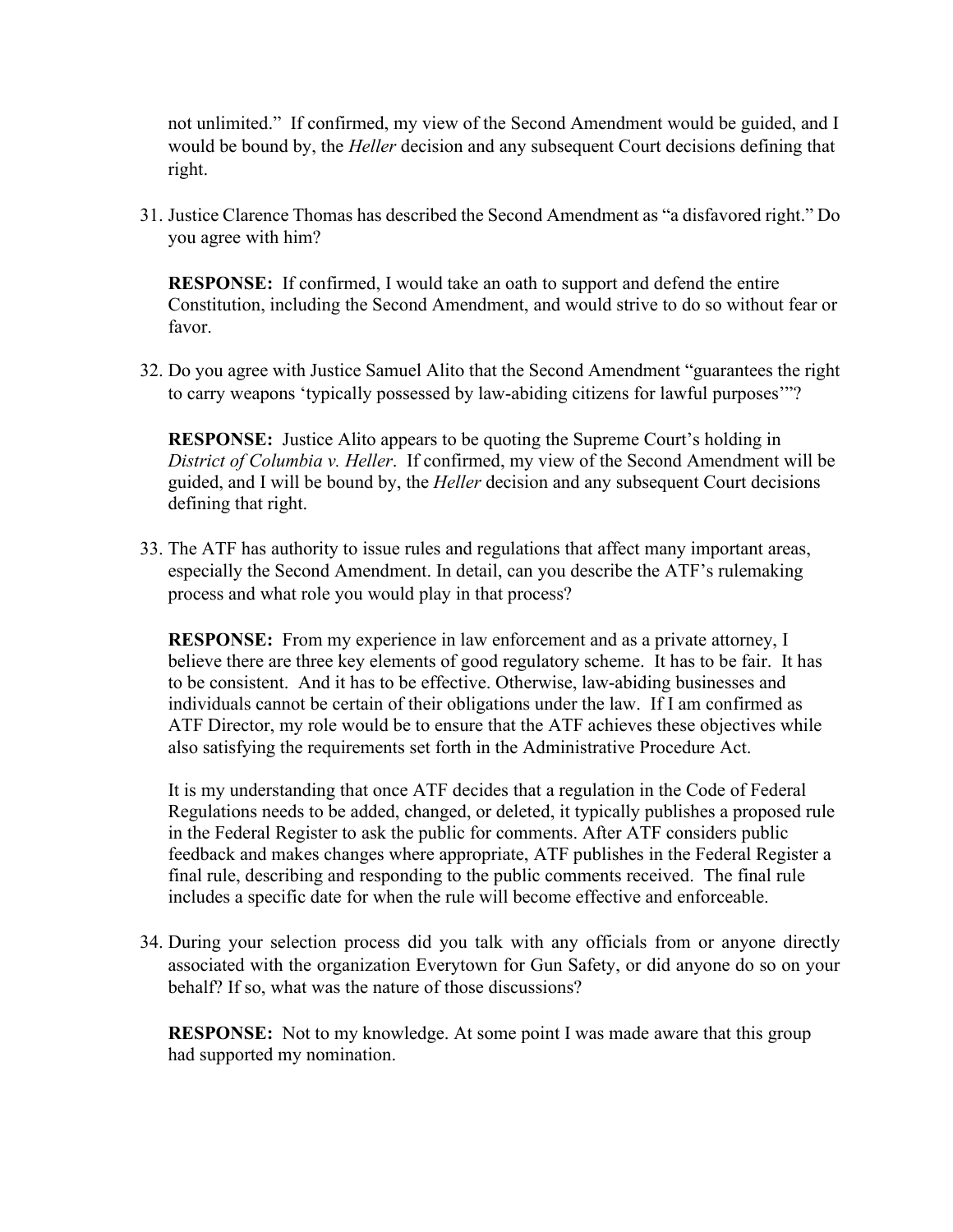35. During your selection process did you talk with any officials from or anyone directly associated with Giffords, or did anyone do so on your behalf? If so, what was the nature of those discussions?

**RESPONSE:** I attended one remote meeting with individuals from Giffords. The discussion included a general introduction, including my background because I had not met people from this group before, and a presentation to me explaining the group's structure and general goals.

36. During your selection process, did you talk with any officials from or anyone directly associated with Brady, or did anyone do so on your behalf? If so, what was the nature of those discussions?

**RESPONSE:** I attended one remote meeting with individuals from Brady. The discussion included a general introduction, including my background because I had not met people from this group before, and a presentation to me explaining the group's structure and general goals.

- 37. Everytown for Gun Safety is a progressive organization that is "the largest gun violence prevention organization in America" that is "fighting for the changes that will save lives."
	- a. Has anyone associated with Everytown for Gun Safety requested that you provide any services, including but not limited to research, advice, analysis, writing or giving speeches, or appearing at events or on panels?
	- b. Are you currently in contact with anyone associated with Everytown for Gun Safety, including, but not limited to: John Feinblatt, Rob Wilcox, Nick Suplina, and/or Alla Lefkowitz?
	- c. Have you ever been in contact with anyone associated with Everytown for Gun Safety, including, but not limited to: John Feinblatt, Rob Wilcox, Nick Suplina, and/or Alla Lefkowitz?

**RESPONSE.** I do not believe so as to parts (a) and (b) of this question, except one time several years ago my law firm was approached about representing this organization, and the engagement did not proceed. When I ran for Ohio Attorney General in 2018, I also believe I may have had a call with representatives from this group before they endorsed me, but I have no specific memory of the call. I do not believe I have had contact with the group since then.

- 38. Giffords is an "organization dedicated to saving lives from gun violence" that is "fighting to end the gun lobby's stranglehold on our political system."
	- a. Has anyone associated with Giffords requested that you provide any services, including but not limited to research, advice, analysis, writing or giving speeches, or appearing at events or on panels?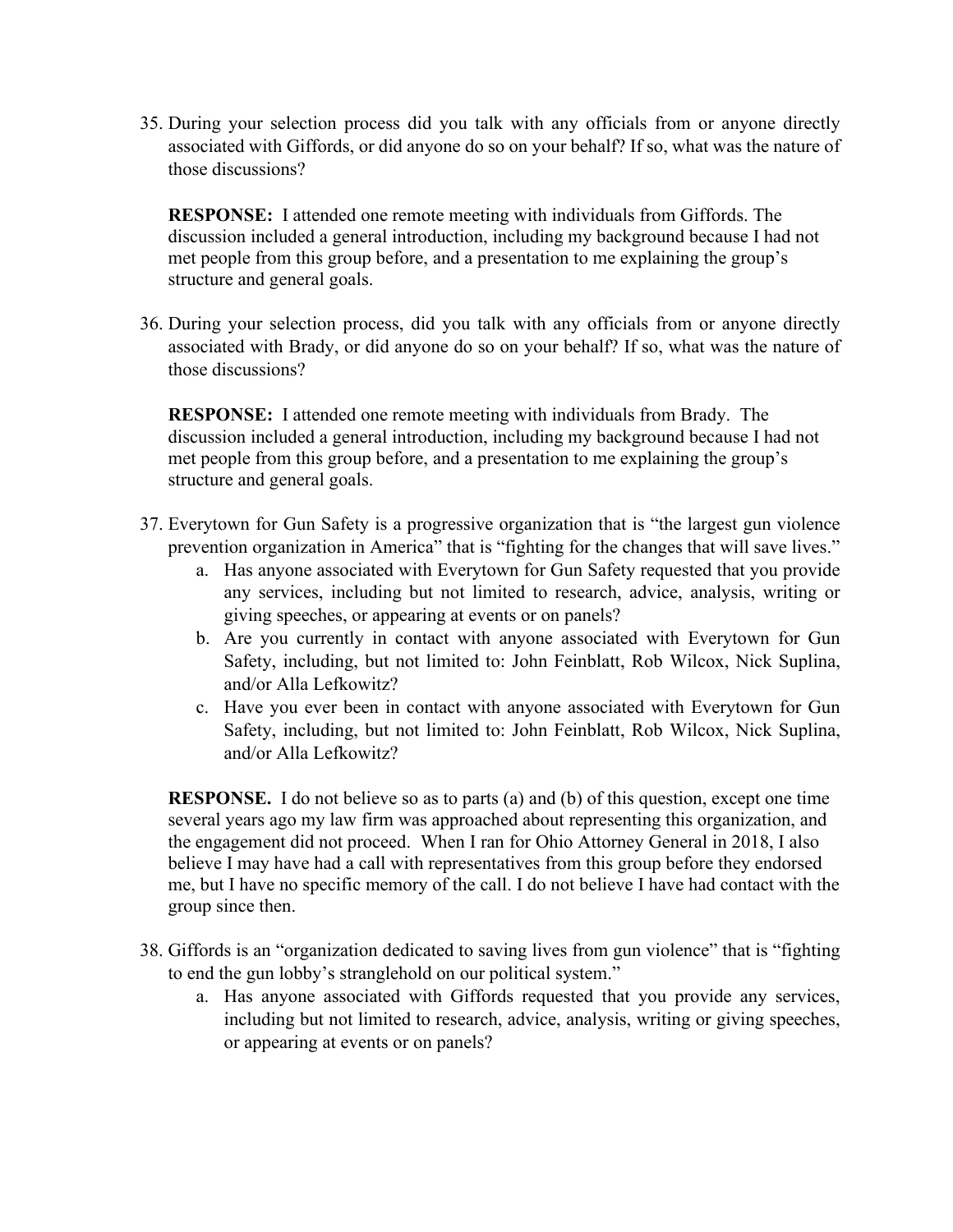- b. Are you currently in contact with anyone associated with Giffords, including, but not limited to: Gabrielle Giffords, Peter Ambler, Sean Holihan, and/or David Pucino?
- c. Have you ever been in contact with anyone associated with Demand Justice, including, but not limited to: Gabrielle Giffords, Peter Ambler, Sean Holihan, and/or David Pucino?

**RESPONSE:** I do not believe so as to questions (a) and (c). With respect to question (b), in addition to the answer set forth in Question 35, I had a call with David Chipman, limited to personal conversation and not relating to any issues involving firearms policy.

- 39. Brady is an organization dedicated to providing a "comprehensive approach to preventing gun violence."
	- a. Has anyone associated with Brady requested that you provide any services, including but not limited to research, advice, analysis, writing or giving speeches, or appearing at events or on panels?
	- b. Are you currently in contact with anyone associated with Brady, including, but not limited to: Kris Brown, Liz Dunning, Jonathan Lowy, Erin Davis, Kelly Sampson, and/or Robert Cross?
	- c. Have you ever been in contact with anyone associated with Brady, including, but not limited to: Kris Brown, Liz Dunning, Jonathan Lowy, Erin Davis, Kelly Sampson, and/or Robert Cross?

**RESPONSE:** I do not believe so, except for my answer in response to Question 36.

- 40. The Raben Group is "a national public affairs and strategic communications firm committed to making connections, solving problems, and inspiring change across the corporate, nonprofit, foundation, and government sectors." It manages the Committee for a Fair Judiciary.
	- a. Has anyone associated with The Raben Group or the Committee for a Fair Judiciary requested that you provide any services, including but not limited to research, advice, analysis, writing or giving speeches, or appearing at events or on panels?
	- b. Are you currently in contact with anyone associated with the Raben Group or the Committee for a Fair Judiciary, including but not limited to: Robert Raben, Jeremy Paris, Erika West, Elliot Williams, Nancy Zirkin, Rachel Motley, Steve Sereno, Dylan Tureff, or Joe Onek?
	- c. Have you ever been in contact with anyone associated with the Raben Group or the Committee for a Fair Judiciary, including but not limited to: Robert Raben, Jeremy Paris, Erika West, Elliot Williams, Nancy Zirkin, Rachel Motley, Steve Sereno, Dylan Tureff, or Joe Onek?

**RESPONSE:** I have been friends with Jeremy Paris and his family for many years. Like me, they live in Cleveland. Over the course of my 30-year career, I have had a few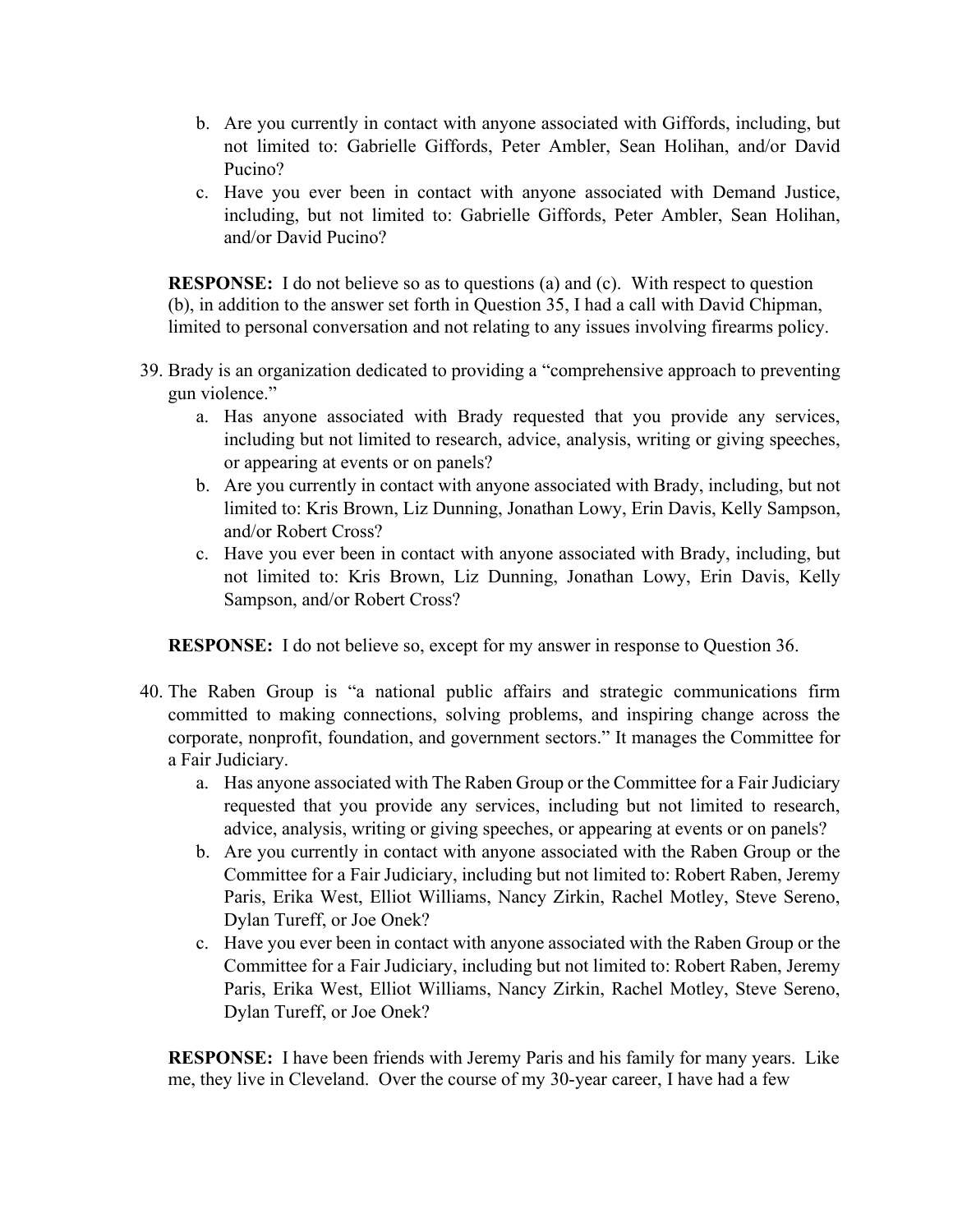conversations with Robert Raben and Nancy Zirkin, but not relating to the Committee for a Fair Judiciary or the ATF.

41. Please describe the selection process that led to your nomination to be the Director of the ATF, from beginning to end (including the circumstances that led to your nomination and the interviews in which you participated).

**RESPONSE:** I expressed interest in the position of ATF Director in late 2021, after the prior nominee for the position was withdrawn. I was informed in early 2022 that I was under consideration for potential nomination to serve as ATF Director. I participated in a vetting and screening process, mostly in February and March 2022. I received a formal offer in early April 2022 and President Biden announced my nomination on April 11, 2022.

42. Please explain, with particularity, the process whereby you answered these questions.

**RESPONSE**: The Department of Justice received these questions on June 1, 2022 and sent them to me. I worked with Department attorneys to answer the questions. I finalized and approved all answers to the questions and authorized their transmission to the Committee on June 6, 2022.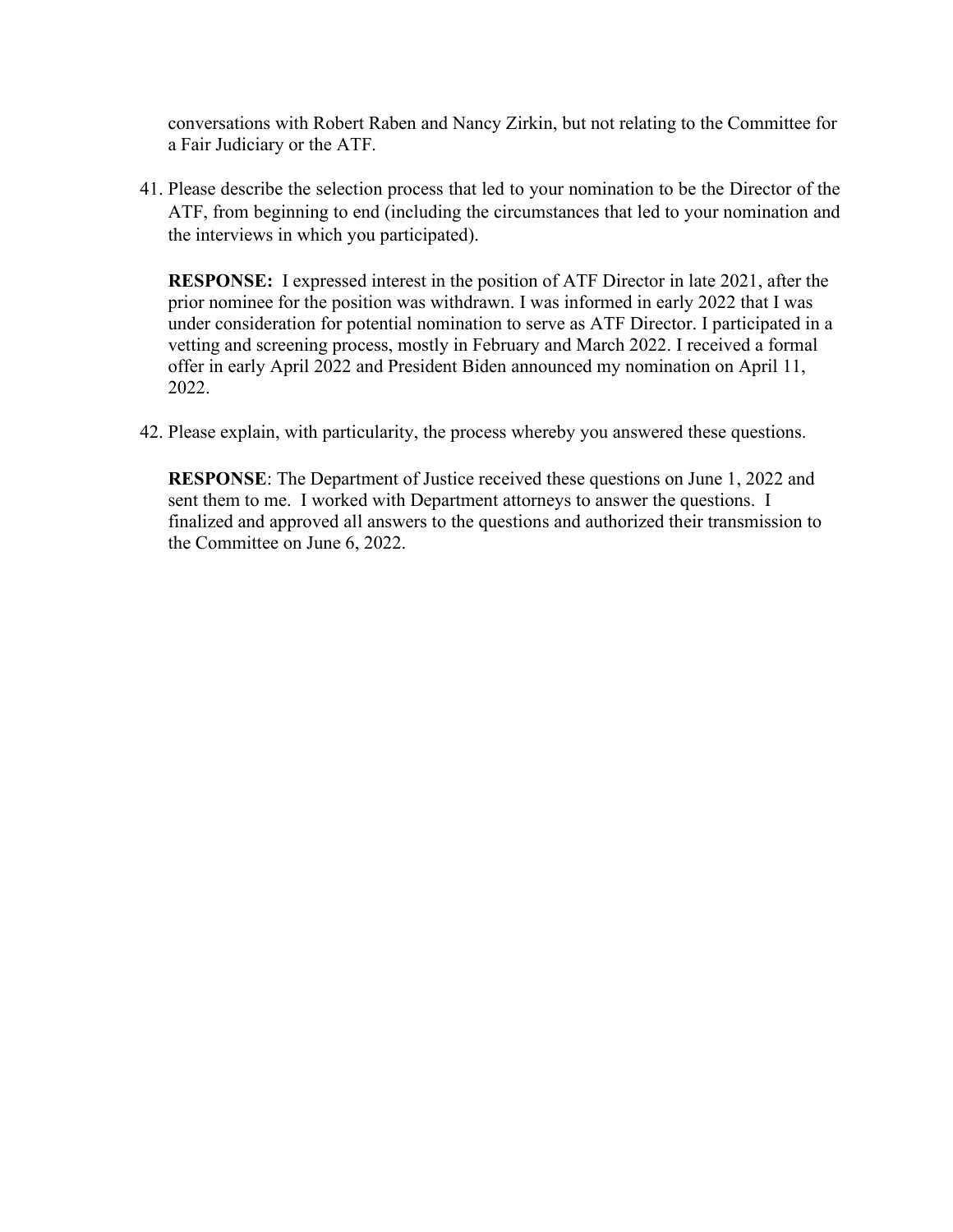# **Senator Josh Hawley Questions for the Record**

# **Steven Dettelbach**

**Nominee, Director, Bureau of Alcohol, Tobacco, Firearms, and Explosives**

- **1. The number of firearms-related prosecutions that you brought as U.S. Attorney dropped substantially toward the end of your tenure. From 2010 through 2013, the number of cases your office filed ranged between 141 and 160. But that number dropped in each of the subsequent three years, falling to a low of 65 in the final year of your tenure. The year after you left, the number of firearmsrelated cases filed doubled.** 
	- **a. Did Eric Holder or Loretta Lynch, or anybody else in the Department of Justice, ever say anything to your office that caused you to decrease the number of cases your office filed?**
	- **b. Why did your firearms-related case filings fall 60% between 2013 and 2016 even as the case filings in many other criminal categories remained steady or increased?**
	- **c. Did you ever direct anybody in your office to study why your firearmsrelated case filings decreased precipitously after 2013?**
	- **d. When did you first find out that your firearms-related case filings decreased three years in a row after 2013?**
	- **e. Did you ever adopt a policy of decreasing enforcement with respect to any offense while you were U.S. Attorney?**
	- **f. The Sentencing Commission reports that the total number of firearms convictions nationwide remained steady from 2013 to 2014, yet the number of firearms-related cases your office filed fell 30%. Why?**

**RESPONSE**: In general, during my time as U.S. Attorney, from late 2009 to early 2016, combating violent crime, including specifically gun crime, was one of the office's top priorities, and I was never instructed otherwise by any superior at DOJ. At my direction, in addition to its normal operations and work, the United States Attorney's Office in the Northern District of Ohio (USAO) implemented and continued a number of enforcement programs specifically to address firearms-related crime. These included, among others: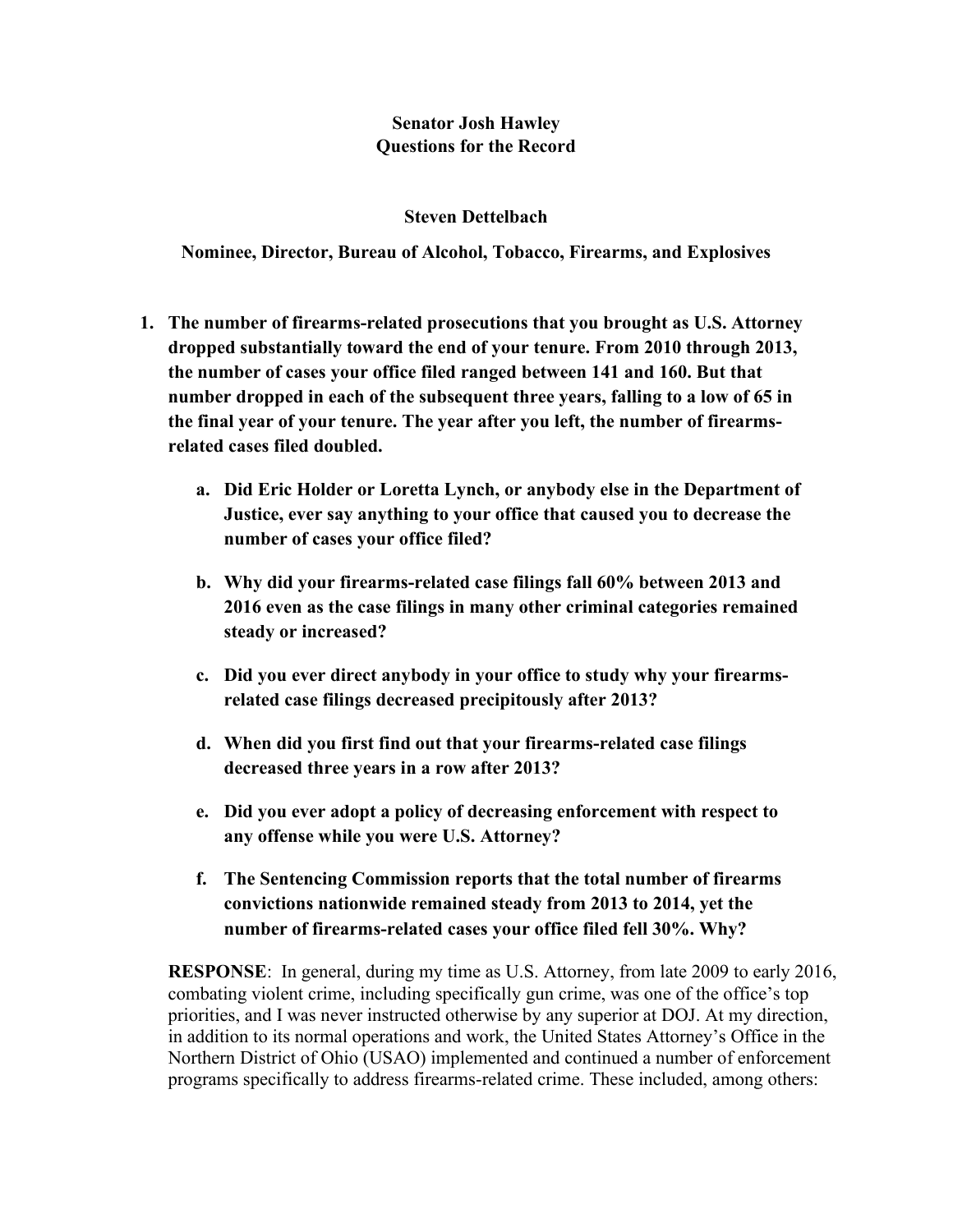(a) the Violence and Gun Reduction Interdiction Program (V-GRIP) where federal, state, and local law enforcement agencies and prosecutors targeted violent criminals for federal prosecution and surged resources to areas facing an increase in firearms crime, such as Youngstown, Cleveland, and Toledo, Ohio;

(b) Operation Samson in 2014, where the U.S. Attorney's Office, in partnership with the Mayor of Cleveland, ATF, and the Cleveland Police Department, worked collaboratively in a multi-pronged strategy targeting gun crime, bringing 60 indictments in just over three months. This included federal charges against dangerous felons, undercover purchases of illegally possessed firearms and testing of recovered shell casings to develop crime gun intelligence;

(c) working with ATF and other undercover agents to target dangerous felons and others unlawfully purchasing and illegally possessing firearms, ammunition, and narcotics. This led to the prosecution of hundreds of cases; and,

(d) The Northern Ohio Violent Crime Consortium, where our office continued to regularly meet with the chiefs of eight of the District's larger police departments to work on innovative ways to use crime data to combat violent crime.

As a result of these efforts and others, the USAO under my leadership, and due to the hard work of dedicated career federal prosecutors and law enforcement, brought federal firearms-related cases and saw sentenced 1,093 defendants between fiscal year 2009 and 2016 (for an average of about 136 defendants/year), according to data from the United States Sentencing Commission ("USSC"). Specifically, according to the USSC data, 124, 131, 125, 185, 151, 163, 116, and 98 defendants were sentenced for firearms-related offenses by my USAO in the fiscal years 2009, 2010, 2011, 2012, 2013, 2014, 2015, and 2016, respectively. *See* USSC Statistical Information Packets for the Northern District of Ohio 2009 to 2016, *available at* https://www.ussc.gov/topic/data-reports. In 2012, for example, the USAO set a record for the number of firearms-related cases in our district. *See* USSC Statistical Information Packets for the Northern District of Ohio from 1995 to 2020, *available at* https://www.ussc.gov/topic/data-reports.

I am also honored that the United States Attorneys before me and after my tenure, appointed by President Bush and Trump, both of whom I worked with in the office, and who both also have a strong record of combatting violent crime, support my nomination. My nomination is also supported by the acting United States Attorney who served at the outset of the Trump Administration, the same dedicated career prosecutor who served as the Criminal Chief for both me and the Bush United States Attorney appointed by President Bush who supervised all criminal prosecutions, including gun crime, during our tenures.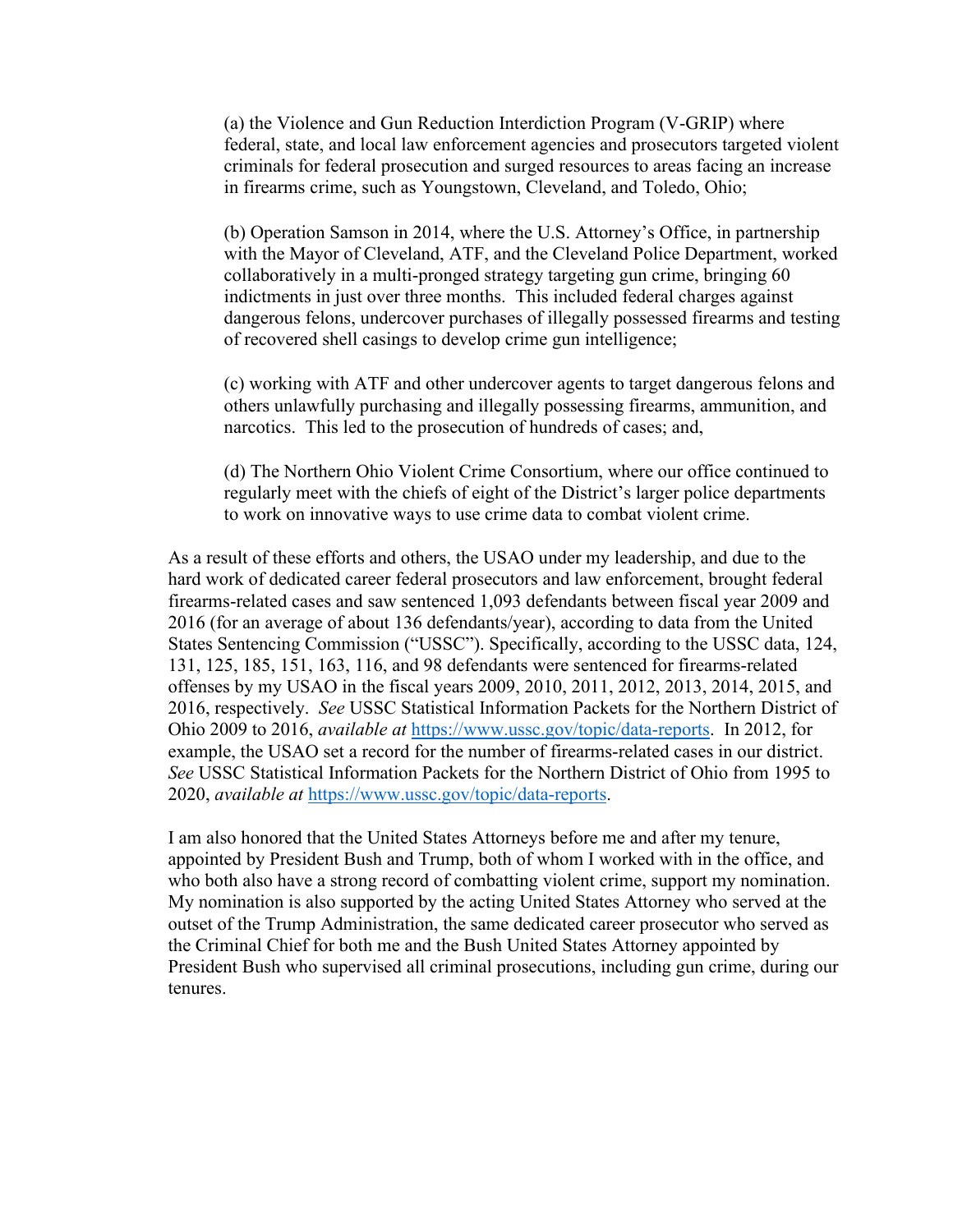### **Questions for the Record for Steven M. Dettelbach From Senator Mazie K. Hirono**

- 1. As part of my responsibility as a member of the Senate Judiciary Committee and to ensure the fitness of nominees, I am asking nominees to answer the following two questions:
	- **a. Since you became a legal adult, have you ever made unwanted requests for sexual favors, or committed any verbal or physical harassment or assault of a sexual nature?**
	- **b. Have you ever faced discipline, or entered into a settlement related to this kind of conduct?**

**RESPONSE.** a. No. b. No.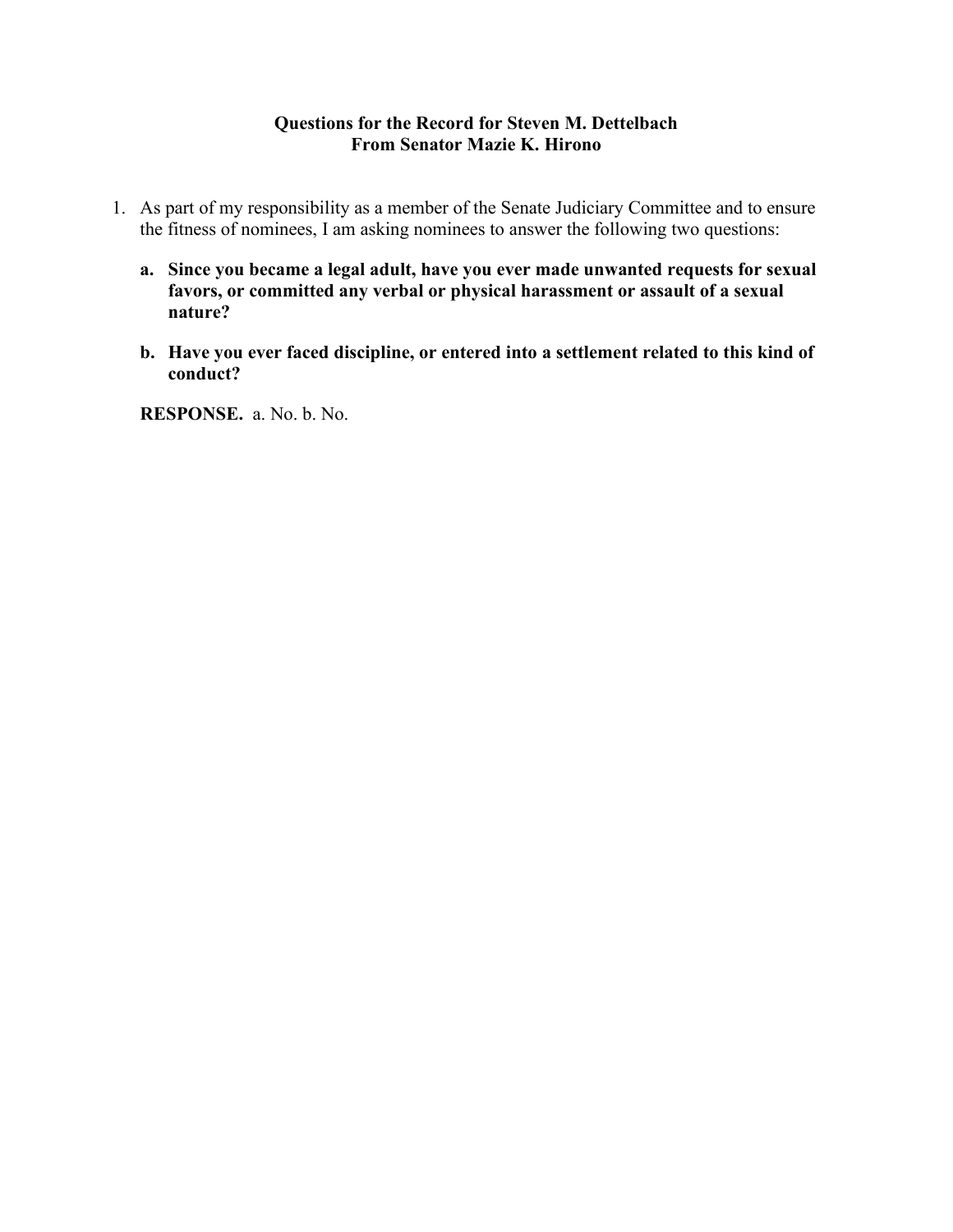### **Senator Mike Lee Questions for the Record Steven Dettelbach, Nominee to the Bureau of Alcohol, Tobacco, Firearms, and Explosives**

1. Did you know that President Biden's new zero tolerance policy for Federal Firearms Licensees was issued outside the normal rule-making process that requires public notice and comment?

**RESPONSE:** I was not in the Department and am unaware of the deliberations and process leading up to the announcement of that policy.

2. If confirmed, will you commit to follow the appropriate rule-making process, including allowing public notice and comment, when issuing new regulations?

**RESPONSE:** If confirmed, I commit to following the law as set forth in the Administrative Procedure Act and as interpreted by courts in issuing new regulations.

3. The ATF also skirted the rulemaking process regarding solvent traps and forced reset triggers by issuing enforcement memos to ATF agents and private letters to manufacturers and individuals. These memos and private letters state that the ATF is now classifying solvent traps as suppressors and forced reset triggers as machine gun parts that require registration under the National Firearms Act. Are you familiar with solvent traps and how they function?

**RESPONSE:** I am only generally familiar with the open-source discussions of both solvent traps and forced reset triggers, and I am not familiar with details regarding the technical aspects of how they function. If confirmed, I look forward to learning more about these issues.

4. Most law-abiding Americans, licensed firearms dealers, and firearms and component manufacturers want to follow the legal process, but ATF makes it very difficult to do so when they issue policies in secret. If confirmed, will you agree to stop this process of secret guidance and follow the Administrative Procedures Act?

**RESPONSE:** If confirmed, I commit to following the law, including as set forth in the Administrative Procedure Act and as interpreted by courts, in issuing new regulations.

5. On March 11, 2022, I and nineteen other Senators, sent a letter to Acting Director Richardson and Attorney General Garland asking questions about ATF's secret guidance regulating solvent traps and forced reset triggers. To my knowledge, we have not received a response. If confirmed, will you ensure that this letter receives a response?

**RESPONSE:** If I am confirmed, I will use my best efforts to have ATF respond in a timely fashion to all congressional inquiries in a manner consistent with the Department's policies and practices.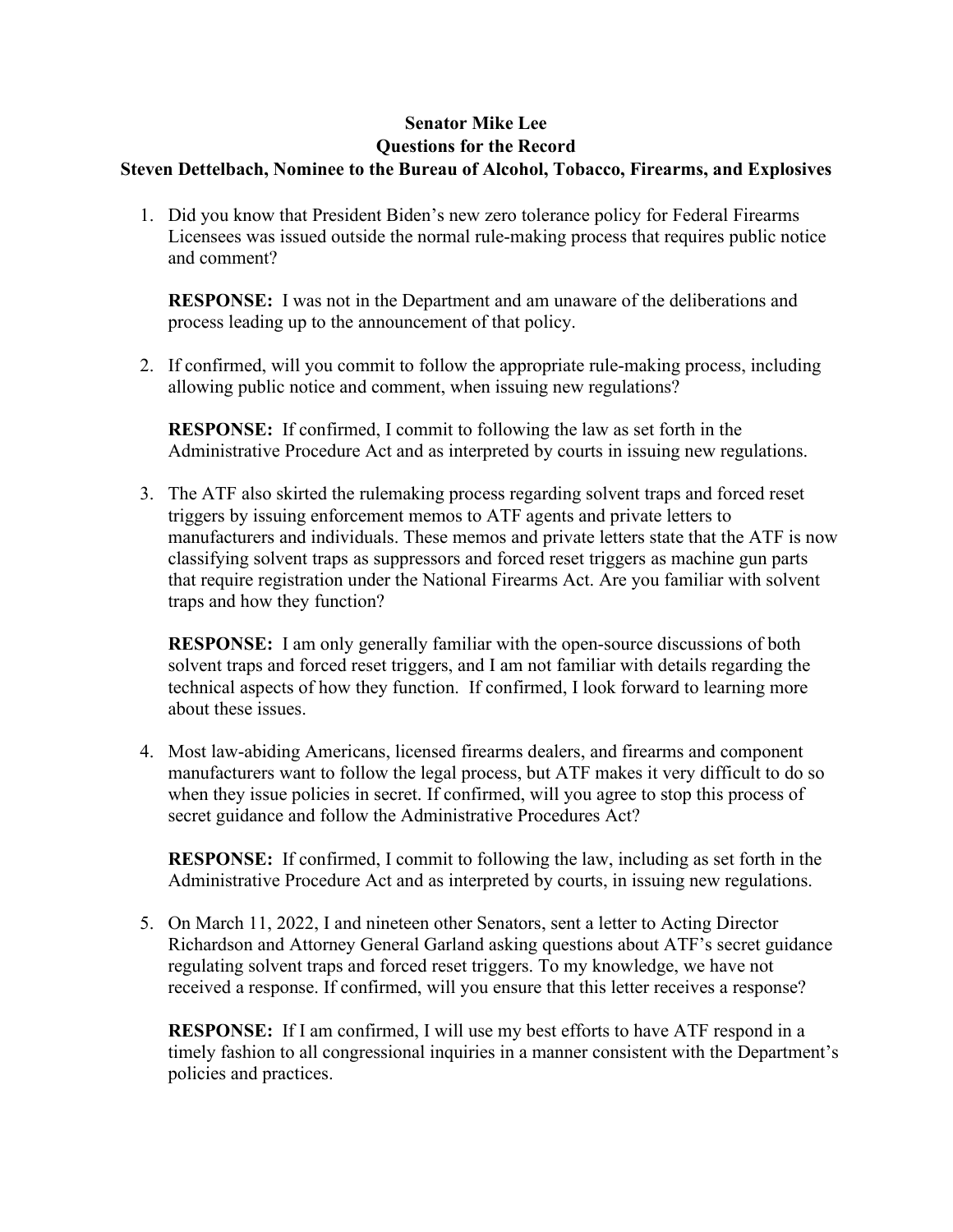6. I, along with Senator Daines, and twenty-six other Senators sente a letter to ATF Acting Director Richardson on March 16, 2022 asking why the ATF had begun denying hundreds of Form 1 applications for suppressors without any publicly announced change in policy. Would you please explain why? If confirmed, will you commit to providing a full and timely response to this letter?

**RESPONSE:** I am not at the ATF and am not aware of the circumstances regarding this letter. If I am confirmed, I will use my best efforts to have ATF respond in a timely fashion to all congressional inquiries in a manner consistent with the Department's policies and practices.

7. During your run for Ohio Attorney General you supported universal background checks, an assault weapons ban, and magazine capacity limits. What specific assault weapons would you prohibit?

**RESPONSE:** Currently there is no definition of assault weapon in federal law. As I said during my confirmation hearing, when I was a candidate for office, I did talk about restrictions on assault weapons, but it would be for the Congress ultimately to define that term and what if any restrictions to impose if it chose to legislate on that issue. If Congress did seek to legislate in this area, I would pledge to support those efforts with the expertise, data, and technical assistance that ATF can provide to members of Congress so Congress can make evidence-based decisions that protect the public consistent with the Second Amendment.

8. How would you define an assault weapon for purposes of an assault weapons ban? When you indicated support for an assault weapons ban during your campaign for Ohio Attorney General, did you ever define an assault weapon or support a specific ban?

**RESPONSE:** Please see my response to Question 7.

9. According to the 2021 National Firearms Survey, 30.2% of gun owners – about 24.6 million individuals in the United States – have owned an AR-15 or similar rifle, which is adds up to about 44 million AR-15 or similarly styled rifles total in the United States. If you were to be successful in convincing Congress to enact a federal assault weapons ban, how would you deal with the existing semi-automatic rifles and the law-abiding citizens who legally own them?

**RESPONSE:** Please see my response to Question 7.

10. How would you define a high-capacity magazine for purposes of a high-capacity magazine ban? When you indicated support for an assault weapons ban during your campaign for Ohio Attorney General, did you ever define a high-capacity magazine or support a specific ban?

**RESPONSE:** Currently there is no definition of high-capacity magazine in federal law. When I was a candidate for office, I do not believe I took positions on or defined high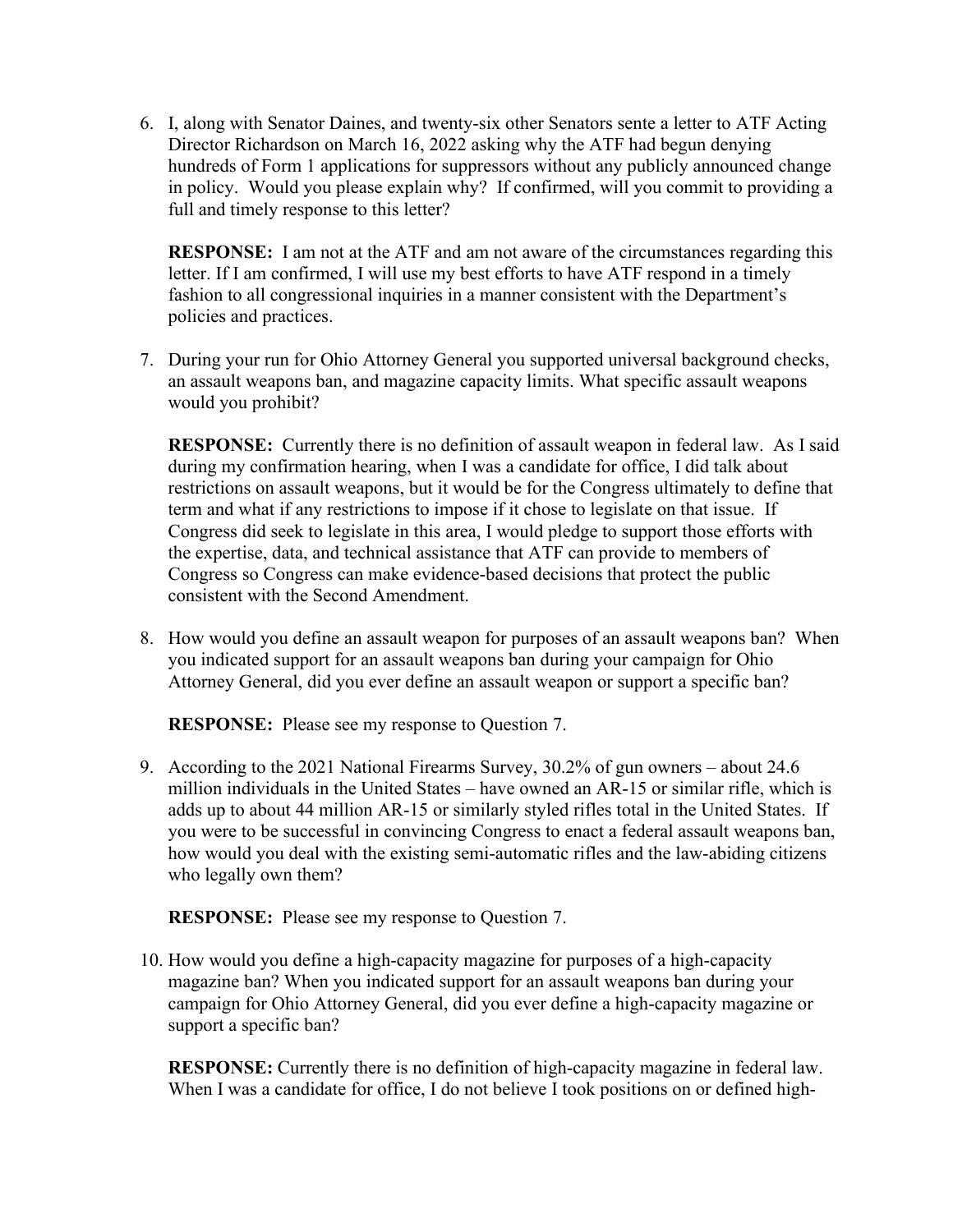capacity magazines. In any event, it would be for the Congress ultimately to define these terms, if it chose to legislate on these issues. If Congress did seek to legislate in this area, I would pledge to support those efforts with expertise, data, and technical assistance that ATF can provide to members of Congress, so Congress can make evidence-based decisions that protect the public consistent with the Second Amendment.

11. According to the 2021 National Firearms Survey, forty-eight percent of gun owners – approximately thirty-nine million individuals – have owned magazines that hold over ten rounds totaling 542 million magazines. If you enacted your preferred magazine ban, how would you deal with existing magazines? Would you grandfather currently-owned magazines or criminalize current law-abiding gun owners?

**RESPONSE:** Currently there is no restriction on the possession of large capacity magazines in federal law. I do not believe I took a position on this matter when I was a candidate for Ohio Attorney General. In any event, it would be for Congress ultimately to decide how it would deal with existing magazines, if at all, if it chose to take up this matter.

12. You have the support of radical gun control groups such as Everytown, and you have you have taken some far-left positions on gun control. If confirmed, how do you plan to balance your personal gun control agenda with the ATF Director's other role of working with the firearms industry to promulgate regulations?

**RESPONSE:** I am proud to have the support of a wide range of groups and individuals, from law enforcement, to former ATF Directors, to faith leaders, to regulated industry, to public health leaders, to Mayors, to former Department of Justice officials from both Republican and Democratic Administrations, to victim and survivor groups and more. As ATF Director, if confirmed, I will seek to communicate with a wide variety of groups to try and hear all viewpoints on matters of import to the ATF. As I said at my confirmation hearing, I do not come to this position with a specific policy agenda. If confirmed as ATF Director, I will work to protect the safety and rights of all law-abiding Americans and will base my decisions on the facts and the law.

13. On March 10, 2017, you tweeted the following criticism of President Trump's decision to fire 46 U.S. Attorneys: "Firing 46 U.S. Attorney's [sic] in 1 day, many career prosecutors? Not a way to keep us safe. Law enforcement and politics don't mix. #USAttorneys". And when Senate Democrats protested President Bush's firing of 9 U.S. Attorneys, you said the following in support of Democrats attempt to pressure Attorney General Alberto Gonzales to resign "it's sort of hard to imagine that there could be more pressure than there already is on that point." On February 10, 2021 President Biden fired 56 U.S. Attorneys, which is all but two of the remaining Trump appointed U.S. Attorneys. Did you make a statement criticizing President Biden for firing of all but two U.S. Attorneys?

**RESPONSE:** I did not.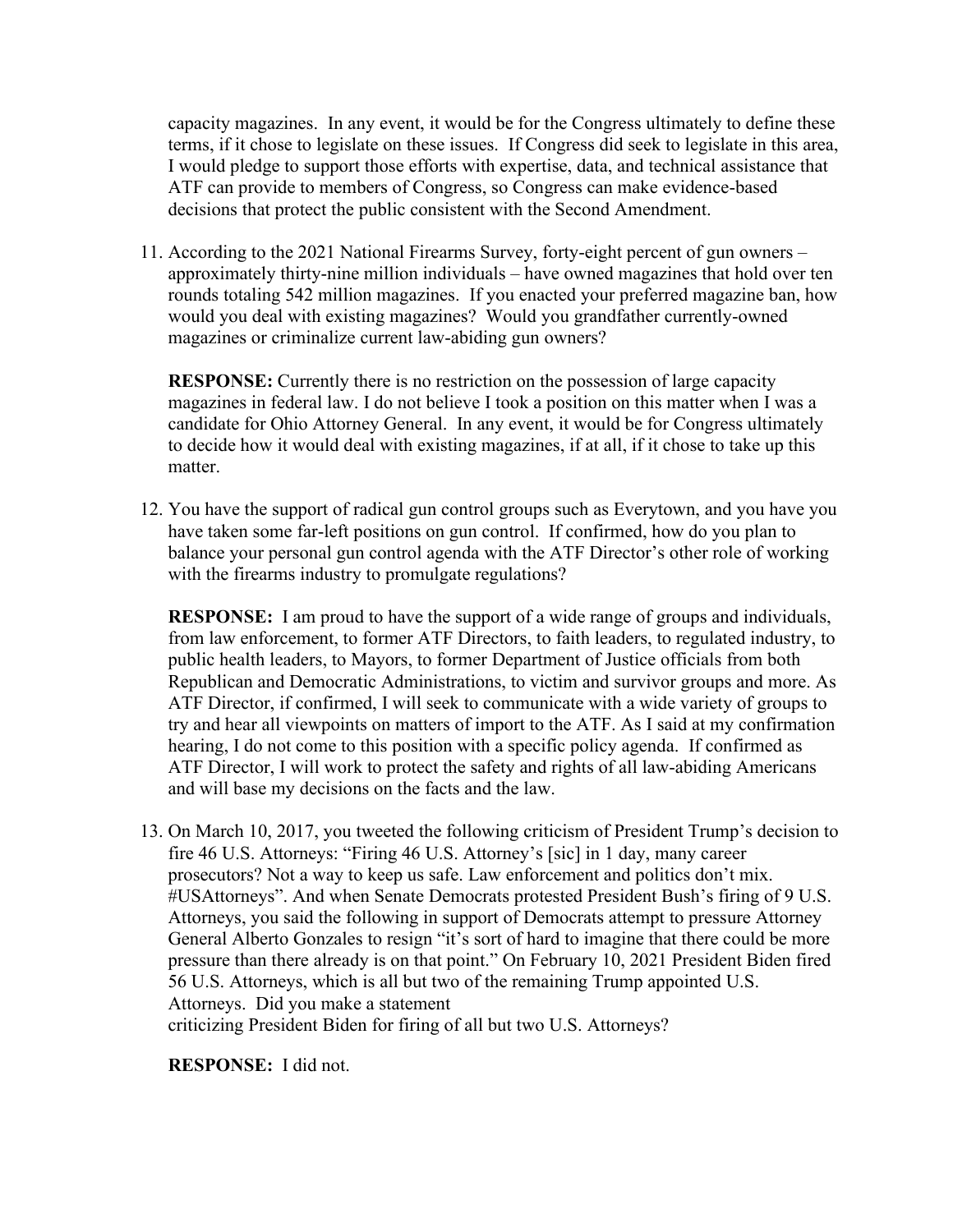14. Do you believe that U.S. Attorneys, as executive branch political appointees, serve at the pleasure of the President?

**RESPONSE:** My understanding is that United States Attorneys are typically appointed by the President, subject to advice and consent of the Senate, and are subject to removal by the President. *See* 28 U.S.C. § 541.

15. In a 2013 op-ed you wrote: "Some critics have argued that universal background checks will lead to a national gun registry. But establishing such a federal gun registry is and will remain illegal under the proposal. The existing background check system has been around for 14 years, and there's no national registry of gun owners." This seems to be an acknowledgement that creating a federal gun registry is illegal. Do you still believe that federal law prohibits the creation of a federal gun registry?

**RESPONSE:** The ATF is prohibited by law from having a national gun registry. *See* 18 U.S.C. § 926(a). As ATF Director, I would be bound by this provision.

16. Federal law prohibits ATF from implementing rules requiring records be kept on government facilities. And yet, the Biden Administration is expanding the ATF's record keeping regulations and is set to require FFLs to maintain Firearm Transaction Records permanently in August. According to the rule, these records shall be transferred to an ATF facility when a Federal Firearms Licensee goes out of business. How does this rule not violate the prohibition on creating a national gun registry?

**RESPONSE:** I am not at the ATF now, and do not have a detailed understanding of the referenced rule and how it is being implemented. If confirmed, once at the ATF I will become more familiar with this system and follow all legal requirements, while attempting to support and partner with federal, state, tribal and local law enforcement to apprehend violent criminals.

17. If confirmed as ATF Director, what would you do to ensure that no rule or regulation is implemented violating federal statute?

**RESPONSE:** It is the responsibility of every federal official to ensure that no agency action violates the statutes or the Constitution. If confirmed, I will work with officials at the ATF and the Department of Justice in an effort to ensure that ATF follows all rules, procedures, and policies designed to ensure compliance with the law.

18. If confirmed, will you commit to a reexamination of the proposal to address concerns that it might create a permanent national gun registry before final implementation?

**RESPONSE:** The ATF is prohibited by law from having a national gun registry. *See* 18 U.S.C. § 926(a). As ATF Director, I would be bound by this provision.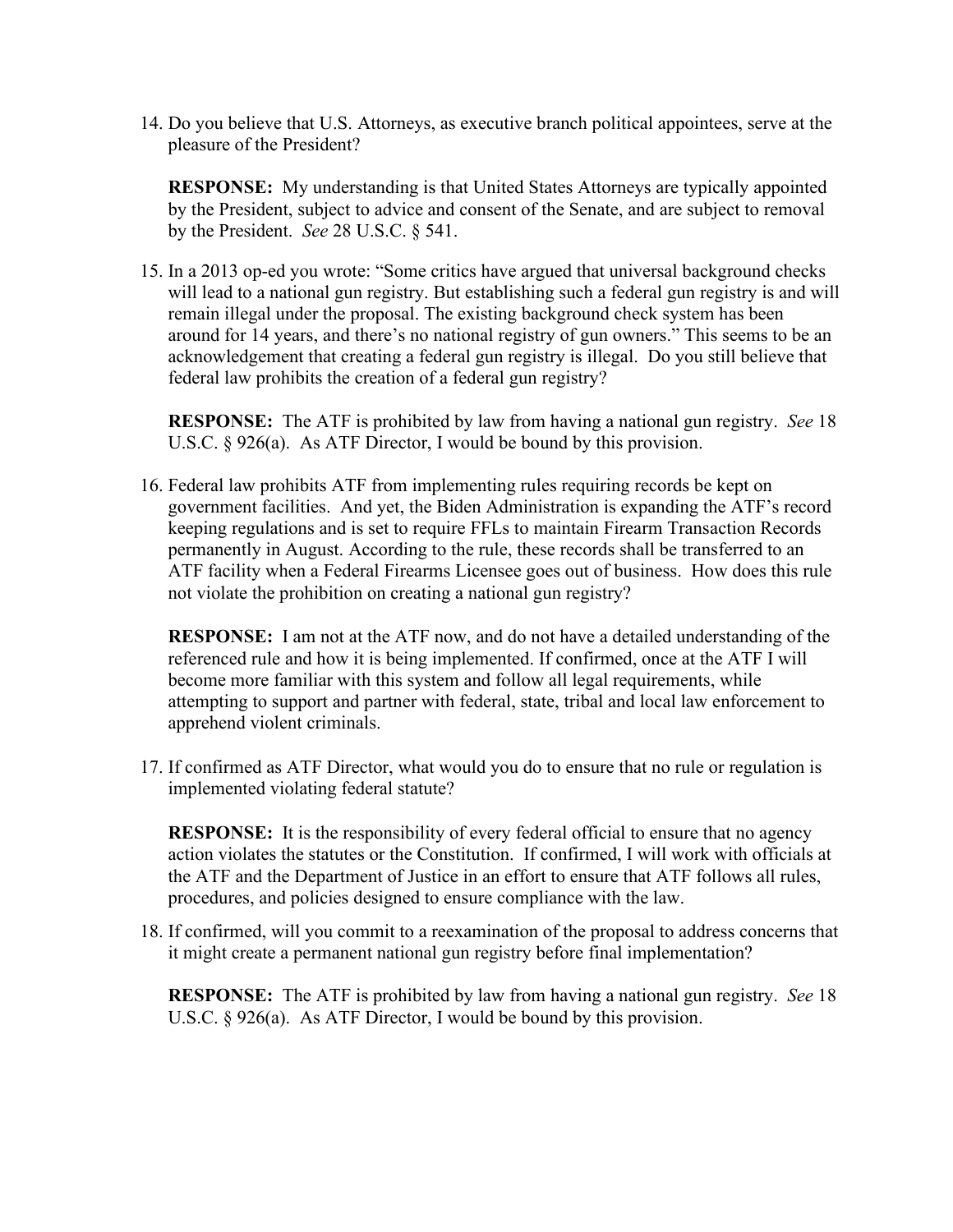# **Questions from Senator Thom Tillis for Steve Dettelbach Nominee to be ATF Director**

1. When is it appropriate for an agency to use internal guidance to make public policy in the absence of congressional action?

**RESPONSE:** If confirmed, I will ensure ATF communicates instructions, directives, and guidance to regulated entities and the general public clearly, consistently, and in a manner that complies with applicable laws, legal precedents, and the Justice Department's policies and practices.

2. President Biden established a policy to go after federal firearms licensees who "willfully" violate the law. Are you aware of how the ATF is defining "willful?" What do you think the definition of "willful" means in this context? What do you think the definition of "willful" should be in this context?

**RESPONSE:** Because I am not currently at the Department, I am unable to comment on how "willfully" is currently defined or interpreted by ATF under that policy. As I said at my hearing, I generally understand "willful" to require a higher level of intent, and I believe determinations on whether that intent has been established must be made based on the facts and law in each case. If I am confirmed, I will look forward to consulting with the relevant Department and ATF officials to learn more about this policy.

3. Should a simple clerical error, one that has historically been treated with a warning or other appropriate action, warrant a license revocation? Why or why not?

**RESPONSE:** I believe it is important to be careful not to comment or draw conclusions about something without knowing all the facts. I therefore am not in a position to comment on this hypothetical as posed. I do believe that violations based on inadvertent errors are generally less serious than those based on intentional misstatements, but of course all the facts must be known to make such determinations. If confirmed, as I said at my hearing, I will seek to have the ATF make fair, effective and consistent decisions based on the facts and the law before it.

4. Will you commit to reviewing ATF policy to determine that it is not unfairly impacting those, like my constituents, who are acting in good faith to comply with the law?

**RESPONSE:** From my experience in law enforcement and as a private attorney, I believe there are three key elements of good regulatory scheme. It has to be fair. It has to be consistent. And it has to be effective. Otherwise, law-abiding businesses and individuals cannot be certain what their obligations under the law are. It is very important for an ATF Director to hear from a wide variety of interested parties, whether they are victim and survivor groups or people, groups in the regulated industry or others to hear what their perspective is. Thus, I commit if confirmed to review and listen to a variety of perspectives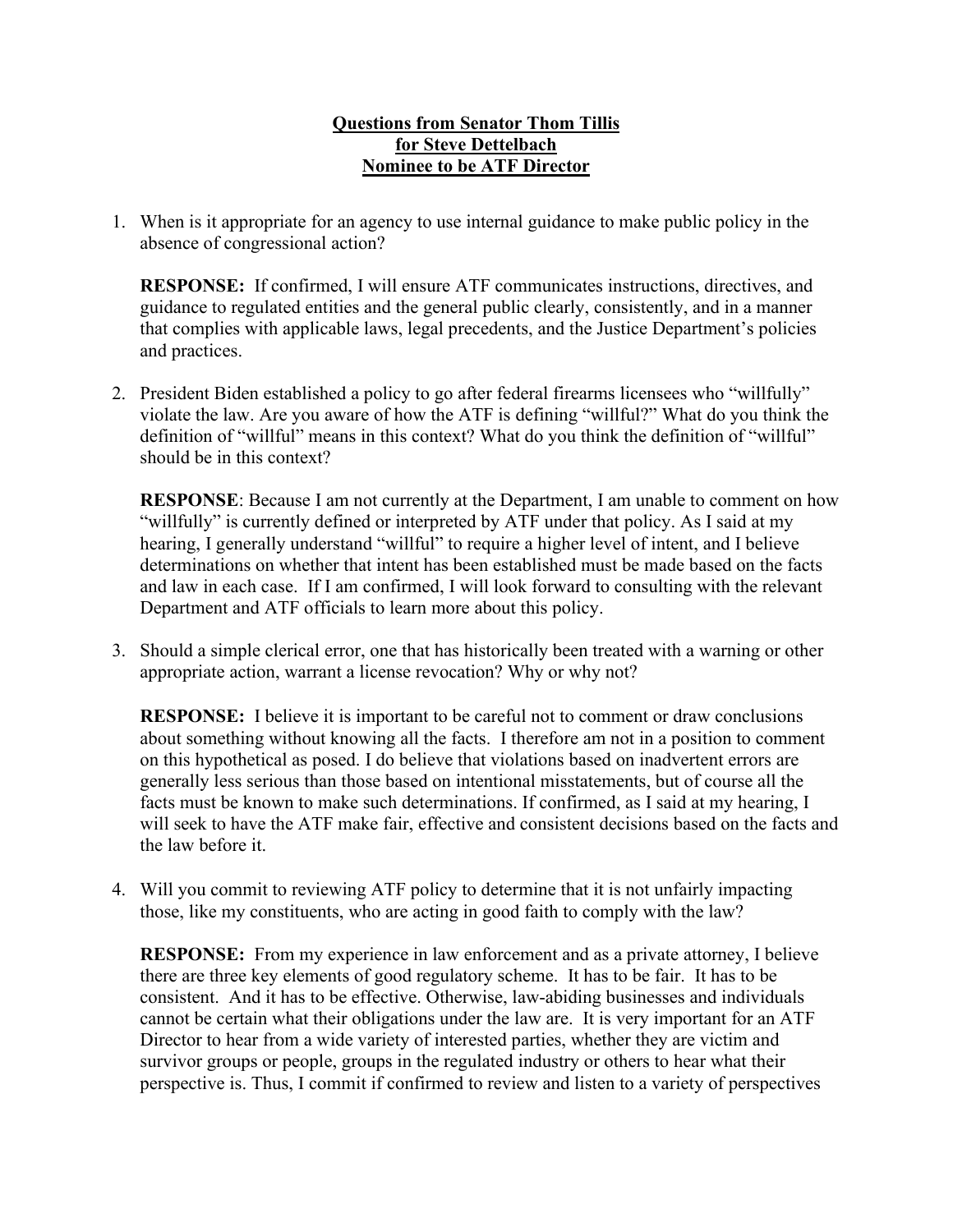and to manage ATF operations in a manner that is intended to ensure fair, effective, and consistent regulation.

5. How would you describe the duties the ATF has to communicate its ongoing instructions, directives, or guidance?

**RESPONSE:** I believe that all regulatory agencies, including ATF, should communicate instructions, directives, and guidance to regulated entities and the general public clearly, consistently, and in a manner that complies with applicable laws, legal precedents and Departmental policies.

6. As director of the ATF what, steps would you take to ensure transparency at the agency, particularly regarding the use of agency guidance documents or enforcement policies?

**RESPONSE:** Throughout my career in public service, I have been committed to clarity, consistency, and transparency in the enforcement of Federal law. I will continue that commitment if confirmed to be ATF Director to the extent allowed by applicable laws, legal precedents and Justice Department policy.

7. How responsive should the ATF be to requests for documents and communications related to internal changes in policy or guidance?

**RESPONSE:** I am unsure what this question is referring to regarding "internal changes." Throughout my career in public service, I have been committed to clarity, consistency, and transparency in the enforcement of Federal law. I will continue that commitment if confirmed to be ATF Director to the extent allowed by applicable laws, legal precedents and Justice Department policy.

8. Do you think it is appropriate and fair for ATF to conduct an inspection of an FFL, issue a warning letter, close the inspection, and then 6 months later reopen that inspection, without receiving any new information and revoke the FFL's license on same issue for which a warning letter was already issued? Wouldn't this be considered changing the goal post on a prior ruling without any new evidence?

**RESPONSE**: I have endeavored to be careful, as a prosecutor and in private practice, not to comment about something without knowing all the facts. I therefore am not in a position to comment on this hypothetical. If confirmed, as I said at my hearing, I will seek to direct ATF to make fair and consistent decisions based on the facts and the law before it.

9. If confirmed, what steps will you take to ensure this new policy isn't being used as blanket authority to revoke the licenses of lawful federally licensed firearm retailers for simple paperwork errors?

**RESPONSE:** Please see my response to Question 4.